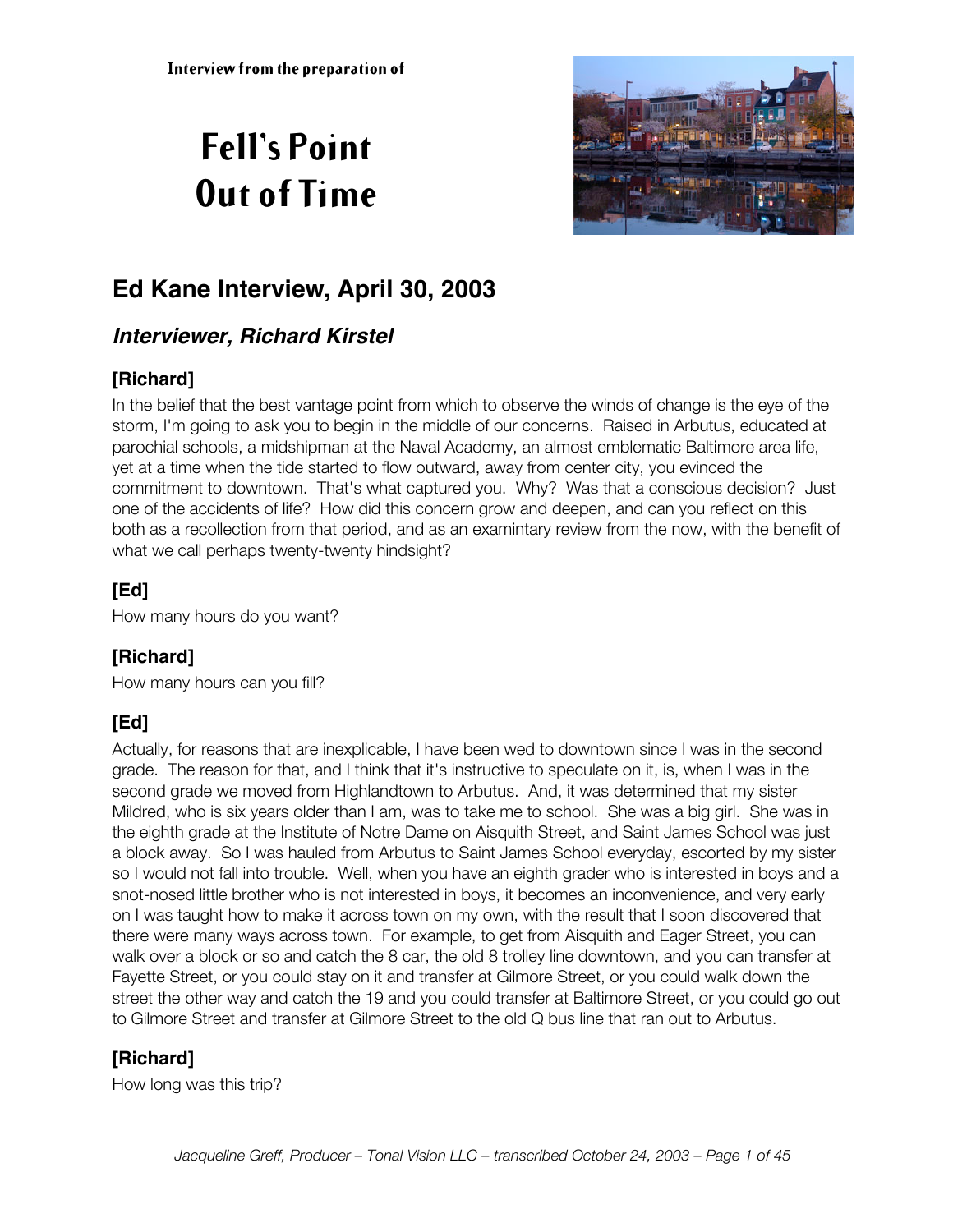The trip itself took about forty minutes; however, the possibilities of the trip became very, very apparent, because you had to go through downtown. Which meant... My mother was a working woman. We were, in a sense, latch key kids. But, I very early figured it out, that as long as I was home by five p.m., there were no consequences, with the result from 2:40 in the afternoon until 5, I was free to explore, and I was able to explore downtown Baltimore from the eyes of a seven-yearold. And for whatever reason, everything I have ever done has led me back to downtown Baltimore: every job, and... Is that a consequence of what I want, or is it fate? I don't know. Now, someplace along the line our destinies got tied up.

#### **[Richard]**

When you got out of the Navy and you started working, your first real job was BG&E.

#### **[Ed]**

Well, actually, my first job,... I was a student at Western Maryland College. I got a job at Dunn and Bradstreet, who, at that time, had their largest office outside of New York here in Baltimore, because Baltimore was a big clothing shopping center in the state. And, guess what, my first territory was the old postal zones 1 and 2. That was my territory, where I got to know a huge number of people. Two years later, when I graduate from school and go to work for Baltimore Gas & Electric, guess what? As a commercial rep dealing with our commercial accounts, my first territory was postal zones 1 and 2, with the result, there was a time when I could go up street after street and tell you, store after store, and tell you the names of people. Frequently I knew how many grandchildren they had. I knew where they had emigrated from. I can't do that anymore, but I can try.

#### **[Richard]**

Now, this was in the mid-fifties.

## **[Ed]**

This is 1956.

#### **[Richard]**

And you were at the gas company, BG&E for...

## **[Ed]**

As a commercial representative, right.

#### **[Richard]**

And you worked there until 1980?

#### **[Ed]**

I was there till January of 1982.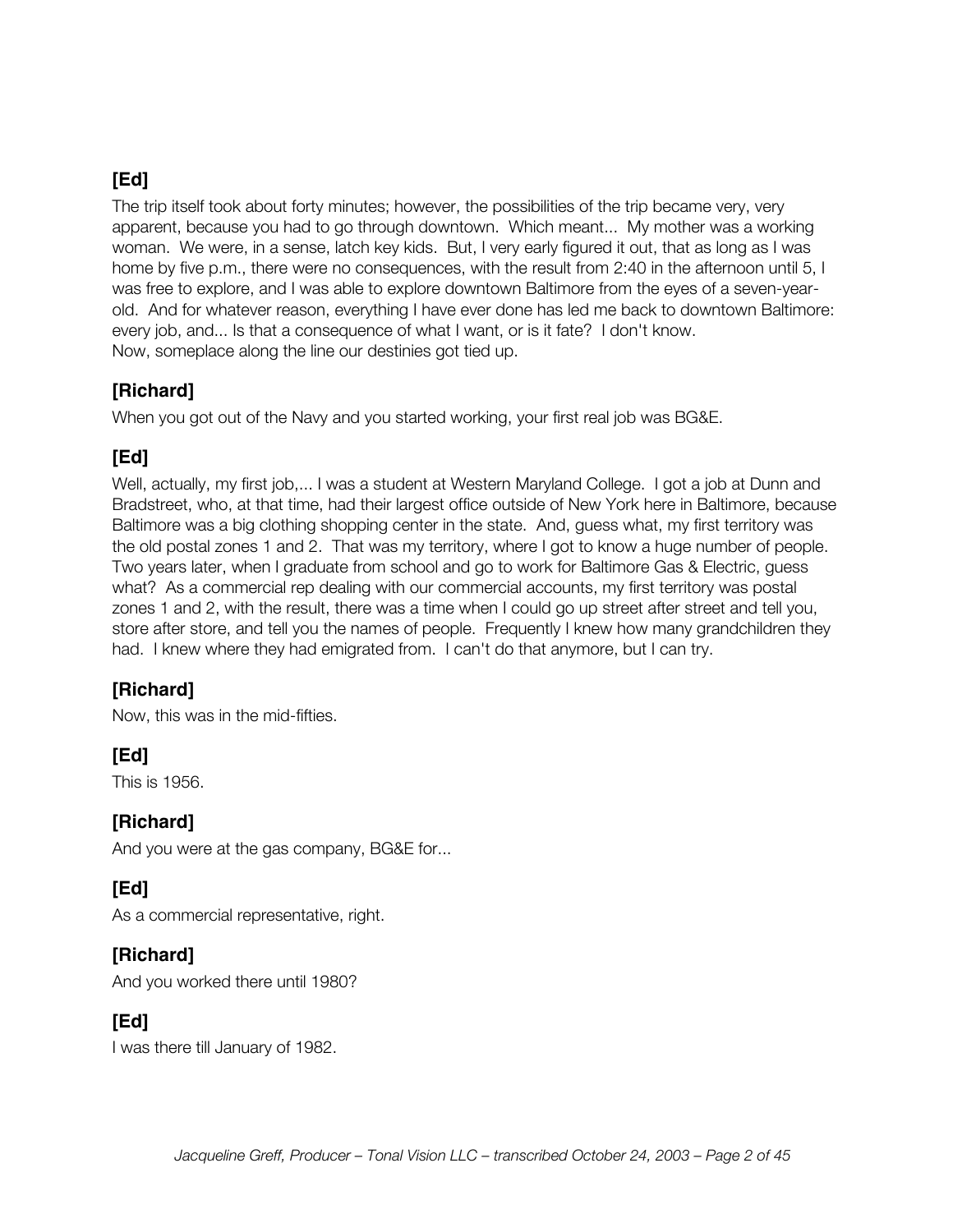And it was during that time, in the mid-fifties, that downtown really started to change. That's when the flow really started going outward.

# **[Ed]**

Absolutely. Actually, it was probably taking place in very, very quiet ways before that, but I think the seminal event, the change in downtown was probably 1956-1957. And, this is the point at which the great project in Woodlawn is completed, when Social Security is moved out of downtown, *en masse* to Woodlawn, which left a HUGE emptiness in downtown as far as office space was concerned. For example, I know Social Security occupied a huge portion of the Candler Building. There were buildings on Calvert Street that they occupied in very large portion. All that was moved out. We are talking several hundreds of thousands of feet of office space that was empty at the flick of a switch.

# **[Richard]**

And of course this impacted upon a lot of satellite businesses.

# **[Ed]**

This impacts everything. When you pull, I don't know what the number was, 20,000, 15,000 jobs out of downtown Baltimore like that [finger snap], there is an impact. There is an impact on lunch stands, there's an impact on news stands, there's an impact on retail trade. When 10,000 pairs of pantyhose a day move out, well, there is an affect on the hosiery business, something to that effect. But there was that vacuum, and it is interesting that it's from that period that you have emerging The Greater Baltimore Committee and the planning that leads to Charles Center. The greats like Jeff Miller and Walter Sondheim, who was a much younger man then, but who started this whole process of, "Let us take a look at this," and leads directly to the Charles Center/Inner Harbor project. I believe, however, that the Social Security move is the seminal event. Now, things were happening before that obviously, but the actual event that was the trigger...

## **[Richard]**

That was the tipping point.

# **[Ed]**

That was a tipping point, absolutely. And then other things started to show themselves.

## **[Richard]**

Wasn't that about the same time McCormick started developing Hunt Valley? I know they still had the plant...

## **[Ed]**

No, McCormick's is a little bit later. McCormick's is probably... Well, it might have been in their head, because I guess,... Let's see, the Hunt Valley Inn comes in about 1963-64, comes on the scene. So, obviously, they were well along. So, it could very well be that McCormick was into that, but I don't know that for ... I never really connected it, but it is a good idea. But there are some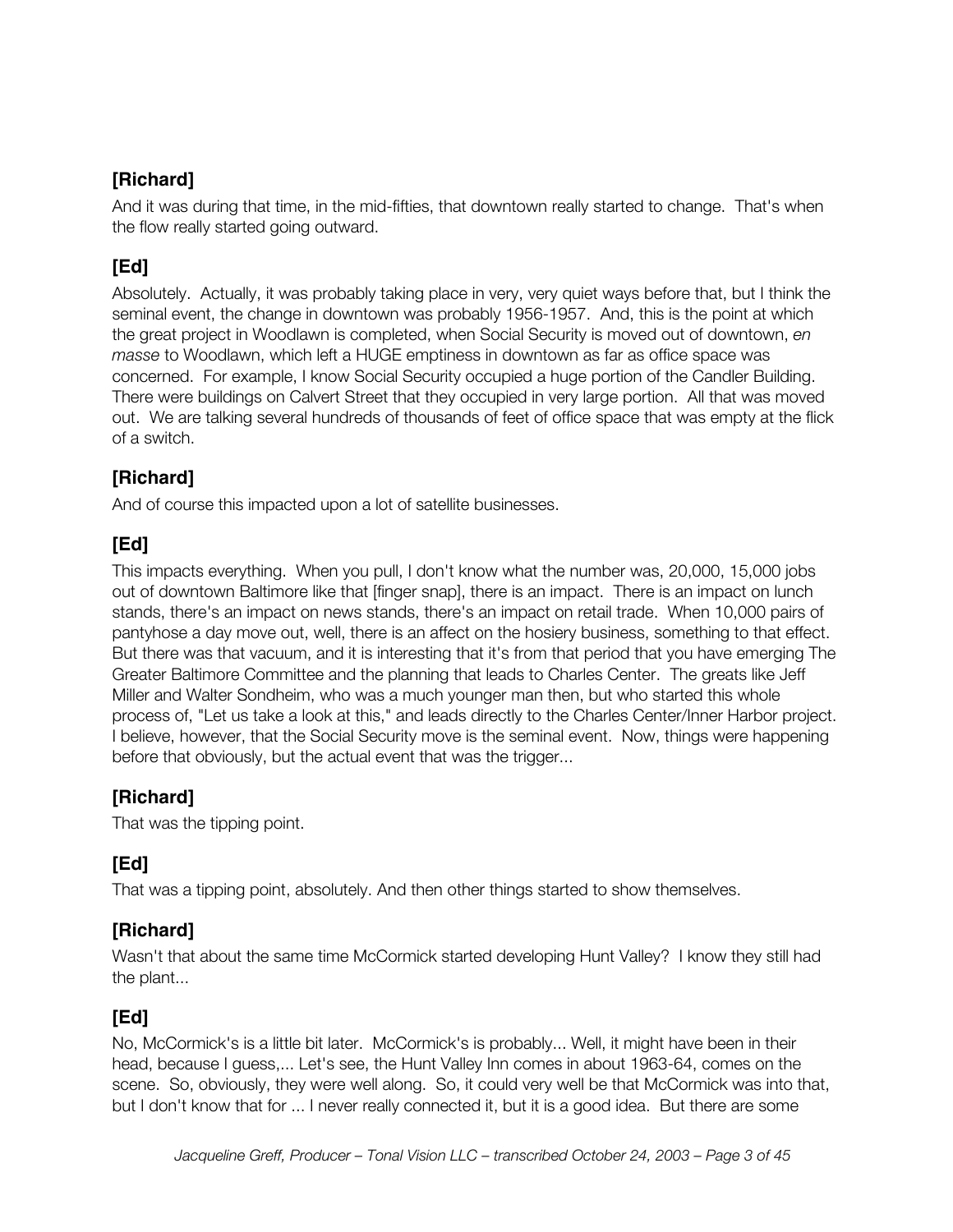other tips in here. Things were not what they should have been, or they were not as we would have them. For example, in January 1955, we had our first department store closing down there.

#### **[Richard]**

Which one was that?

## **[Ed]**

Thomas O'Neill at Lexington and Sharp Streets. That was the first of the department stores to disappear. Are the things connected? I don't know. That was a problem of landlord-tenant... There were five buildings there. They were owned by the Shittardhold (SIC?) family, who came to Baltimore in 1798. But there were five people who owned five different buildings and they couldn't agree. The O'Neill's organization said, "Ah, that's it. We're outta here. Bye." That was a loss to Charles Street because, O'Neill's was the anchor at the south end of the Charles Street that is much lauded in fiction and song, so to speak. But that was a significant turn of events.

#### **[Richard]**

Did that start the exodus of the major Howard Street, in downtown, stores: Hoschilds, Hechts, Hutzlers, Stewarts?

## **[Ed]**

No, no, I couldn't make that connection. But, there probably is a connection, but I can't make it. That Howard Street thing probably starts even earlier than that. I believe our first satellite department store was Hoschild Kohn at what used to be Edmondson Village. And that was a landmark event, I mean it was a national event. I guess Joe Meyerhoff had something to do with that. He was lauded, his first post-war real shopping center, and Hoschild's right smack in the center of it. And he apparently achieved extraordinary success. And he quickly followed it by another store at Belvedere and York Road which became a success instantly. Well, you might look at that as the beginning of the erosion of Howard Street, because ultimately they all went that way over the next number of years, building their suburban stores. They still held a place down here, but it was very clearly a downhill road, probably produced by first the convenience of the suburban stores, technically, by the proliferation of the motor cars as the primary means of transportation; and third by the fact that people had moved to the... were becoming suburbanized.

## **[Richard]**

The national trend.

## **[Ed]**

The national trend, that's right. However, contributing to that is also the removal of jobs ala the Social Security thing, movement of large numbers of retail customers, day-to-day retail customers, the customer who spends \$1.98 a day. That's significant to the dealer.

#### **[Richard]**

Now at that time, when you were the commercial rep with BG&E, were you consciously aware of this, or was it like a slow erosion, or was it something you could feel at the time: "Hey, it's going"?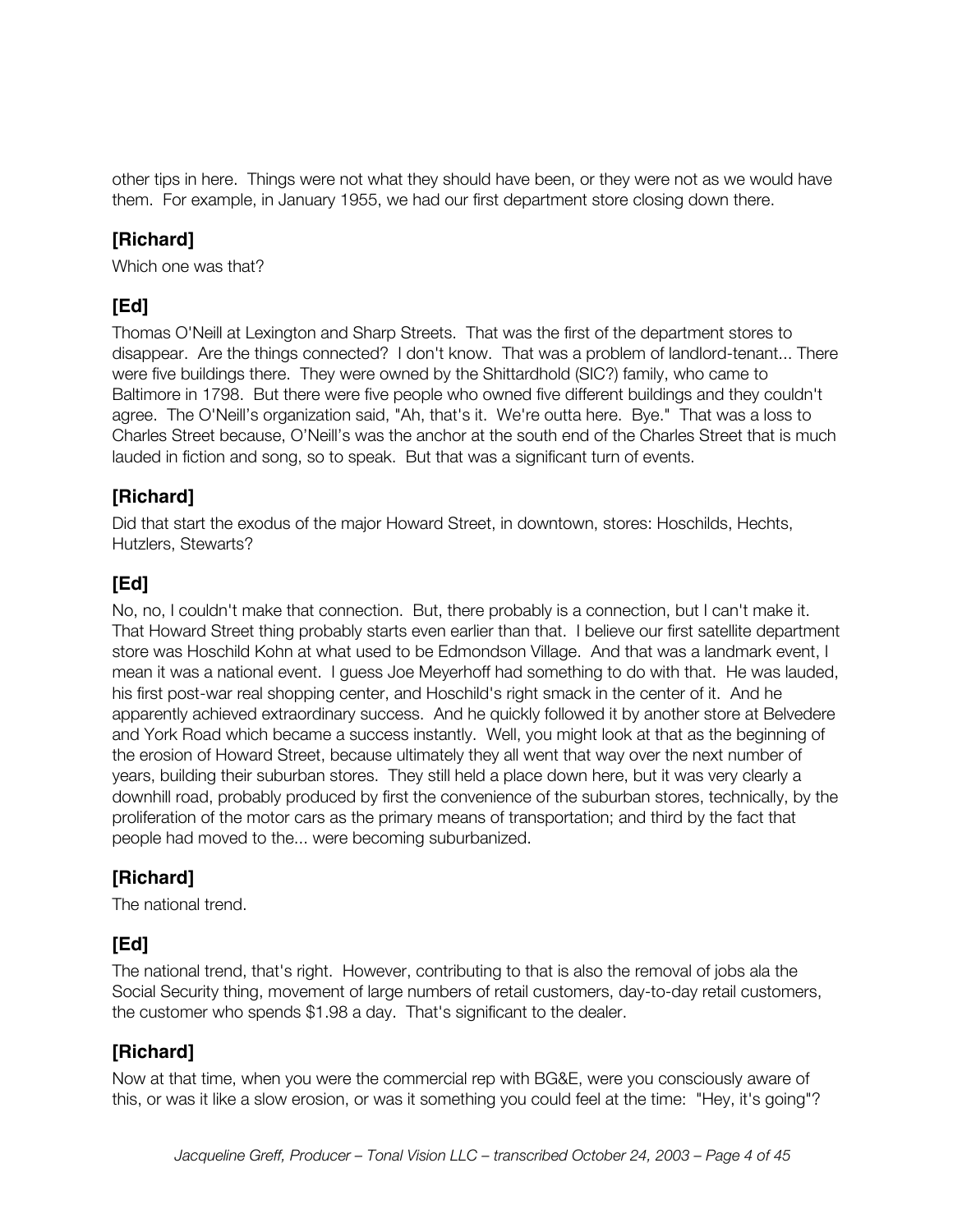OK, I was a young man and I was trying to make a wrap for myself. And I have to say, yes, I was conscious of it. But I became conscious of it because the second floors were empty. In my youth there were always occupants on second floors of stores. It might be Joe's detective agency, it might be Pearl's podiatrist. All sorts of things. It might be Amy Sue's lampshade repair shop. But the second floors were occupied. Now when I took over my territory, and we had a very elaborate method for managing territory. Today you could do it on a little Palm Pilot, but this was a huge amount of cards and what have you. In my files as I inherited them, the second floors were empty. And this was an indicator, now I didn't know what that indicated. And, I was only 26 or 27 years old, just starting out, but I knew it indicated something. And I used to talk about it, but I didn't know what I was talking about. It was there to be seen, I just didn't know what it meant.

#### **[Richard]**

That impacted, of course, on also ripples in the stream, all of the side businesses, and so forth. Were you conscious of a civic commitment on your part, in terms of wanting to stem the tide of...

## **[Ed]**

No, no, that comes later. That comes later.

#### **[Richard]**

How did that come about?

# **[Ed]**

It came about by an interesting comment by a realtor in 1960, of I guess it was late '64, early '65. It came about when the first African American moved into the Midwood area of Govans.

#### **[Richard]**

Now, you were living in Govans.

## **[Ed]**

My family was there, our family of five children and my wife, and we had a house on Benninghouse Road. We considered doing what the rest of the world was doing, moving. We looked around, found a house, found a nice house, and then took a look at selling the present house. And a man came over, realtor of some sort, I don't remember the company. He said, "You're doing the right thing, because they are coming." For reasons I have yet to understand, that was a bad thing to say. It is at this point that it sort of got under my skin, and I've never thought of myself as a great social reformer, but it got under my skin that "they are coming." And to the chagrin of many of the people I love, I walked away from it. Now, that's the beginning: that comment, that somehow there was something wrong with doing that.

So we stayed there, and one could not stay there without becoming civically energized. Either that or the waves were going to sweep over us. You could not stay without reacting to, or being proactive to, conditions around you. And then things went on from there. God help me.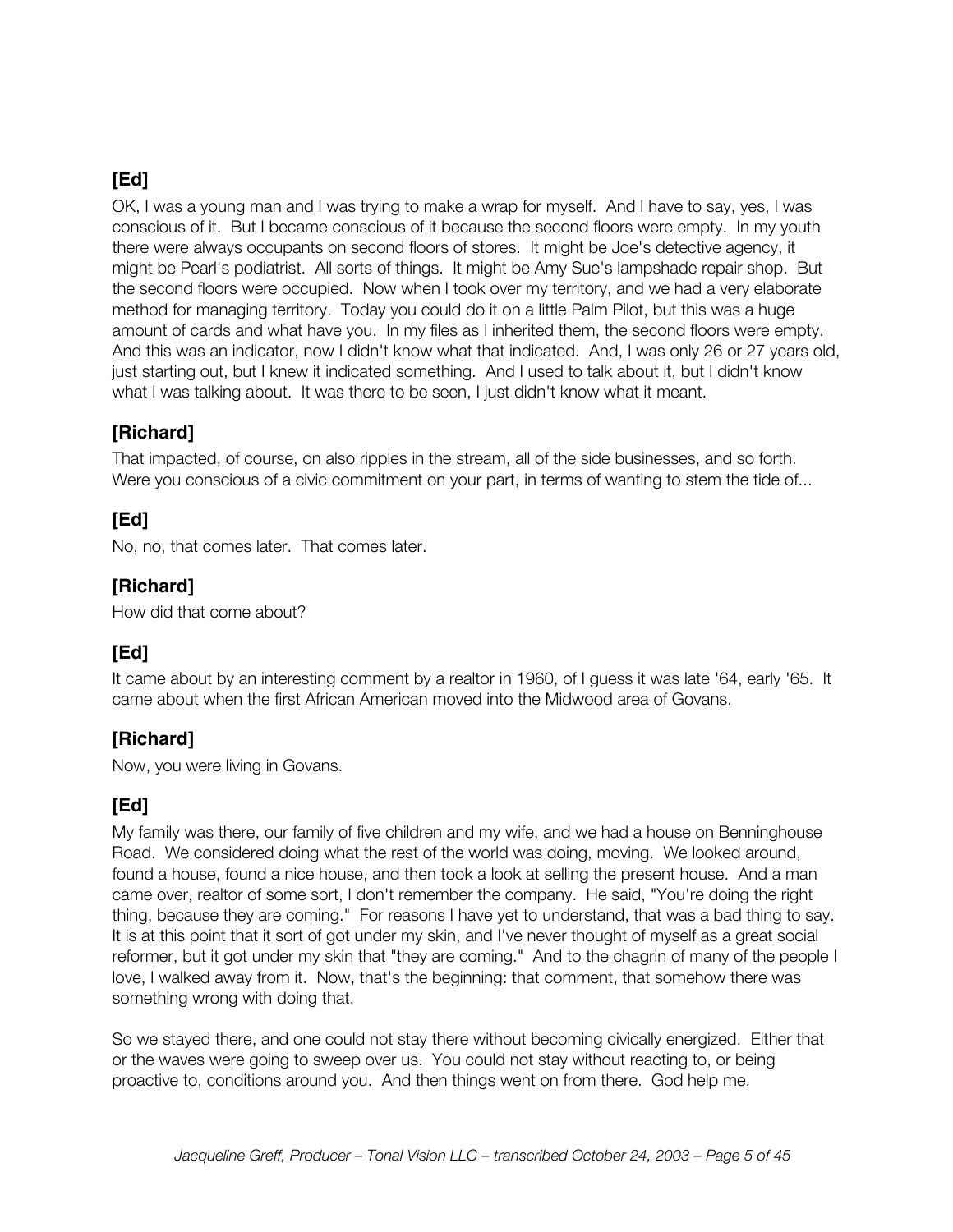Is that what projected eventually your interest in the City Fair?

## **[Ed]**

There are a couple of events in here. In just about this time, yeah about '65. Do you remember Gino Marchetti, the great the great end for the Colts? Well, he had also a successful business. He and Alan Amechi, they went into the hamburger business. They wanted to open a shop there on York Road, right there at the old car loop, there's a steak house there now. It became the Rustler, now it's something else. But under any circumstances, but they wanted to open a hamburger joint. And, our improvement association got its ire up and said, "This is going to generate a lot of trash. It's going to generate an enormous amount of kid traffic. We'll have a drive in and cars will be coming and going, and blah, blah, blah..." So they opposed the zoning.

It is interesting that someplace in a late '60's Sports Illustrated, I no longer remember which copy, that Gino Marchetti would much rather deal with the Chicago Beard line than the housewives of Govans. Because we gave him a hard time. That produced a surge of organizations and the founding of the Community Council of Govans, which was kind of a loose umbrella group of neighborhood associations. But it did produce a lot of interest, a lot of activity. And I got drawn into it, I got drawn into it through perhaps the smartest person I have ever known, Madeline Copper, the late Madeline Copper, who I dearly loved, admired and respected, and was a dear, dear counselor to me for many years. But, at any rate, she sort of sucked me in. And, I had some shall we say minor talents that were of some use, and I got into this thing. Well, we finally beat Gino's.

And this had to do, we had formed an alliance with the Greater Northwood Association. A guy by the name of Paul Langure [SIC?], something like that, and his wife were head of that. We decided that, "Gee, if we could do this, we ought to have some kind of stability." And what we really needed is we needed a sort of a headquarters. And we needed somebody who would sort of do the paperwork for us. And we went to the archdiocese, the Roman Catholics archdiocese, what was then the Urban Commission, a guy by the name of Frank Bean. And we said, "Look, why don't you guys put up fifteen grand a year for the first two years, and this will fund a secretary and an office, and we will communicate, this will be our communications headquarters, and we'll stay on top of things, and we'll be able to deal with matters like this."

Well everybody's building empires, and he went into the inners [?] there, and someone arrived at the conclusion, "Gee, this wasn't the solution to the problem." What we needed was an "activist umbrella group." We weren't quite sure what that meant. But, nevertheless, the Roman Catholic officials went to work. And pretty soon they bring a fellow to Baltimore, incidentally a wonderful priest, a man who I respect highly, a guy by the name of Jack Eagen. And Jack Eagen is a very important man. And he comes in. He spends half a day here. And says, "You're right! You need an umbrella group!" and recommended the formation of an Alinski-style community organization.

## **[Richard]**

Just to clarify that for people who may not be familiar, you're referring to Saul Alinski, the great neighborhood organizer and official rabble-rouser from Chicago.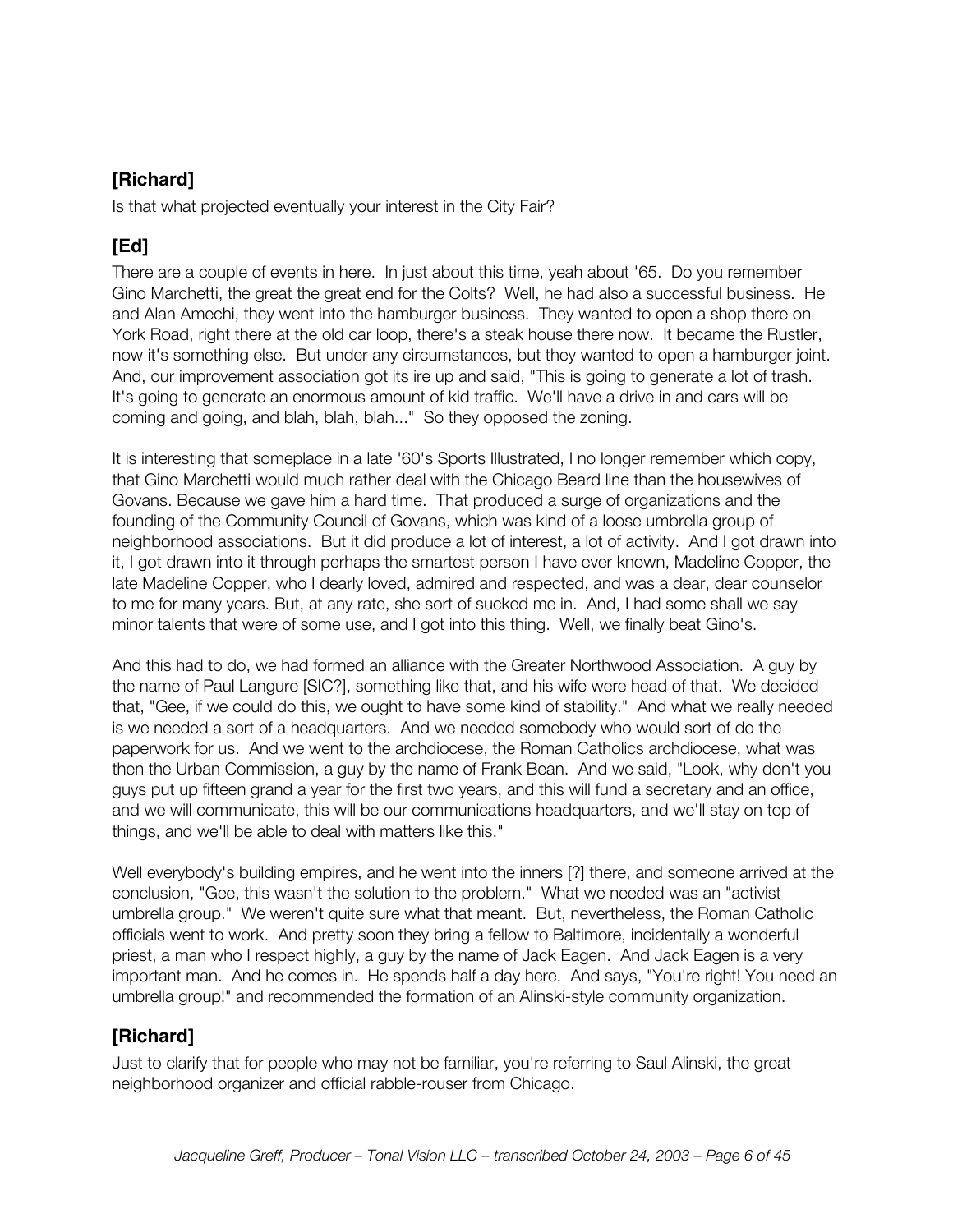I'm going to refer to Saul Alinski. That's right, but at this point we thought Saul Alinski was a Jewish tailor. Most of us had never heard of him, and we didn't know what this meant. And it took us some time to really track it down. And I do remember someplace on this shelf here, there's a copy of his book written in 1948, "Revile for Radicals," which he then reworked and came out with "Rules for Radicals" 22-23 years later, which I also have.

But at any rate, but we didn't know what that meant. And, the next thing we know we have a cadre. Well, the archdiocese has made commitments. They have leaned on other religious groups, and they've come up with a hundred grand a year to underwrite this operation for two or three years. And the next thing we know, we have a fellow by the name of Harry Brunette, who was an ex-Episcopal priest, or maybe he was still an Episcopal priest, but he was playing this game, who was now the lead organizer. We have all sorts of activity taking place from 25th Street to Gittings Avenue; from Perring Parkway to Belona Avenue. Well that's a huge area, and that's a lot further than three miles from 25th Street to the city line.

#### **[Richard]**

Now this timeframe is the mid-60's, right?

## **[Ed]**

No, by this time we're in 1968. All this activity and rep, but we didn't know what it means, except there was one significant thing, actually we learned was significant, was a characteristic of an Alinski organization, was that existing leadership must be removed. Apparently, according to Alinski principles, existing leadership is all bad. Whether it is good or bad or not, it's all bad. It has to be removed, we need new leaders.

And there was intense activity taking place! I mean, neighbor turning neighbor. There were fights. There were divorces. This thing was traumatic to the whole area. And you became known, you were either a neck-tight, or you weren't. That was our nickname, "neck-tight." They had a tendency to turn red in the face. And we had to learn, a whole new lexicon, a whole new body of behavior.

And I became part of, we'll call it the "the resistance movement." And it was a group, certainly Madam was the leader, Madeline Cook, I was there, a writer by the name of Bernie Curtis and his lovely wife, one of the Knots, Frank Knot, and his wife. There were probably about two dozen of us who formed a resistance movement. We had to learn how to do a great deal with very little, and we had a lot of fun doing it.

Madeline, incidentally a very funny story, she ran a little catering operation. She was very well known around Roland Park and Guilford for doing small parties, and her *petit fours* and all this other fancy stuff were famous. And there was many a night where, I'm convinced Madeline was as much into community activity for the free help, because we would sit there chopping peppers and we're talking, "What does this mean?" And somebody would be reading. Now what does that mean, and how does that relate to what happened; as we taught ourselves the principles of community organizing ala Alinski, say 1948. And I'm happy to say, we beat the bastards. We had a good time. We learned a great deal.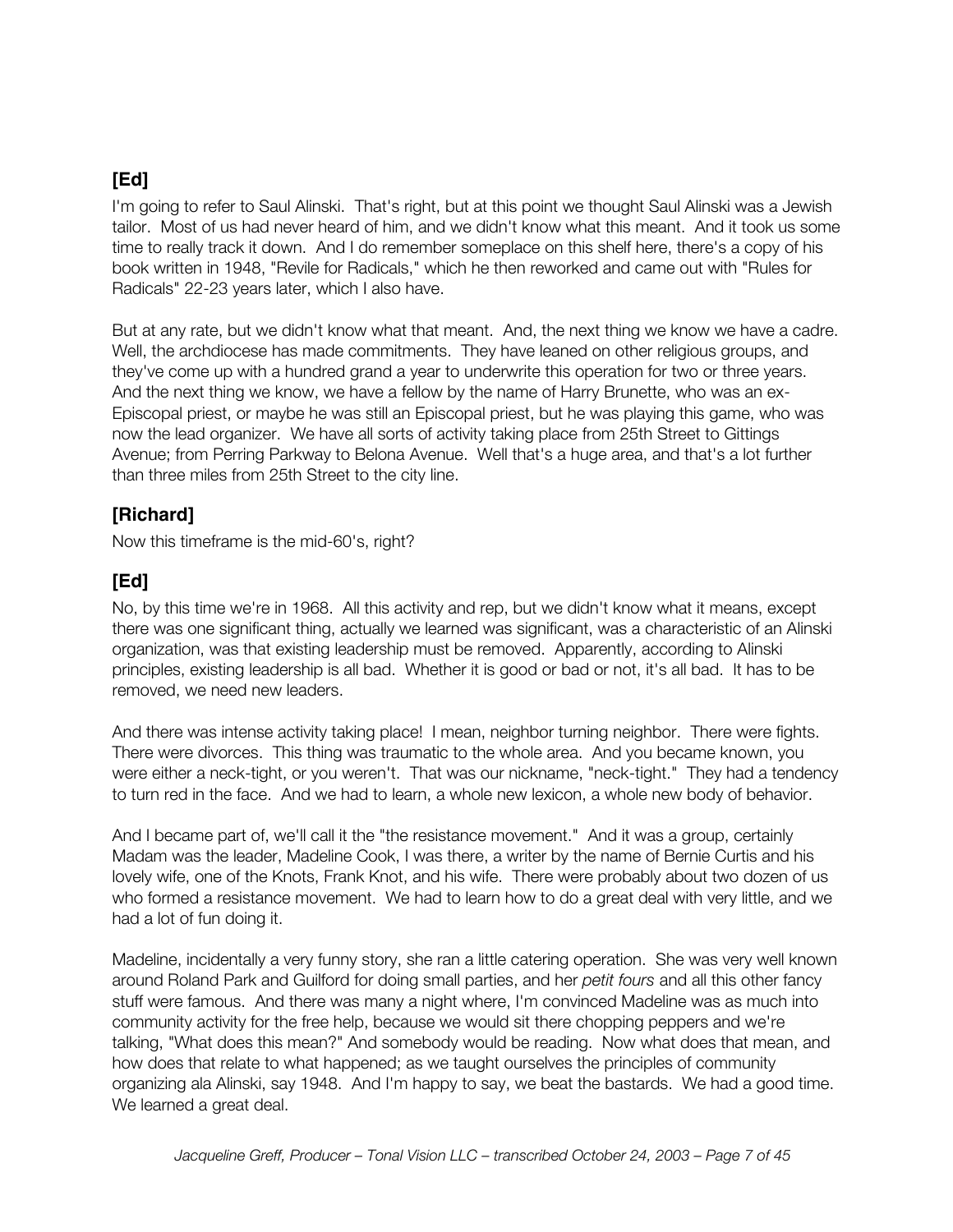Now, that's a long way around to getting to your answer to your question: Now does this lead to the City Fair? City Fair was an event that took about two years to develop in concept, as near as I know, to the best of my knowledge. And it involved, "What can we do to rally the city around something." And when I say two years, we had the riots after the Martin Luther King assassination on April '68, I guess. The city was down at the mouth. There seemed to be an accelerating white flight, middle class white flight.

## **[Richard]**

And those riots really devastated central Baltimore.

# **[Ed]**

Well, the riots certainly, well actually, when you say central Baltimore, I'm not so sure you're right here, Richard. They devastated the African American central Baltimore. They worked Pennsylvania Avenue terribly bad. They worked Monument Street very bad. They really didn't hit the business district, which has never been quite explained to me by sociologists or anybody else why it went that way, why do you hit these people, why not there, but that's another question that I can't answer.

## **[Richard]**

Well that was kind of parallel to New York, hit Harlem, hit Stuyvesant.

# **[Ed]**

Yeah, you destroyed home territory, and it's never been fully explained why. There are explanations, but no one has successfully explained it to me. At any rate, nevertheless the idea was: How do we come up with a rallying point? Well there wasn't much for us to rally around. Now, there's another phenomenon that's taking place here simultaneously. We had a young vigorous mayor who all but abdicated.

## **[Richard]**

You're referring to Tommy D'Alessandro.

# **[Ed]**

Tommy D'Alessandro the Third. Tommy was a fine man, imbued with the popular liberalism of the '60's, and it didn't work. His city went into a state of chaos for a time. And, from where I sat, he all but abdicated. And turned the running of the city over to the then President of the City Council, William Donald Shaffer.

And it is at this point where we get one of those, I'm going to call it serendipitous events, where there is a gathering of eagles, so to speak. In the sense, here in late '68, '69, '70, William Donald Shaffer, for whatever reason, was able to gather around him a body of people who at the least were very, very bright, and at their best were downright brilliant, who for whatever reason found themselves dedicated to the City of Baltimore. Now I talk of people: Sandy Hellman, Bob Hellman, Bob Embry, Charlie Benton, Marion Pine, Joan Baresca, a very long list of people, who to a great extent weren't much more than paid volunteers, paid mere pittances. He had somehow or other,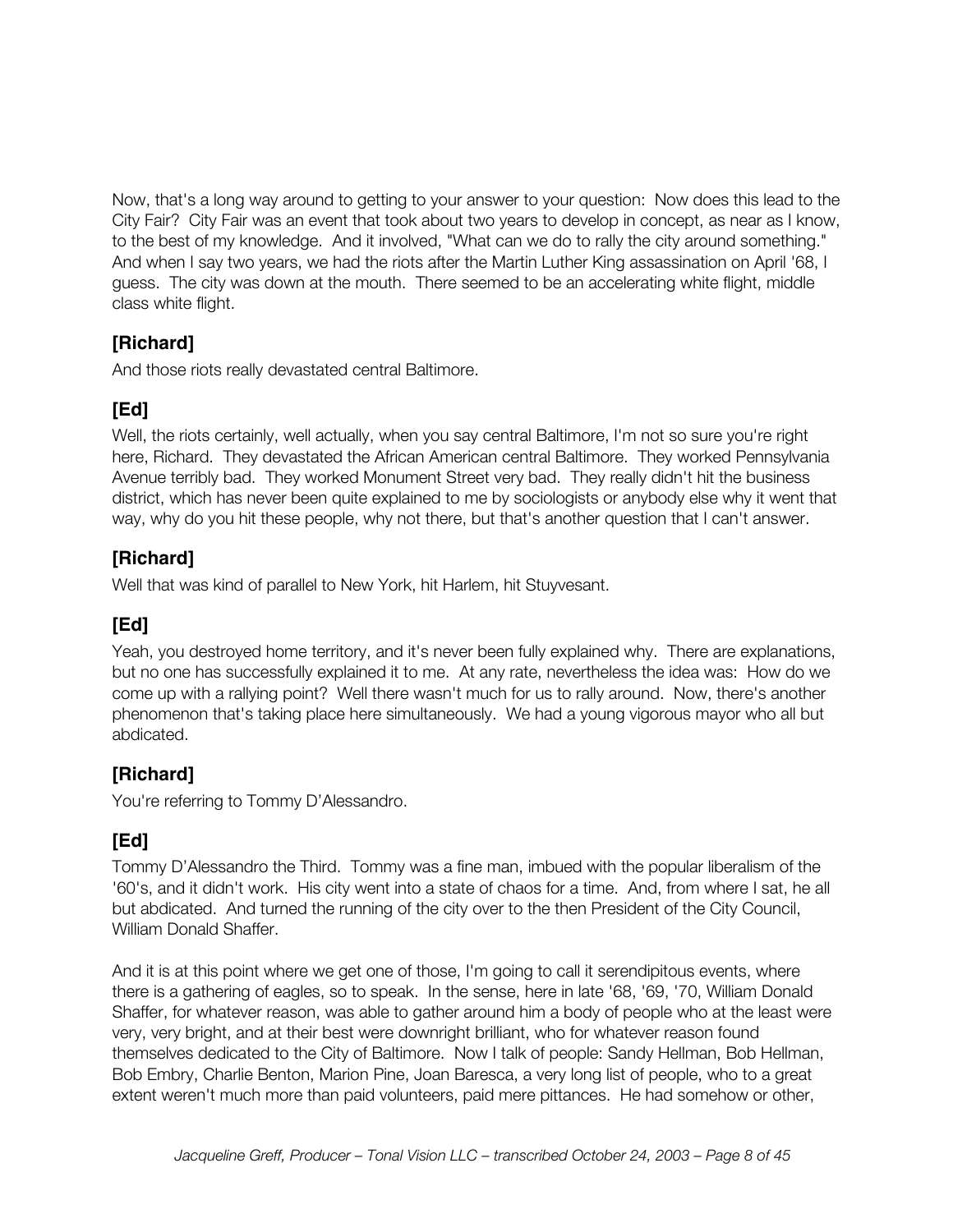energized the interest of newspaper editors. I remember Lou Linley from the city editor for the News American going absolutely ecstatic, almost orgasmic over things that were taking place.

Now, I personally am convinced that we all got caught up in this. Well, no, I know personally I got caught up in this. And I believe the influence was, strangely enough, the Kennedy inauguration speech, the "Ask not" speech. That we had a city that was down at the mouth, and it appeared that there wasn't going to be anybody else around to change anything, therefore we somehow had to do this. That is my personal conviction. That's also my personal fate that somehow or other that's what happened.

#### **[Richard]**

And this had been after years of outflow, especially following that tipping point of the Social Security exodus.

## **[Ed]**

Yeah, but I think we were more concerned with the acute present conditions. I don't think any of that occurred to any of us, any of that background really. That comes with retrospection much, much later.

What happened? I'm not sure we were analytical on this. So, some place in the minds of Sandy Hellman and architect Bo Kelly, and Hope Quackenbush, probably Bob Embry, there occurred this thinking in late '68, what can we do? We need an event to energize the city, to rally the city. And they started sort of pounding out some kind of event, but they couldn't find anything that they thought they could make work.

The original concept of the City Fair was as I understood it, I was not part of this, the idea of having on the same day, events on the squares of Baltimore, but they couldn't solve the transportation problem. And then became sort of convinced that it really wouldn't work, that you weren't going to get people, at this point, to travel deep into African American neighborhoods. Although I guess we didn't use "African American," we used "Black" neighborhoods. But, nevertheless, they pounded away at it.

Sometime in the spring of '70, February or March, a guy by the name of Chris Hartman who was a newspaper reporter for the News American, came out and made a pitch to the Community Council of Govans about participating in something called a City Fair. And like everyone else, we said, "What the Hell is a City Fair?" And that it was going to be concentrated on the neighborhoods of Baltimore. Well, I was … the Community Council of Govans was not part of an NECO [SIC?], we were actually very contrary to this, and I saw this as being a proactive defensive move.

## **[Richard]**

Chris Hartman started to convince you in the Govans organization of activists?

# **[Ed]**

He became, I guess Chris played the role of executive director that year. Hope Quackenbush was the Chairman and she was working at HCB. We had a huge amount of help out of HCB. We had a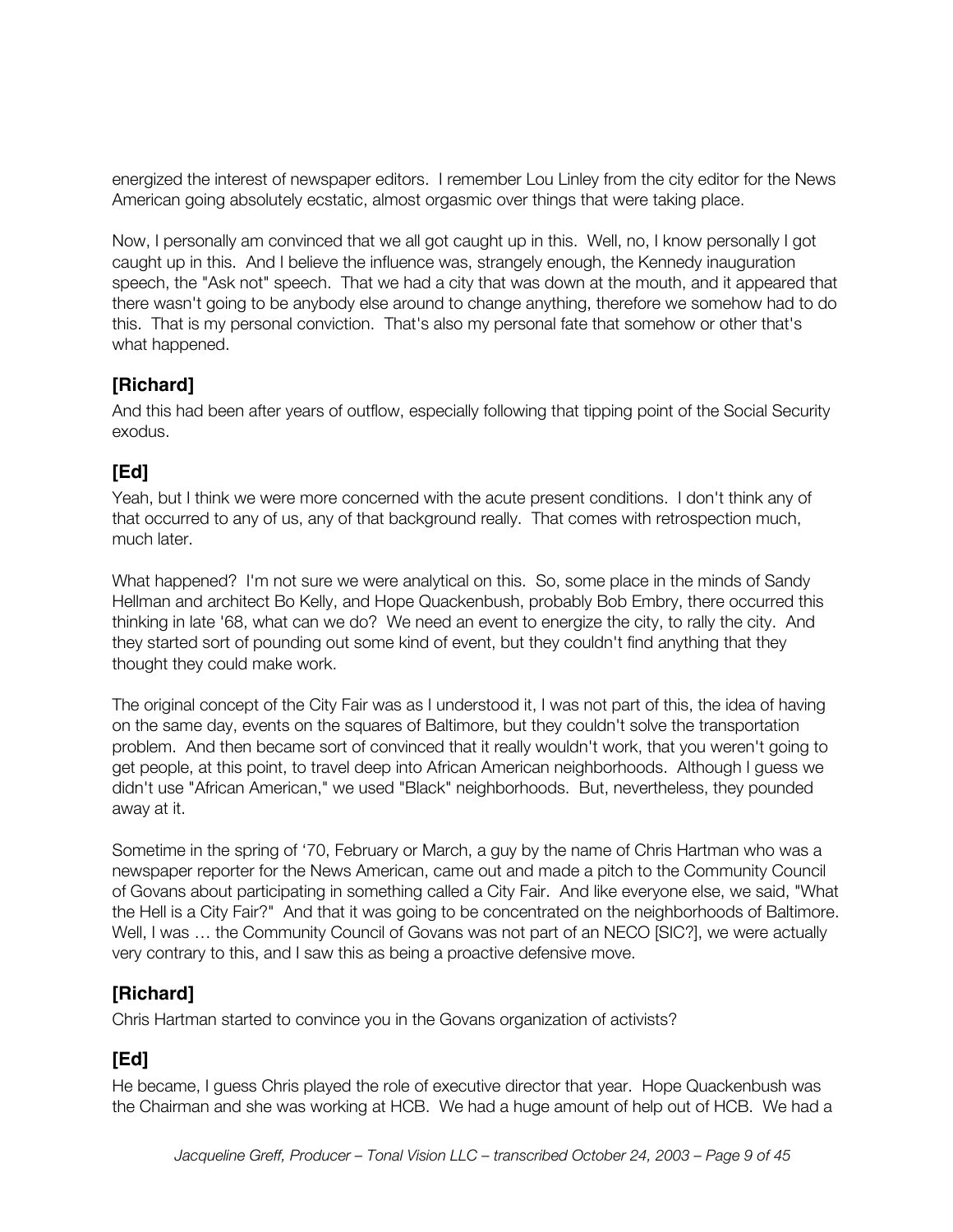huge amount of help out of CPHA in terms of people. Gee, I just noticed Joann Copes who is in housing, and Joann Copes was secretary of CPHA at this period and she was very, very active and was a dear friend. But, the thing about it is no one, even including the planners, I believe knew what they were getting themselves into.

#### **[Richard]**

Well, what convinced you that the City Fair was a good idea?

## **[Ed]**

Well, I didn't know if it was a good idea or not except, it was a defensive move, we were claiming the… what's the international term … *hegemony* over Govans, and I advocated for it so that we could block out NECO [SIC?]. That was my motivation.

## **[Richard]**

So it was really a political maneuver...

## **[Ed]**

It was a political movement to block out this organization. We knew from our readings would not go programmatic. According to everything Alinski and the industrial areas foundation thought, these organizations never went programmatic. And this was in the realm of programmatic. And this was my motivation for taking over the Chair for the Community Council of Govans. It was a blocking device. Now, that maneuver changed my life.

# **[Richard]**

How so?

# **[Ed]**

Because, now I am no longer just a neighborhood activist. Now I'm getting caught up in the whole city. Now, this is after the summer of 1970, I am so caught up in the city as a wonderful place, in my curiosity about the city.

## **[Richard]**

But your working life at that time was still...

# **[Ed]**

I'm still at the gas company. Oh yeah, I'm still making a living. But, Baltimore is taking on a greater and greater importance to me, and going back to my friend in 1964, they will not run me out of town, whoever they are. So, you take a mixture of a little Irish stubbornness, a little stupidity, you wind up with a zealot.

#### **[Richard]**

This must have been taking quite a toll on personal and family life.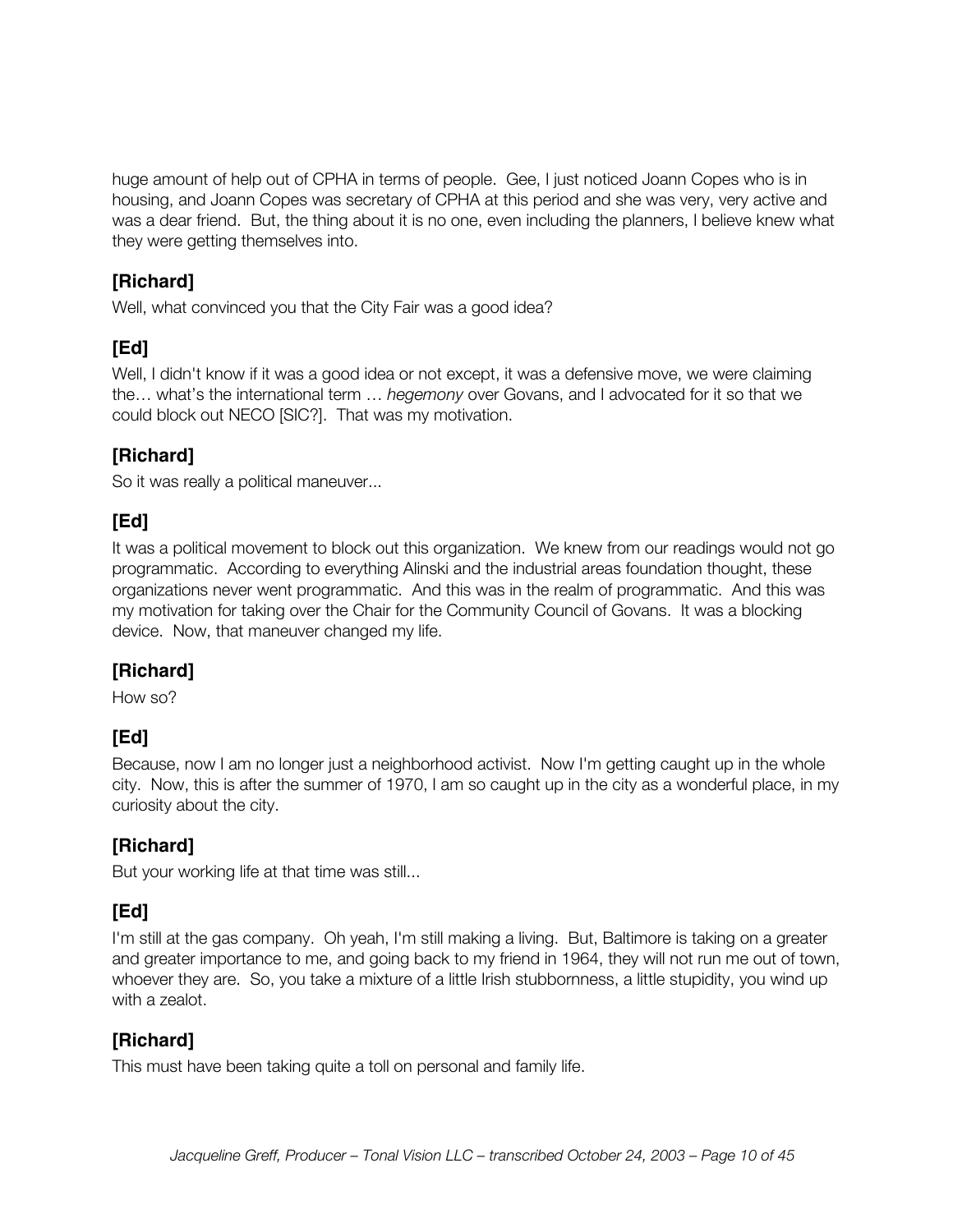Suffice it to say, yes. Anyway, and by the first of October 1970, I'm caught up in the whole thing, never, my whole life is changed. Baltimore, for whatever reason, has become the central motivating force in my life, for better or for worse. And that's where it's been these last 32-33 years.

## **[Richard]**

Is that what got you in to take over the directorship of the City Fair?

# **[Ed]**

To want it. It led to practically all of the good things that have happened to me. It certainly led to some of the bad things that have happened to me.

# **[Richard]**

Well what made it successful? What made the City Fair really happen. As I've said, visitors from where I used to live would come to attend the Baltimore City Fair. Everybody thought it was a wonderful event. What was the core of that success that tied the city together?

# **[Ed]**

Arguably, but this is my opinion, the first thing is the people who organized it. We were able for a period of years, 10-12 years, to enlist the damnedest array of talent to put this thing together you ever saw in your life. I believe a good portion of that had to do with the fact that we were able to supply this talent with toys they had never been able to play with before in their lives.

You take one example, an accounting type got to be out there with a crane running it, a 30-ton crane, who wandered about, was able to be dirty for four days as we put this event on. And he made himself available for 36 hours a day during this period. Where 4-letters words didn't violate anybody's, well actually, I think that's all the language consisted of during this period. Where you were expected to achieve incredible feats with nothing, that is very few resources. Some hand tools, you had a team of people.

## **[Richard]**

Where did the funding come from?

# **[Ed]**

Generally we raised the money from businesses. That was a major task. It was the major task of the Director to raise the money. And typically the Fair at its peak years, '73-'74 probably had a budget of \$800,000 to a million dollars. That came from ticket sales and contributions, in-kind services from the city, whatever else you could beg, borrow or steal. We never really made any money. I think maybe we showed profit, over the twenty-one years, maybe four years, showed a surplus, which we used the following years, because now we could go bigger.

But at the heart of the thing, when we started it, there were actually only twelve, I'll use the term authentic neighborhoods that participated. Fair figures say nineteen. Seven of those nineteen were,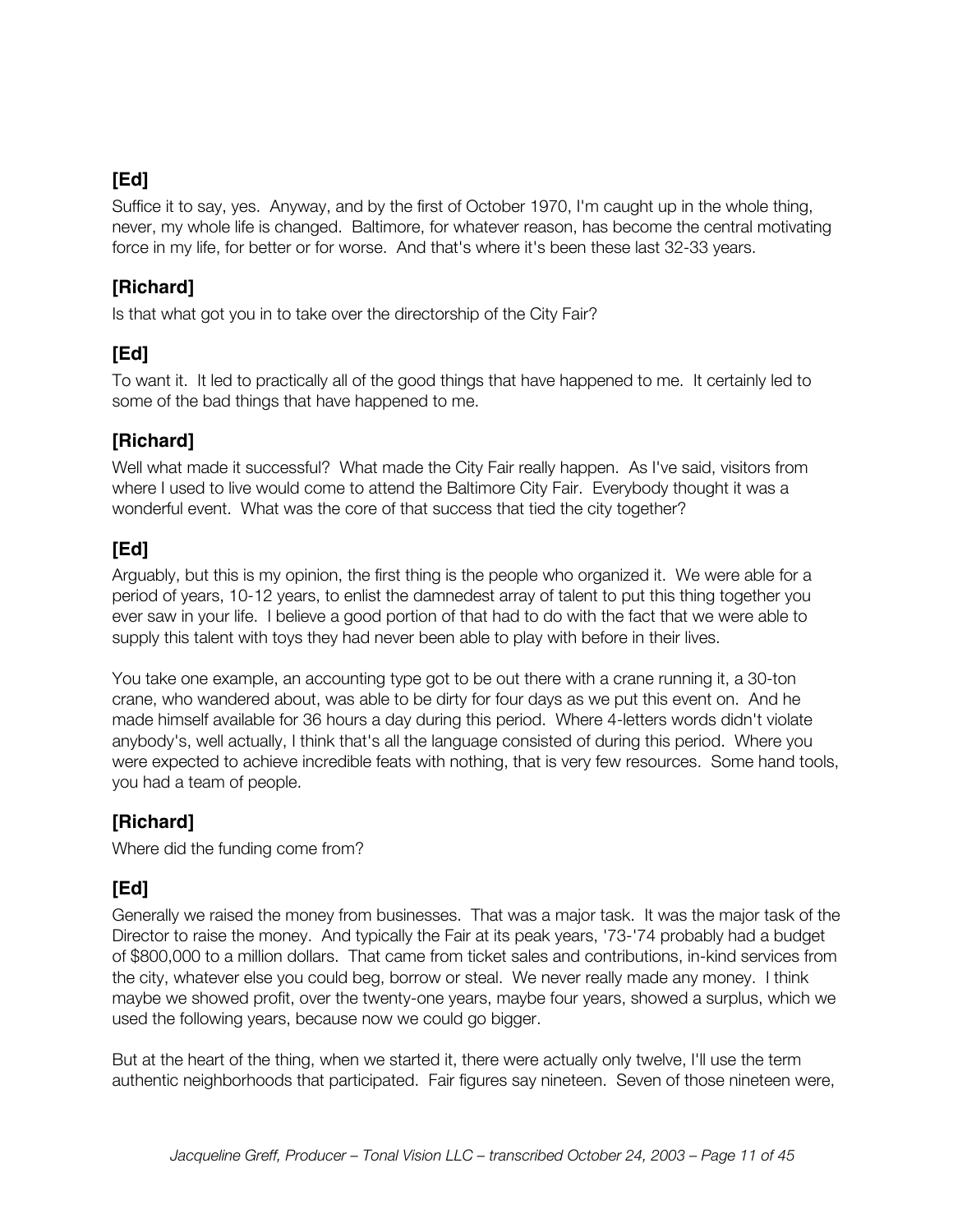we call it ersatz neighborhoods, things created by HCD to participate under one or another government programs. But, they weren't really neighborhoods.

Now twelve neighborhoods isn't much, but we had a hell of a good time. And those twelve neighborhoods did, they produced a synergistic effect that somehow transmitted itself to people who came. And these were the bright lights in the city. This is what we had to sell. It was Windsor Hills and Govans and Northwood and Union Square and Georgie Edgerton's organization out in Wallbrook and Dr. Naomi Camper's garden club. And these were the gems that were active. This is what consisted of Baltimore pretty much of old. And that is what we were elevating.

#### **[Richard]**

How did you manage to get BG&E to put you on loan for such an extended period?

#### **[Ed]**

That was in '72. I had a funny job at BG&E. I had a job that no one was ever able to describe, in terms of when it came to a job description. No one was ever able to describe my job. Because I did a lot of funny things, and subsequently Bernie Trusher became Chairman, and said, "I let you go, but you always march to your own damn drummer. I never knew exactly what you were doing, but it seemed to turn out alright. So we went along with it. That's why I let you get away with this stuff…" I was irregular.

The company, certainly in those days, BG&E was very conscious of its position in the community. It was of the community. I mean we had a rule, the object of the employment role was to employ as many families or representatives of as many families as possible. Therefore, if you were my brother you couldn't come to work for BG&E if I worked there. One of us had to go. It was probably a pretty sound set of policies. It gave maximum coverage, that is everybody knew somebody who worked there. And that was important to us.

And our officers were of Baltimore. They weren't like these companies we have today where these hired guns come in from East Upchuck at \$700 million to run a company. These were men who probably graduated from Poly, acorps [SIC]. They were of Baltimore. They were proud of their product. They knew that the town had to prosper. That was relatively easy. Actually, at the time C. Edward Otterbald was the Chairman, and he readily made me available. I think they might have made me available to get me out of the circuit for six months or a year. Not really.

But the other side of it is, it was also expected that you would succeed. It wasn't the case to go out there and do the window dressing, posture. You were expected to succeed, and you were expected to report back that you succeeded. And somebody else better report that you succeeded. I wasn't surplus wood. I was supposed to accomplish something. Someplace around here I've got a letter on the subject. One took it seriously. And part of that was the success of the City Fair.

#### **[Ed]**

I suppose.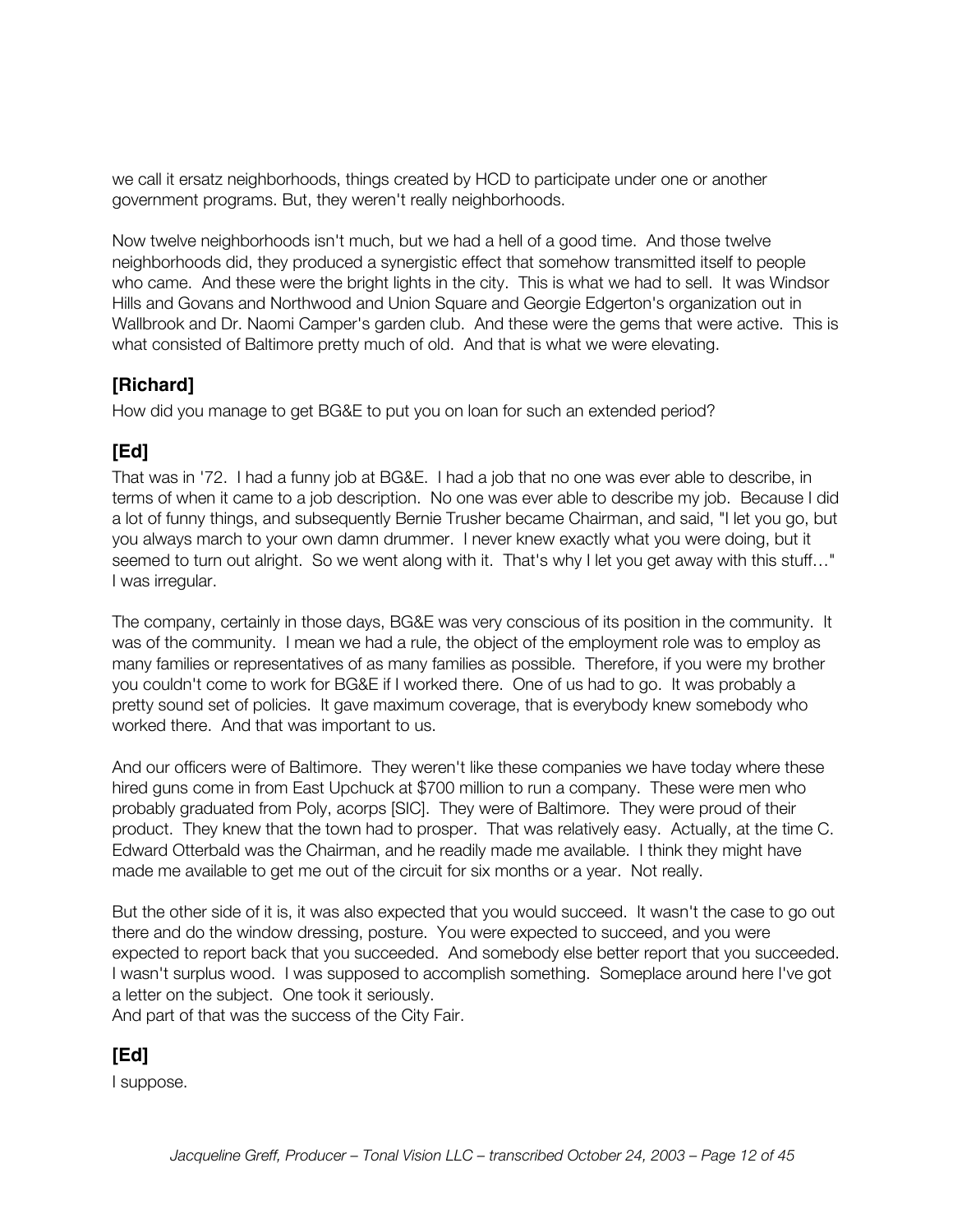You suggested in an interview done 30 years ago that a lot of the other events, like the Fells Point neighborhood festival spun off from the City Fair.

# **[Ed]**

No. No, no, no. The Fells Point Festival led. The Fells Point Festival was two years older.

#### **[Richard]**

Oh, so that fed in too.

## **[Ed]**

It suggested the possibility. There were certainly things we studied about the Fells Point Festival. But it was two years older. It started in '68, might have been three years, '67. Quite a different kind of event. Because down here in Fells Point we were into alternative lifestyle at that point. It was alternative. And it was a one-day event. It was Sunday afternoon as I recall. The first two or three were just single days. But it was an indication that there was a life.

Now, the ethnic festival. There had been ethnic festivals around town for many, many years. They were worth study. They were fairly well confined. Not huge mass things, certainly nothing like the City Fair. And not what the ethnic festivals became once we get to '74-'75, they became very large also. The City Fair was unique. It tried to learn some lessons. We had to learn quite a bit about crowd control. People who put on the City Fair had no qualifications.

# **[Richard]**

Why did it dwindle away, do you think? It seems to me that after it moved under the Jones Falls Expressway, that seemed to be the knell.

## **[Ed]**

The two I don't believe are really related. Let's get the Jones Falls Expressway out of the way. The City Fair went under the Jones Falls Expressway because I wanted it there.

## **[Richard]**

Did you? Why did you want it there?

# **[Ed]**

Well, there were several problems that we confronted. Wiring up that fair ground electrically for three days was reaching the point of being absolutely prohibitive. It was costing us \$300-400,000 a year just to wire it up. Secondly, by its very nature, being moved around year after year. There were enormous costs we had to encounter every year, one time costs that were becoming prohibitive. If I moved from this site to that site, things changed. I need other stuff.

Now in, let's see I had it in '85, yeah, that was my year as Chairman. And I took that job only on the condition that I'd be allowed to put it under the expressway. And my rationale was, we'll wire it up hard, once. We have some protection against the weather, and we can decorate it so that it is a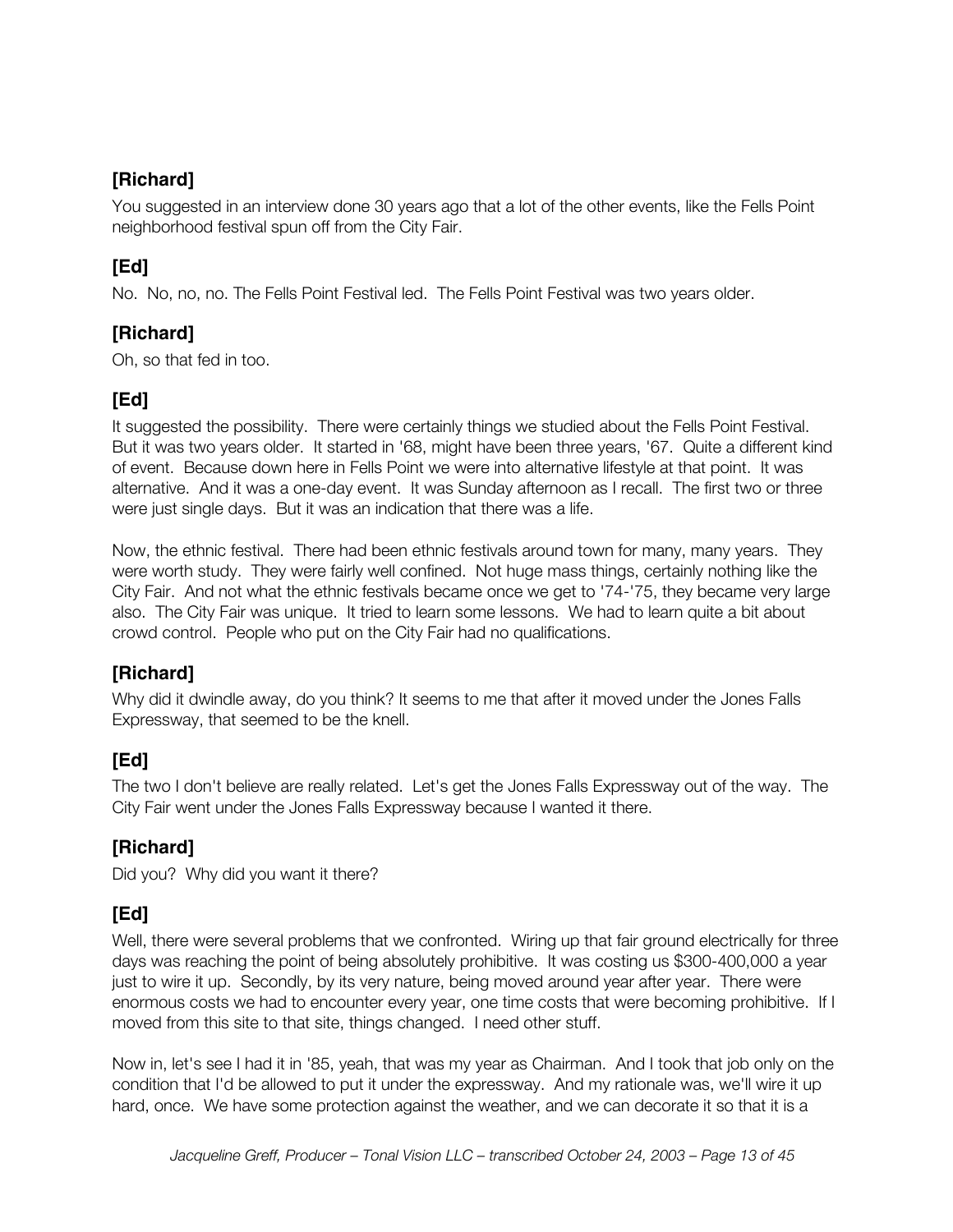festive place. Well, that's sort of like the objectives of Iraq. They're good objectives. But, as it turns out, I sort of ran out of money to decorate it. However, it still worked.

And it probably would have worked if we hadn't gotten that stupid administration that followed William Donald, whose ability to imagine was somewhere around zero, and who also, incidentally, wanted to do away with Shaffer-inspired operations. But that isn't the reason the Fair failed. I think the Fair came to an end because we lost the ability to attract the kind of talent, the volunteer talent that we had been able to attract lo those many years. When you get into the mid-80's, we're now into another world. We're in the heart of the Reagan years.

#### **[Richard]**

Go go.

## **[Ed]**

Go go for get get. Here's a guy who's Chairman one year, Tom Mobley. He runs McCormick Place in Chicago. Well, for eight or nine years we had Tom Mobley as a volunteer! There is no way on earth I could attract that kind of talent, who would give me anywhere from 200 to 1000 hours a year of help today. No way on earth! That was the lifeblood of the City Fair. Now, that kind of talent, by '85, it wasn't there. Now, by virtue of my own position, I was able to pull a lot of people out of semiretirement, lean on them, bend their arms, and get it out of them.

But, with respect to the City Fair, that was my biggest mistake. I should not have taken the Chairmanship. It should have ended then. Because, after that, it peters out. And, certainly you didn't get the help, the in-kind services that you got from the city, but it peters out after that. That was probably the dumbest thing I ever did. However, in all fairness to the rest of the world, it was my fault, because I had an ego trip on. I did. I wanted to make it work.

#### **[Richard]**

But, by this time, you had already started to focus on the harbor...

# **[Ed]**

Oh, I'm already into the harbor, been into the harbor ten years, into the harbor fifteen years at that point!

#### **[Richard]**

Had that started with the paddle boats?

#### **[Ed]**

Yeah, well that all started in 1975. We opened up July 4th, 1975.

## **[Richard]**

During these years you are working for BG&E, you're involved with the City Fair, you been involved in the Govans project, what got you down to the Harbor?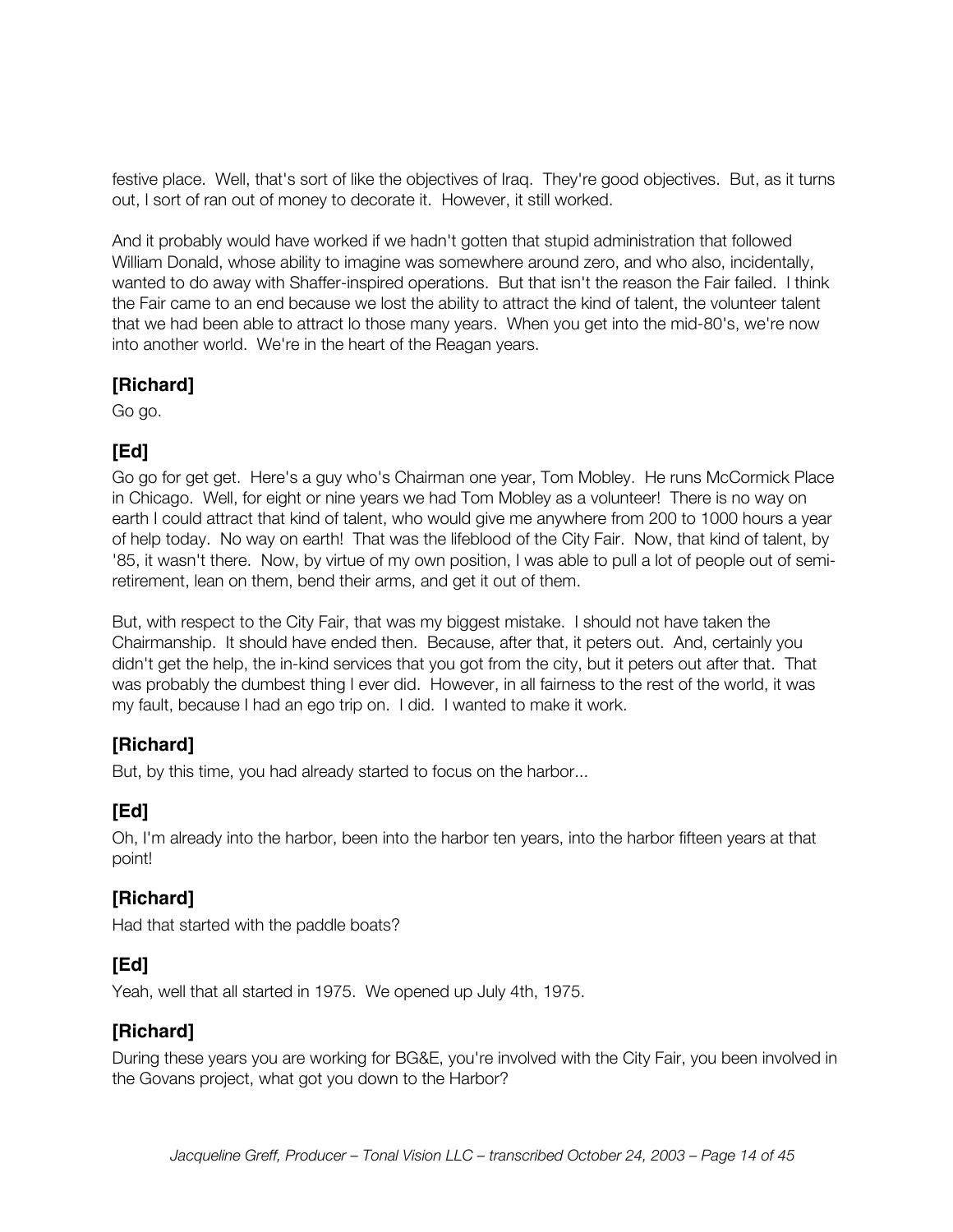Ah, it was the City Fair. You see, in '72, when I was executive director, it was my honor and pleasure to sort of open the harbor up with the City Fair. While there had been pieces of the Fair down there, in '72, we put most of it down there. We had neighborhood tents and institution on the main stage and a lot of stuff like that. Now, one of the things that I just did, I became an impresario, and I put on a water ski show in '72. Now, a water ski show in 1972 in Baltimore Harbor was absolutely absurd. They thought we were stark raving mad. And a lovely group in Northeast Maryland, I guess it was Northeast Ski Club did this for us.

Well, on that Sunday afternoon, it was October 1, 1972, that Sunday afternoon, we had the damnedest traffic jam in the harbor, beautiful golden autumn afternoon, but the damnedest boat traffic jam in the harbor you ever saw in your life. And I looked at it and said, "Go to Hell!" And by the middle of November, I had a proposal into Charles Center and the harbor to put a boat rental facility in, actually sailboats, not sailboats, catamarans. That one-hour-two-hour period on that Sunday afternoon, was again seminal in terms of my life. It took another two or three years for things to sort themselves out, because when we built the Fair, what we built for the Fair, in the harbor that weekend, we moved in immediately behind the contractors who were moving out who had just finished the seawall.

We were the first event there, and had the north shore there where the World Trade Center around to, I guess it was Conway Street. That was our property there, that area. It was the first thing to take place at the renewed Harbor. And I was privileged to see these possibilities. That led to ultimately the dock where most famous for the paddleboats, which were unceremoniously ripped out of my hands by the Schmoke administration, but at any rate, and the sailboats, sort of as an afterthought, which the water taxis are, it led to the water taxis.

#### **[Richard]**

What made you start thinking about the paddleboats?

# **[Ed]**

I needed to make some money. It is easier to rent paddleboats than it is sailboats. Sailboats are wonderful. I love sailing, my kids love sailing. We had a lot of fun sailing. But we couldn't make any money sailing, and you gotta pay the bills, and I was in no way, shape or form able to engage in this as, well I wasn't a rich man, I couldn't afford this hobby.

But the paddleboats paid the bills. And the object of the activity was to make the harbor more attractive to more people, and a hell of a lot more people can operate a paddleboat than they can a sailboat.

#### **[Richard]**

Did the paddleboats take off right away?

# **[Ed]**

Pretty much. Yeah, there was never any problem there.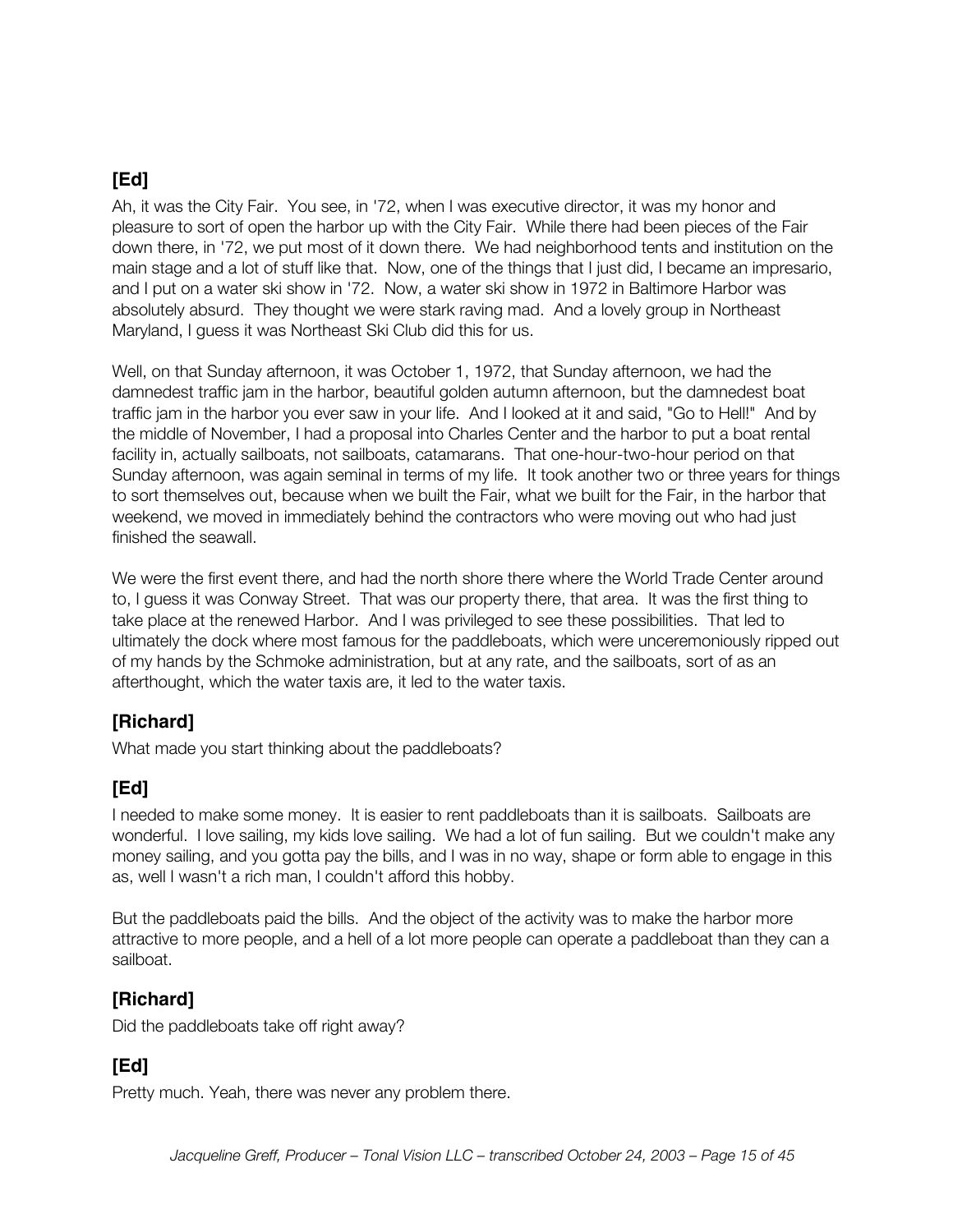Did the paddleboats lead to the water taxi? Not a straight line...

## **[Ed]**

The fact that we were there is what led to it. That's a funny story. William Donald Schaefer was perhaps one of the most accessible mayors this city has ever had. He was easy to track, particularly if you were friends with people on his staff. He had a driver, Chuck Knowles, who was a neat guy. Occasionally I had to see William Donald. You'd call Chuck up and say, "Where is her going to be tomorrow morning?" He would say, "Well, gee, he's going to do his harbor walk through tomorrow." "What time?" "6:30." "OK." And you'd go down and stand behind a potted palm and come out and walk up the promenade with him.

One of those Tuesdays, about 1976. And he says, "Ed, I want a boat that goes from here to there." I said, "Why? There ain't nothin' here, and there ain't nothin' there!" He says, "But there will be." He says, "Give me a boat that runs back and forth." That was basically from the amphitheater, now Harbor Place there, to the amphitheater where the Science Center would be. Neither was there.

I allowed as how "It's gonna cost some money." He said, "I'll give you an extension on your lease." So I agreed to do something, a boat, we didn't call it a water taxi then.

## **[Richard]**

Now this was in '70...

## **[Ed]**

It was spring of '76. And we fooled with it and it took awhile, but I finally found a boat that I could afford, that was cheap enough, that I could afford to lose money on if I had to, which I did for some time. We started the water taxi in '77.

## **[Richard]**

Just that one straight line.

# **[Ed]**

Yeah, more or less irregularly. Sometimes it ran, sometimes it didn't. It was interesting, I was imbued with the desire to be environmentally sensitive. My first boat, which was Fair City I, was a little pontoon boat, twenty-one passengers. Had a little plastic roof on it, and was powered with two three-horsepower electric motors, with a very, very bad control system. The control system would burn up with some degree of frequency. Because it was all electromechanical relays. And they would stick and there'd be a loose connection. The battery cables would heat up.

But, it wasn't terribly important, because there wasn't anybody rushing. It isn't like we were moving people any place, because there wasn't anyplace to go. And we fooled with it, actually I still have those two motors someplace.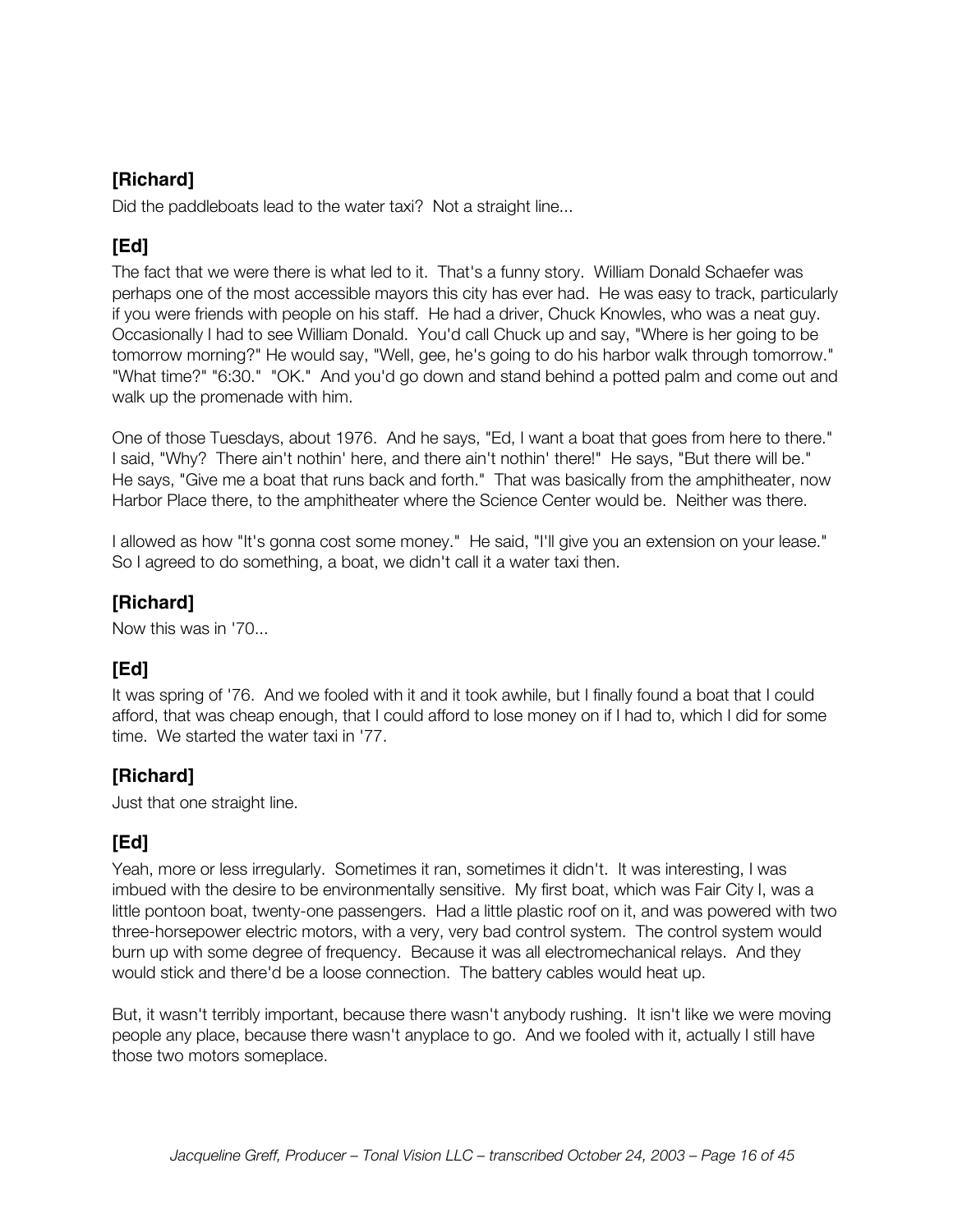So, it was just a boat ride to the passengers.

## **[Ed]**

Yeah, it was twenty-five cents. And, the thing of it is, it was a boat ride to nowhere. It didn't cost much, it didn't lose much. Sometimes it ran, sometimes it didn't. Nobody seemed to care. And we fooled with it for what, oh '77 to '80. We didn't really go at it seriously until '81. And in '81, the event, well two things were happening. One. the city finally to building some decent landings for us, and two, the Aquarium opens in August of '81. And that's the cornerstone, the Aquarium is the cornerstone of the development of our harbor, not Harborplace.

## **[Richard]**

Really!

## **[Ed]**

Yes, I'm going to get in trouble on that.

#### **[Richard]**

You know, everybody thinks in term of Harborplace as what happened almost as if the Aquarium was an adjunct to Harborplace, which is the conventional attitude.

## **[Ed]**

Well, it was there first, but it's not the key to the success, not the key to the success. I couldn't convince you to come down here from some god-awful place in mid Pennsylvania to go to Harborplace. To go to a shopping center? There are a lot of good shopping centers.

If we take a look at what I'll call, and Harborplace is an example of what was called Festival Hall shop. It is a concept developed by the Rouse Company, a brilliant concept, and it seems to work very well at Faneiul Hall in Boston, which is the founding site of this kind of idea. But it never was really that successful. It was successful in Boston, it was successful in Baltimore. And virtually everyplace else, festival hall shopping at best is mediocre in terms of success, because it very rapidly becomes the same. If I've got a festival hall in Baltimore, it's sort of the same as the one in Toledo, Ohio, or Norfolk, Virginia, or Miami. They are essentially the same. And by virtue of that proclivity of large organization to go to efficiency, so you've got the Cordovan Leather Company in Baltimore. Say, we'll make a deal with you, but you've got to put one in each of the others. With the result, they very, very rapidly become the same. Now, why in Hell would I want to travel 600 miles to go and wee the same thing. Harborplace was important. It was important because it was a step forward, but it's not the key to the success of the harbor.

And one of the fascinating things about Harborplace was that the first two and a half years was indeed built on Baltimorean. And it was built on Baltimoreans because of something else we talked about, which had to do with the fact that for ten years we had been building a constituency for the harbor via City Fair and a whole range of other activities wherein people were being dragged to the harbor for various reasons, mainly the ethnic festivals and the City Fair. We had Op Sail in '76, which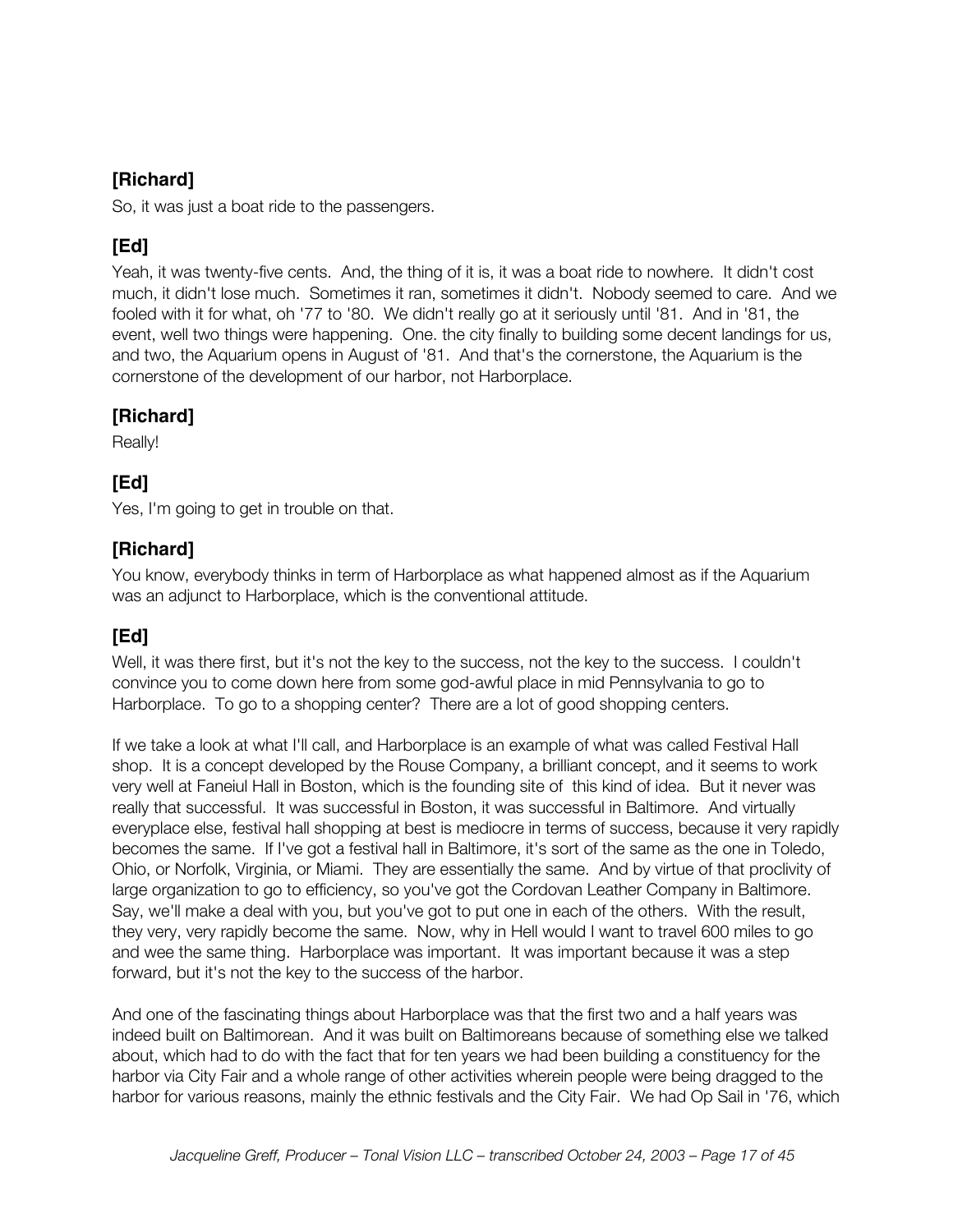was a huge success. We had built a constituency, so that people were curious, and for the first two and a half seasons almost, it was Baltimoreans who made Harborplace a success. The bars and restaurants became Mecca's for Baltimoreans.

#### **[Richard]**

Not out of town tourists.

## **[Ed]**

Not out-of-towners, they weren't here yet. They don't appear until really 1982. That is when they began appearing. That makes sense. You do not build a tourist attraction overnight. This was built over a period of years. You must convince the industry to come to your town. You must tell them.

#### **[Richard]**

So, you were talking about the aquarium really being a draw, opening in '81, the out-of-towners starting to appear in '82, and it was the Aquarium that was the key to the tourism draw.

## **[Ed]**

Oh, the Aquarium is the *sine qua non* of our whole tourism trade. It is the unique element, and one of the interesting things about the Aquarium, and I hate to say this, but it is truly the only international destination success we have ever had in the harbor, if you ignore the ballparks.

## **[Richard]**

Well, we all remember Don Schafer in his 1900 bathing suit and straw hat being in Time Magazine.

## **[Ed]**

But it is the central element without which nothing. They, thank God, have been very conscious of the importance of their role, and have worked very hard at keeping it as a primary attraction to the harbor, well for their own purposes, but to the benefit of the rest of us who are in this new field to Baltimore called tourism.

Because one of the things that's important certainly to the city, is the fact that tourism in Baltimore is the only industry the city has invented since World War II that works, and somehow or other it seems to get ignored with some degree of frequency as being of no importance, yet at this time we probably have somewhere between 28 and 40,000 people who depend on tourism as the source of their livelihood.

#### **[Richard]**

And you think this radiates out to the health of the city.

#### **[Ed]**

Oh, absolutely. Look, we'll go back to '72. Let's use '72 as an index year. In 1972, if you wanted a good restaurant downtown, you had Tio Pepes, you had I forgot the name of the seafood restaurant down there on Baltimore Street, Haussner's, Danny's, Prime Rib, Marconi's, maybe a couple of others. You would just barely fill two hands. Today, you can come up with two dozen.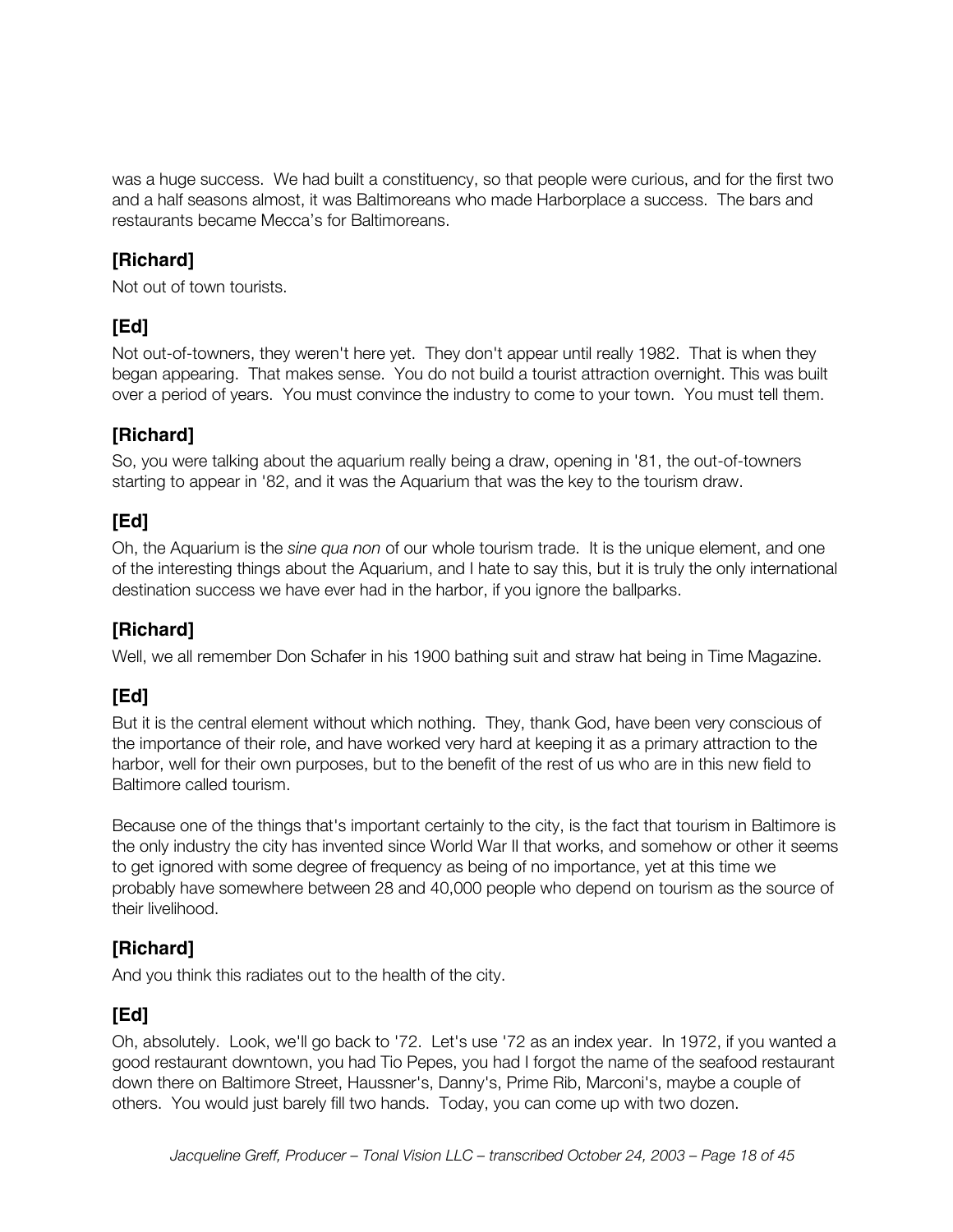Does tourism radiate out? Obviously it does, with all of the staff and everything. In 1972, you had what was then the Hilton … and the Lord Baltimore Hotel. That was it. The Belvedere, I guess, was there. They were the hotels. Does tourism radiate out? You bet your sweet bippy. That has to be kept on …

#### **[Richard]**

I know that Phillips opened their Harborplace restaurants in 1980, and now it is one of the leading grossing seafood restaurants in the entire country. Did it really take a long time …

## **[Ed]**

Yeah, Phillips was a success from the beginning.

Well, we've had to learn and we are still learning. We've had to learn the skills for being a tourist town. We didn't have the skills. We didn't have the people. We didn't have the services. We didn't know what the hell we were doing.

#### **[Richard]**

What caused you to expand the water taxi along the way? Was the Aquarium an impetus to expanding the water taxi, too?

#### **[Ed]**

Fells Point, Fells Point. If you're gonna run a transportation service and expect to make money, you gotta transport people someplace. And that's the simple... and we had to find places to go. And Fells Point became the place to go when we started.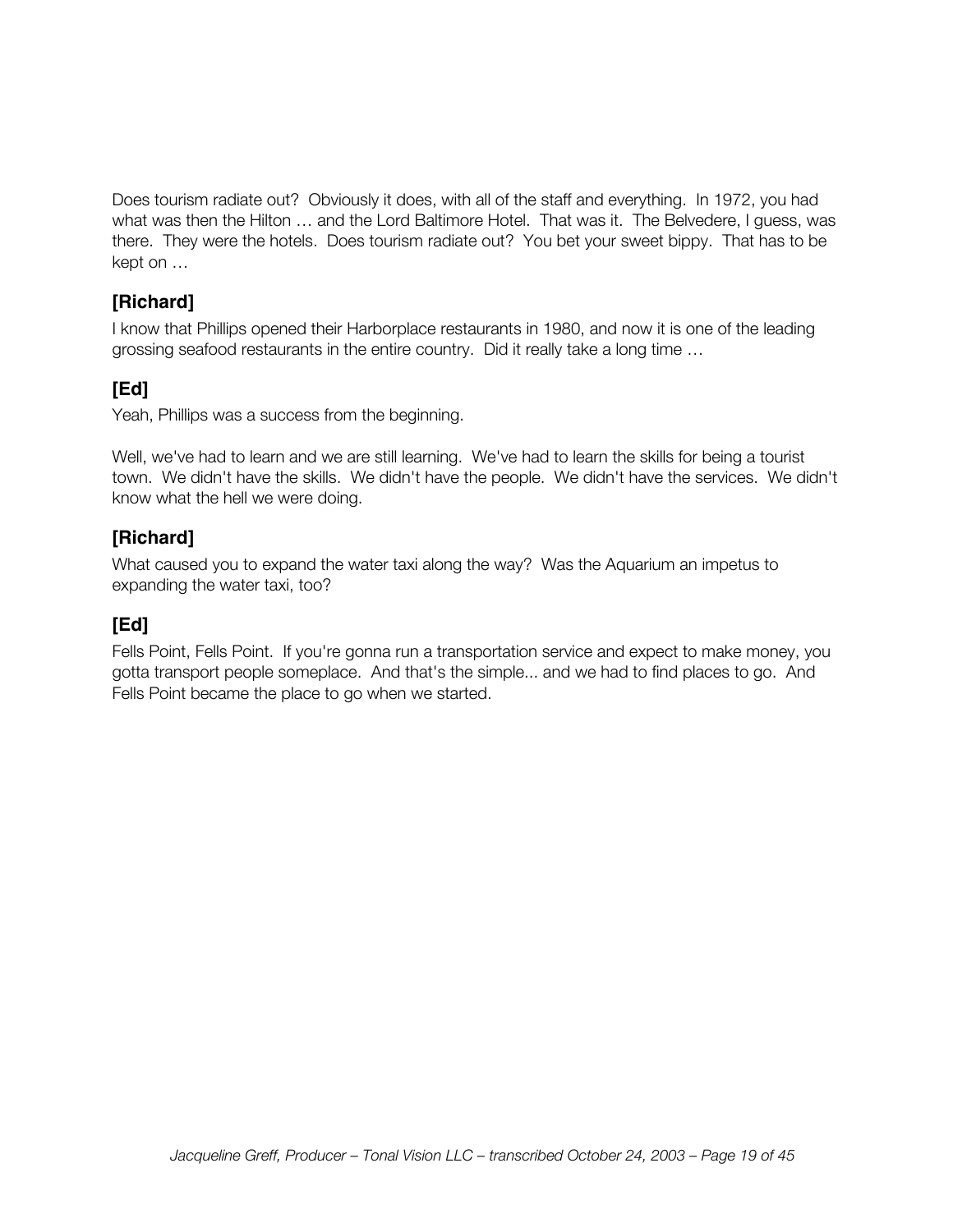# **Ed Kane Interview, May 9, 2003**

## **Interviewer, Richard Kirstel**

#### **[Richard]**

You had mentioned that in 1977 you started the paddleboats. At the time you were still working for the Baltimore Gas and Electric Company, had not yet been the executive director of the City Fair. What got you started on the paddleboats?

## **[Ed]**

Well, let's correct your sequence of events. The City Fair had already existed eight years. It started in 1970. I was executive director in 1972. I started the paddleboats in 1975. We were two years in... Well, it was a paddleboat and sailboat operation. And the intent was the sailboats at that point. That was my dream to have a sailing club.

#### **[Richard]**

Sailing wasn't feasible?

## **[Ed]**

Sailing was feasible to the extent that people wanted to sail, but sailing was not feasible to the extent that it made the cash flow. We were two years into that when William Donald came to us and said, "Hey give me a boat that goes from here to there."

## **[Richard]**

And, there was nothing either here or there.

## **[Ed]**

That's right, when you went from here to there, you didn't know what you had reached.

#### **[Richard]**

Which is now Harborplace...

## **[Ed]**

Harborplace and the Science Center

#### **[Richard]**

What convinced you that there would be a here and a there?

#### **[Ed]**

William Donald Shaffer. He was a man worthy of being followed.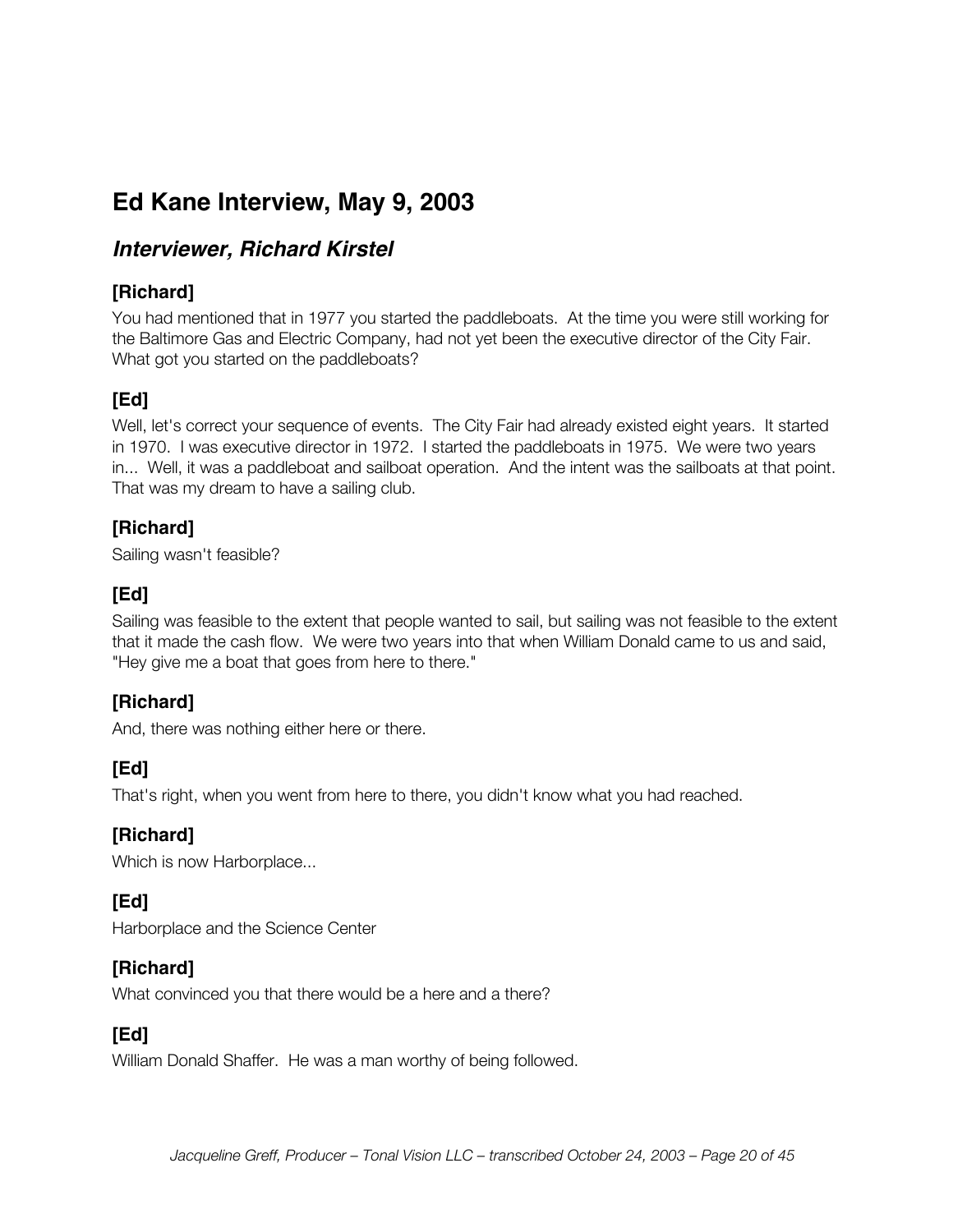And you did feel that his vision of construction and development was both feasible and going to be realized.

# **[Ed]**

Well to the extent that, with respect certainly to the water taxi, it was a good deal of money for me at the time, but it wasn't company threatening, the risk involved, that is, if it hadn't worked at all, I could have still gotten out of it with rather small losses.

## **[Richard]**

How many boats did you have running?

# **[Ed]**

The water taxis? One. One 21-passenger electric powered boat that ran sometimes. We really didn't do much with it from '77 till '81 when the Aquarium opens up. There wasn't anyplace to go! Nothing was there!

## **[Richard]**

So, it was just for people who wanted to take a little boat ride.

# **[Ed]**

We had a point of origin, and we had no destinations, so people took a little boat ride. And that was fine, but you can't make money doing that, not with what we had. And there wasn't anything to see, because we weren't running that far, no further than what's now known as Harbor Point, the old Allied property. That's as far as we went. It was a cheap boat ride that some people used, but not many.

## **[Richard]**

Were you getting people, after the Aquarium opened, were you getting people who had been tourists and visitors at the Aquarium?

# **[Ed]**

No, not really, not until '83. And part of that had to do with the fact that, quite frankly, we didn't know what we were doing. In the sense that, it's not until 1983 tat we began thinking seriously about the water transportation business, and it is at that point that we really started doing research, and trying to figure out what do we have here. The crucial thing about that is, "Where do we go?" If you running transportation, you've got to go from here to there.

## **[Richard]**

And there's gotta to be something there...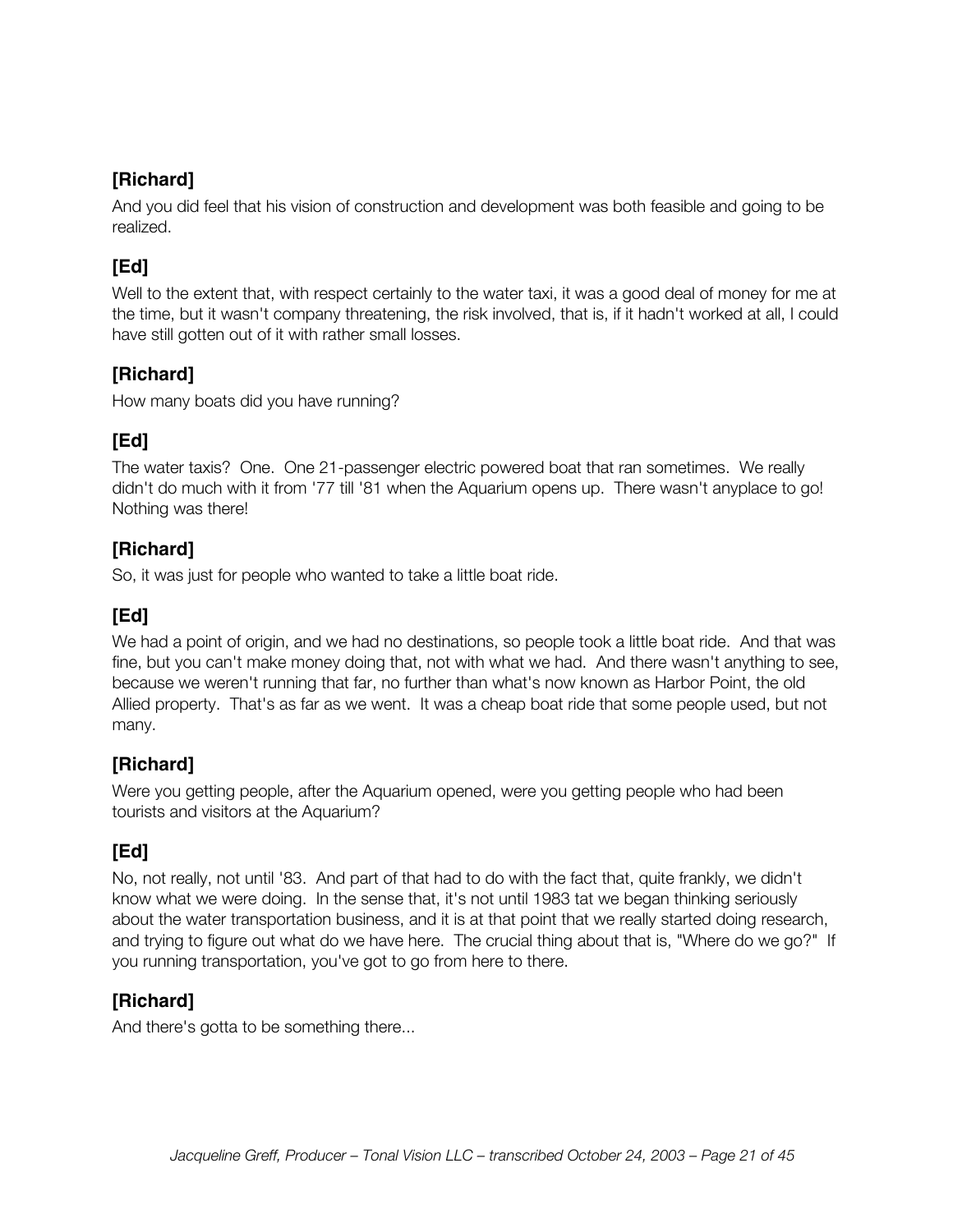Something's has to be there. Well, we had, with our equipment, with our franchise, we had no real destinations. There were places that were spotted as destinations, but nobody wanted to go there, because there wasn't much there, landings and attractions at the other end. And this, of course, by 1986, when we laid down the plan that is presently in force, what our service would be, how we saw it.

We did develop a vision of what we had to do to make this thing work, and of course we needed a primary destination. And the primary destination, by 1986, was just around the corner. And it was Fells Point. Because while Fells Point was always there, there wasn't a focal point in Fells Point. There wasn't a place for us to land and could serve as a focal point and that was produced by 1989 in Brown's Warf.

## **[Richard]**

So it was the development of Brown's Warf that really spurred the idea of having a specific landing in Fells Point.

#### **[Ed]**

Well, spurred it? Well, OK. Well, you can say it that way. I kind of think of, we needed a credible landing at a place that was credible to the public where you from Missoula, Montana, would get off. Because up to this point you would be getting off at what looked like an abandoned warehouse, which was not particularly enticing. And Brown's Warf was a rehab building with proper promenade, and a proper landing, and that made it possible to focus on that point and to entice you to get off the boats.

#### **[Richard]**

So, you would be essentially attracting potential passengers at Harborplace with the idea of Fells Point as being the primary destination because of Brown's Warf.

#### **[Ed]**

Right on the button. That is exactly what we wanted. And it remains our primary destination for the service.

#### **[Richard]**

And what got it expanded to other destinations on the eastern end of the harbor? Fort McHenry, I assume, must have been of some importance.

#### **[Ed]**

Well, Fort McHenry is a whole different can of beans. Let me talk about the other areas first.

A system, we think of what we do as a system. It is not a boat ride. It has to be coherent. One of our missions that we laid down (When I say laid down, it was quite late, 1985-1986.) the object of the water taxi is to transport people on interior lines of communication around the harbor; meaning you don't have top go around the harbor, you go through the harbor to get from A to B or A to Z or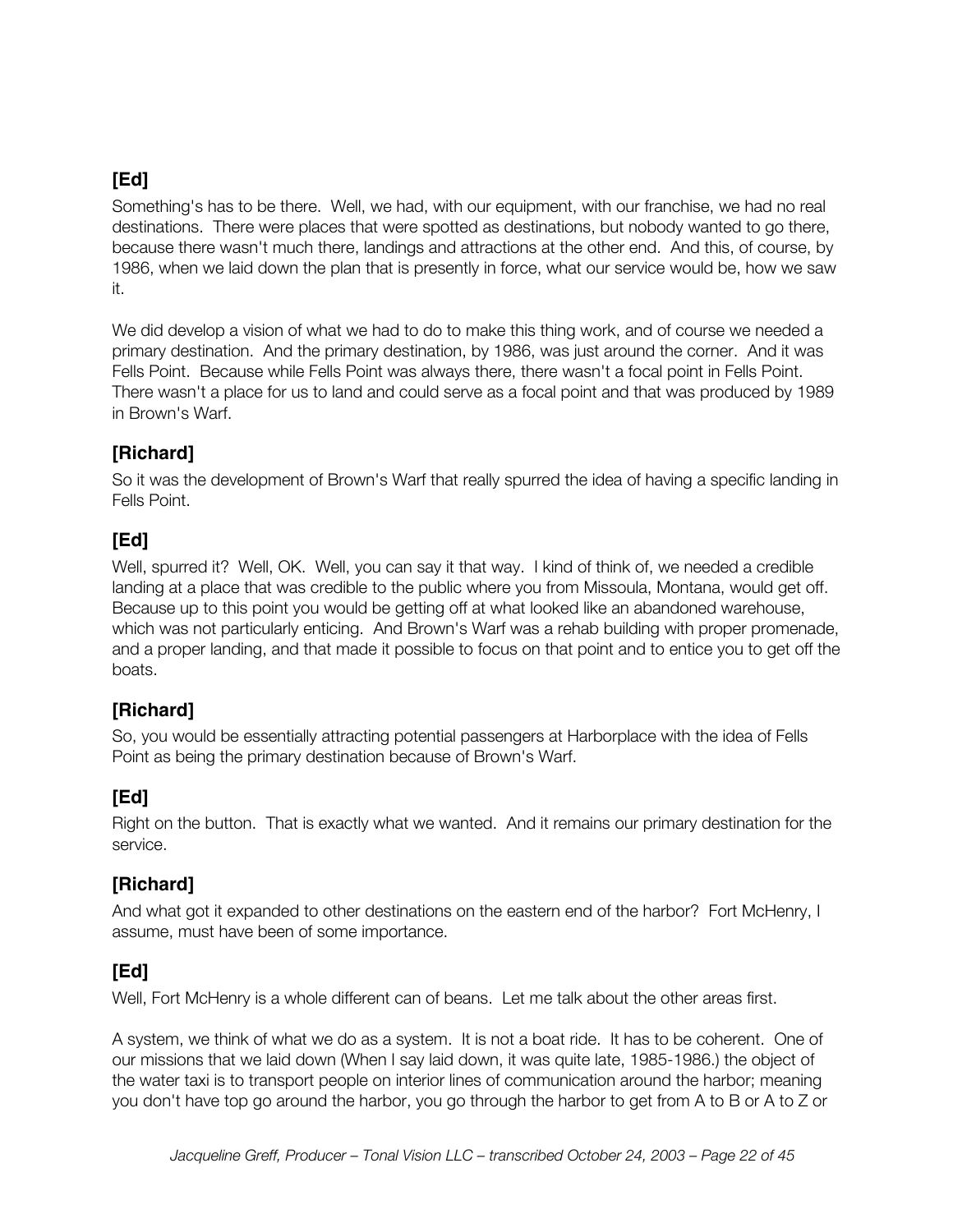whatever it happens to be. Now, that remains part of our plan. We are the most efficient, delightful way of moving around the harbor. Now, the intent of that, Richard, had to do with who uses us. Well, we pretty much know who uses us. About 85% are people from out of town. And our objective here was to get cars parked someplace and left. We will do the transferring. That was successful.

Now, on the harbor itself, sitting on the shores, are two world-class attractions. I see world-class, attractions, where people will come from back-water Montana to visit Baltimore, to visit a specific place in Baltimore, the Aquarium and Fort McHenry.

Unfortunately, getting to the Fort has not been easy for us. We are a bit like the old problem the B&O Railroad and the Pennsylvania Railroad had. With the Pennsylvania Railroad, it was trying to get into New York, and it never did get into New York except by contrived method. And we are not permitted to go directly to the Fort. However, the Fort is a very, very important attraction for Baltimore because it completes the set. You ought to be able to go into our harbor and reach everything on the harbor with the greatest of ease. We do that pretty well, but we've not come anywhere close to the potential of Fort McHenry as an attraction, and given a little bit of luck and a little bit of time, we'll remedy that. Because it is a national shrine, and it is a beautiful site, and it is a place that can inspire and spur people on to see more of Baltimore. And that's why it ought to be there, and not so you're riding Ed Kane's water taxi, but so you can taste Baltimore to the fullest.

#### **[Richard]**

But the third point on this triangle, being Fells Point.

## **[Ed]**

Ah! Well, Fells Point on the other hand, represented an interesting problem in the early days. Until 1990 or 1991, if you walked up to a concierge in the harbor, and asked "What's at Fells Point?" You'd have been told, "You don't want to go there."

## **[Richard]**

Even that recent?

# **[Ed]**

Even that late.

#### **[Richard]**

That almost reminds me of what you had said about, as a boy, being warned away from the water. And I heard Gilbert Sandler, who tells Baltimore stories on the radio the other day. He is also within our age range, and he said when he was a boy he was warned away from the waterfront and warned away from Fells Point.

#### **[Richard]**

I'm sure. It was no place for kids to play. It was dangerous place, physically dangerous in terms of even whether individuals were out there with malice of forethought. But it was physically dangerous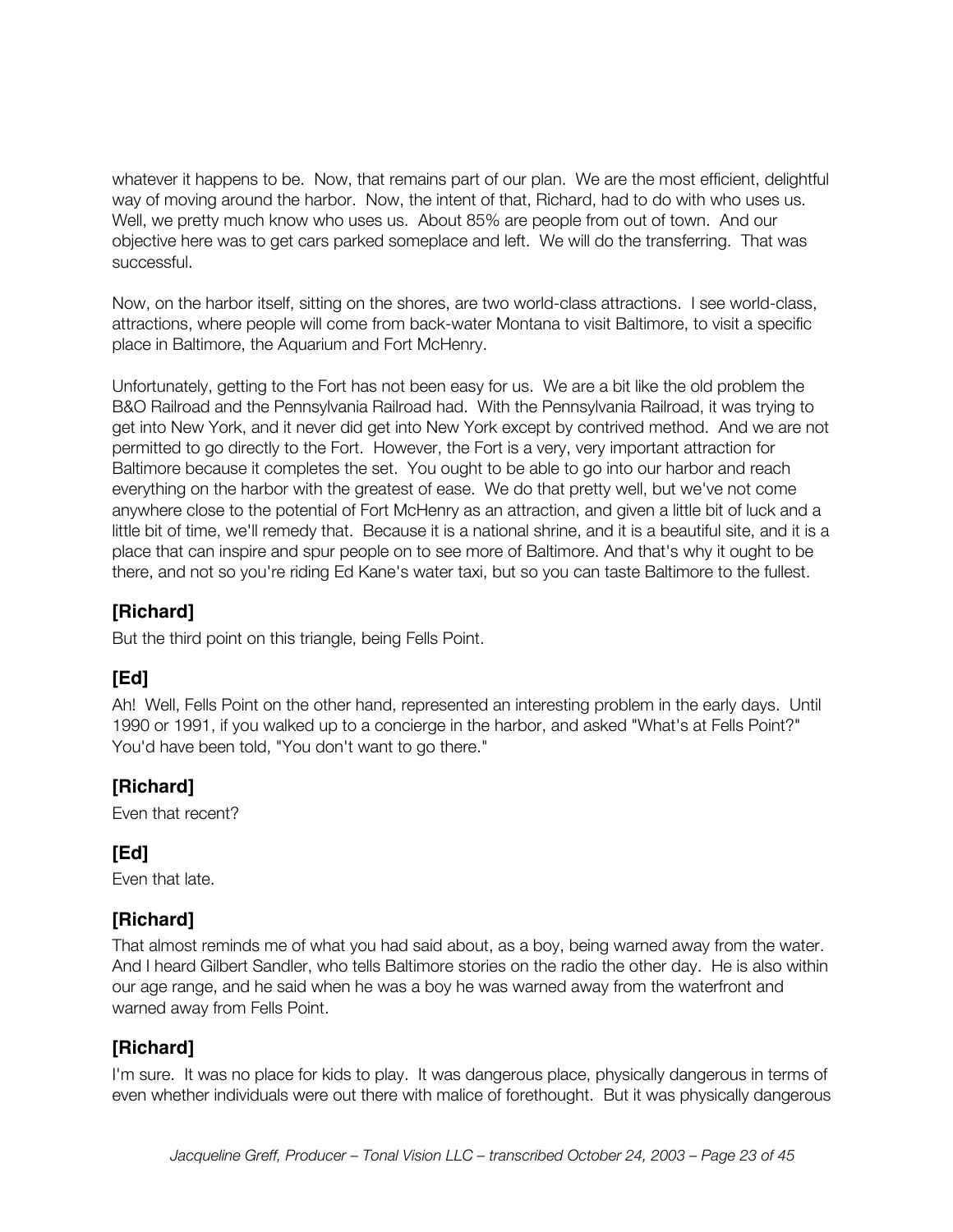with trucks and loading and unloading and all sorts of things, which was a good reason. You know, Mother: "Don't play with that, it will put your eye out."

We set up a program, Cammie and I, wherein the course of a season, we would haul two or three groups of concierges out to Fells Point, just sampler trips so they could see what was here, because the concierges were keeping people away from Fells Point.

#### **[Richard]**

And that was as late as the early 1990's.

## **[Ed]**

That was as late as 1990/1991. And, to a certain extent, we have made a contribution toward the popularization of Fells Point as a destination for visitors, which is rather important.

#### **[Richard]**

At that point, did Fells Point have still all the antique shops and old book shops?

#### **[Ed]**

Ah, OK, good question. In putting Fells Point in perspective, one must think a little broader.

Fells Point is an area. Some call it a neighborhood. I call it a state of mind. It is an area, that for more than two hundred years has been in a state of transition. It still doesn't know what it wants to be when it grows up.

Now, what we had in the timeframe I'm talking about, we had a community that was just recovering from having been condemned. Because at one point, in the late '60's and early '70's, what we think of as the beautiful Fells Point/Canton waterfront was destined by sort of government fiat to become an expressway. That was successfully forestalled by thousands of people who fought that idea. But it still left Fells Point a bit of an empty place. Lots of people wouldn't invest in it.

Now almost simultaneous with that, there was another great change that has been overlooked, and that was the transference of virtually all sea-going shipping from Fells Point to the Dundalk Marine Terminals and to the Maryland Port Authority, which was created in 1964. So that we had the effect of one of the old western boom towns. The gold rush was over. The seamen no longer came.

#### **[Richard]**

So, Fells Point was sort of a waterfront ghost town?

## **[Ed]**

To a degree, yes. You didn't have the seamen. They were out at Dundalk or someplace else. Lots of residents had been forced out by the condemnation process, with the result that, from a period of let's say 1965 to maybe 1975, Fells Point was a community in very dangerous flux, is a good way of putting it. Because, you could get places down here very cheaply. You could rent a place. The guy who rented it to you might not even own it. He'd collect the rent, but he might not own it.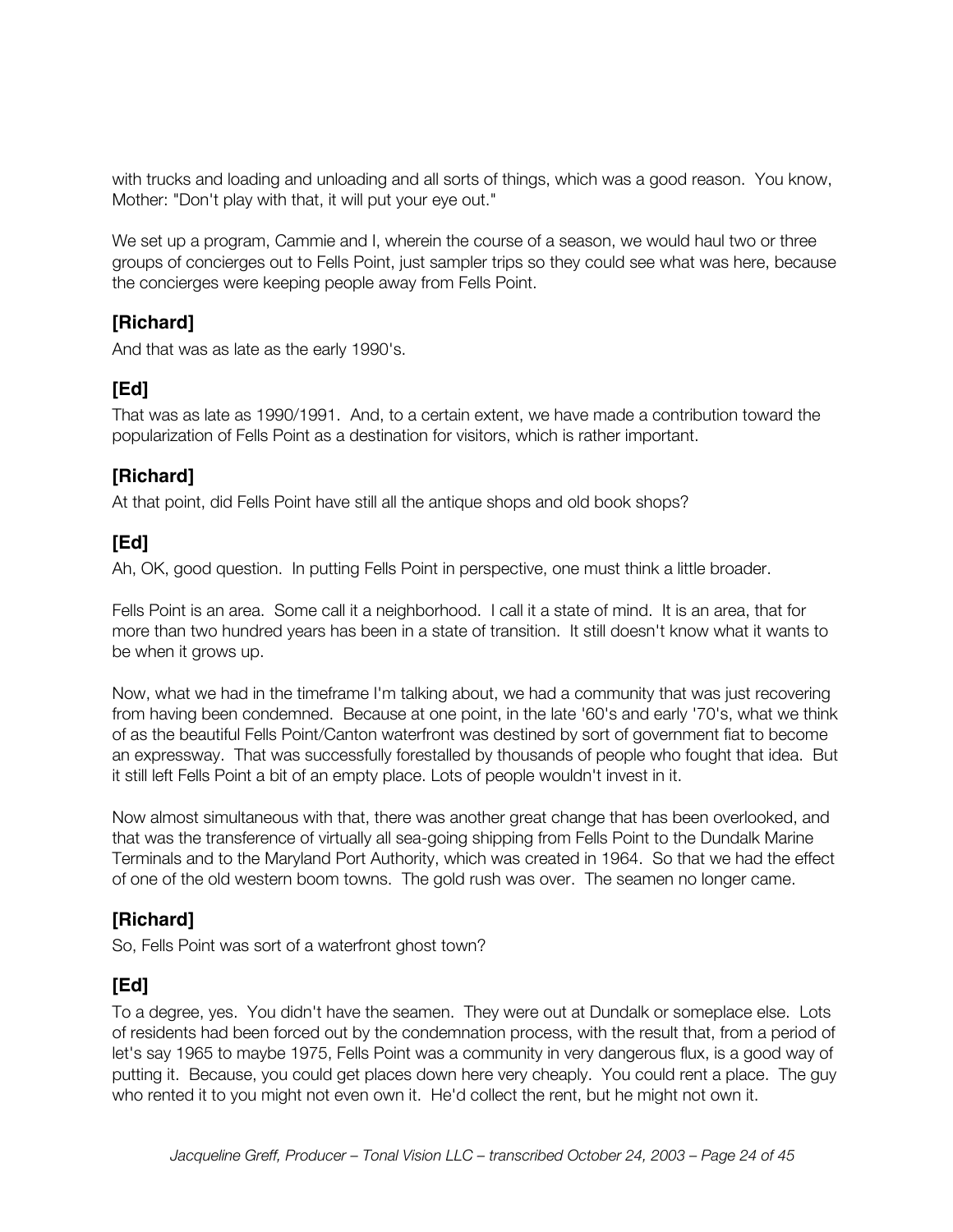But at any rate, with the result that we wound up with a community, shall we say, seeking alternative lifestyle, or as when we were much younger used to call them "hippies" and that sort of things, and it became a laid back community. And, in certain circles very, very popular. Certainly it was popular of Friday nights, certainly was popular on Saturday afternoon and Saturday night. But, it was an alternative lifestyle. Our shops were funky. Our shops opened more or less irregularly and infrequently. The merchandise they offered was certainly different…

With the result that you get a period, a fairly long period in there, where lots of people walked around ringing their hands, "What is going to happen?" That seems to be straightening itself out. There seems to be a destiny being sought now.

## **[Richard]**

And this is all in the aftermath of defeating the plans for the east-west expressway.

# **[Ed]**

Oh, absolutely! Yeah. What you have is an extensive and expensive rehabilitation going on for many, many of the properties. You have your retail space, which commands premium prices. Many, many of what were Friday and Saturday night beer bars find themselves changing into trendy restaurants, trying to upgrade, upscale their whole operations to coincide with a lot of development that is taking place. There are office buildings going up all around us. Those people must be served, or demand services, with the result that we are in a latter day state of rapid and radical change to something, I know not of what, except it will be different.

## **[Richard]**

But you don't doubt that that kind of development is going to continue.

# **[Ed]**

Oh, there is no doubt in my mind at all! It must happen. Because you are getting a whole community of offices and upscale services down here. People are going to work there. Those people are going to want other services that are something more than just a hotdog with some onions spread on it.

# **[Richard]**

Do you think many of those people will intend to live in the Fells Point area as well as work here?

## **[Ed]**

There seems to be a lot of indication of that. You have properties that are being built and sold at very, very substantial prices. And, I would say it another way, too. I believe the aggravation of driving to and from work is pushing a lot of people into Fells Point, so that they might walk, or perhaps go by water taxi, or ride a bike, or roller skate to work rather than fighting 83 twice a day or any of the other traffic. There seems to be a lot of evidence that that is happening. Almost a precipitous matter.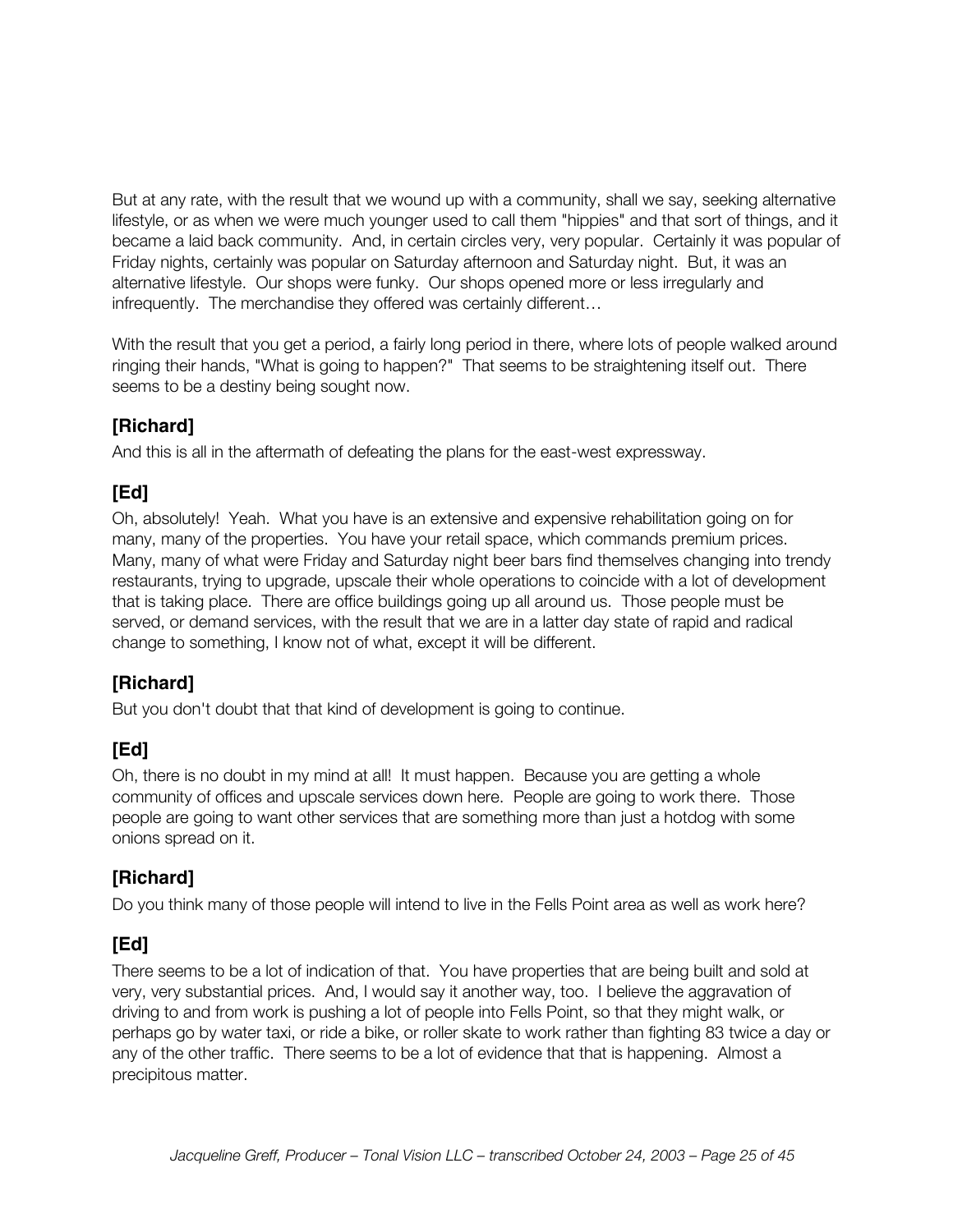But, the Market and the area around the Market, the square, really hasn't changed very much.

## **[Ed]**

Yeah, but it's gonna happen. It'll happen.

## **[Richard]**

Do you think the Market is gonna go?

# **[Ed]**

No, no, no, the Market won't go. The Market will change. We have the Market, the Broadway Market, capital M-a-r-k-e-t, and then we have the Fells Point market, lower case m-a-r-k-e-t. The Market will change to meet the market, to provide the services that are needed.

#### **[Richard]**

All of the various antique shops and funky shops along Aliceanna Street or Fleet Street, are they relatively actually new to Fells Point development, or had they been there such a long time and slowly grew?

## **[Ed]**

Well, antique shops are a funny animal. There have been quite a few antique dealers down here for twenty/twenty-five years. Now, there is another class of antiquer, who I like to call it "cherrypickers." They say, "Oh, this'll work. Let's rent this place for three months." And they come in, and then they, too...

Antiquers are notorious for their hours. Many of them don't keep hours. Or, he's understaffed. There is one man. He can't be out buying merchandise and serving as his own retail clerk, with the result that he isn't open enough. So there is a constant turnover.

But I will tell you, since 1991, we've had a fairly constant count of about 37 or 38 antique dealers down here. Now they may not be the same dealers, but the count remains the same.

## **[Richard]**

When did you move down here?

# **[Ed]**

We started water taxi service into Fells Point on July 2nd 1989. That was the opening date of the Brown's Warf project.

#### **[Richard]**

Oh, so you deliberately coincided with that.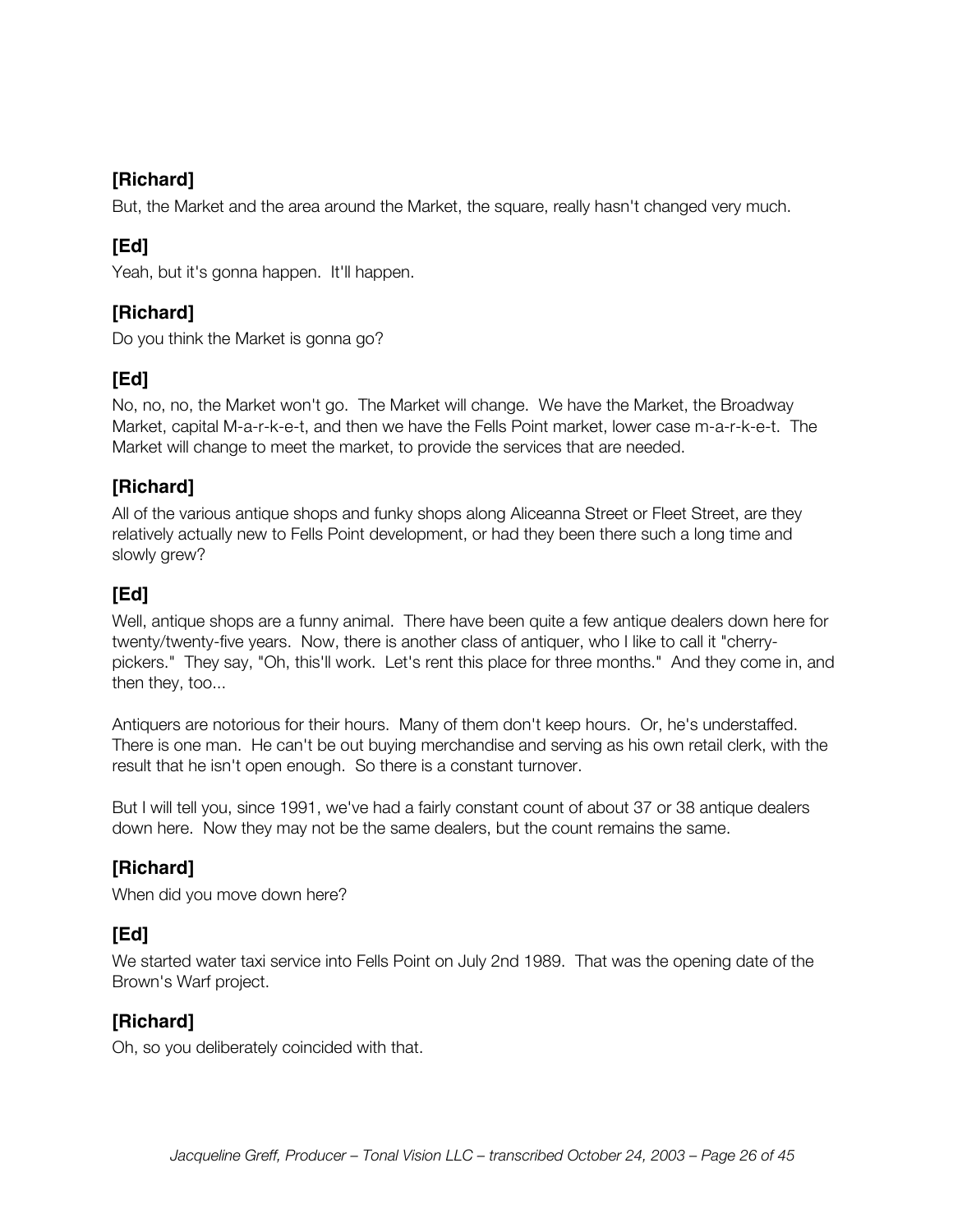Yeah, well I had no place to land!

#### **[Richard]**

Had you been living here personally?

# **[Ed]**

No, no no, at that point we were living in Federal Hill, down on South Charles Street. Then in 1990, we moved in to Fells Point. Now, Federal Hill to Fells Point is not that far, right? I objected to the drive.

## **[Richard]**

Why didn't you take the water taxi?

## **[Ed]**

Well, I had to get to work the first time. That was the problem. I objected to the drive, so we moved down on Shakespeare Street, almost where we live today, but across the street. And it was very, very convenient, within a block and a half of the office. Well, the services in Fells Point offered what I wanted. I've become very comfortable.

#### **[Richard]**

And your office at that time was a trailer.

## **[Ed]**

Right, right on the water at Brown's Warf. And we've had a good time. It's been a good place to work and live, play, fight, do everything else.

#### **[Richard]**

When did you move over to 1732 Thames?

# **[Ed]**

Oh, we moved onto Thames Street on February 1, 1999.

## **[Richard]**

But that is going to have to move, too, because of the Maritime Museum.

## **[Ed]**

Yeah, we're going to move some, but not substantively. We'll be in the same place, but a few yards one way or the other.

#### **[Richard]**

The dock area on Thames Street, that was the original docking area that you established.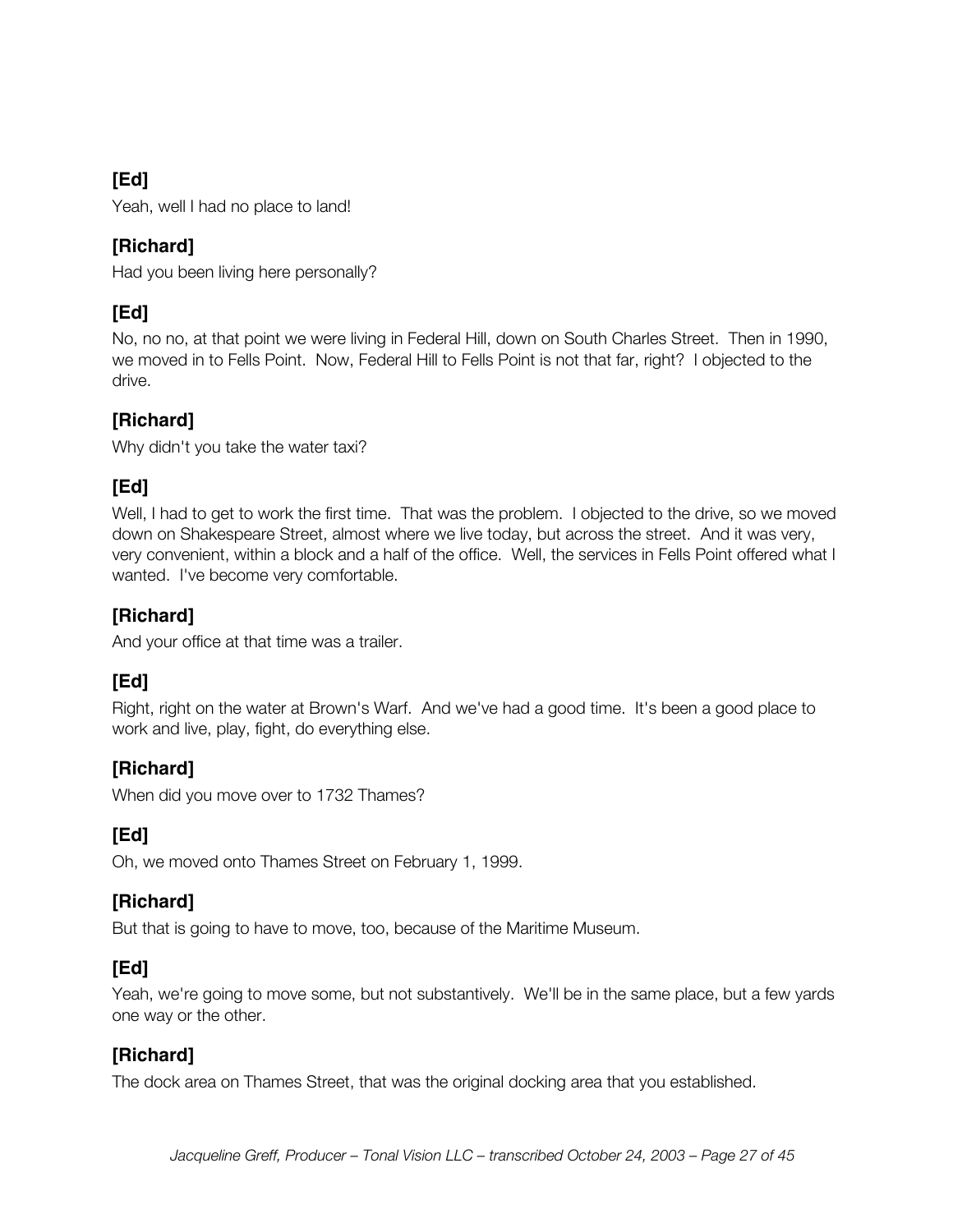Where our water taxi lands now? No, we landed at Brown's Warf.

## **[Richard]**

Right on Brown's Warf?

# **[Ed]**

Right on Brown's Warf proper. That space was committed at the time we started service down here. It was committed to old Maryland Tours Company, had that space tied up. We weren't able to get in there until '99. So, that's a fairly recent …

## **[Richard]**

The fight that went on over the east-west expressway, which took so many years, did that, you think, function as a unifying element to the community. Did it make people more community conscious? Or build more of a family kind of atmosphere into Fells Point, as a result of that, a kind of cohesion that came from so many people being kind of mobilized by this concern?

# **[Ed]**

Well, certainly it created common cause, no question about it. It created a sense of community. There is no question about that. It worked. It did indeed save the community. I mean, we could be presently blocked out by six lanes of highways from the harbor.

## **[Richard]**

Which would have destroyed the whole area...

# **[Ed]**

Which would have destroyed... I mean, one need only to look at parts of New York, any other big city where they built expressways along the water's edge, and you separate the water from the people.

But it also created a lot of turmoil. Because, when you create by, particularly, government fiat; when you create a vacuum, something has to fill that vacuum. That's what they did with the condemnation. I mean, all these properties were condemned. And with that condemnation, you created a vacuum. Something will fill that vacuum, so that we've had a lot of feuding, fussing and fighting over what kind of occupancy is going to take place in this broad band: The conservationists versus the preservationists, versus the recreationists. That argument still goes on, and one has fun with that.

Well, my neighbor, God love him, wonderful guy. He is a recreationist. He says, "I want Fells Point to be like it was!" Well the next question is, "Like when was?" Then one points out, "Gee, are you sure you want that?" By and large, for most of its history, Fells Point wasn't a very nice place. I'm not sure it was ever nice until recently, simply because it was dangerous, it was lawless. It was subject to a lot of transient traffic, in terms of residents coming and going not for very long either way…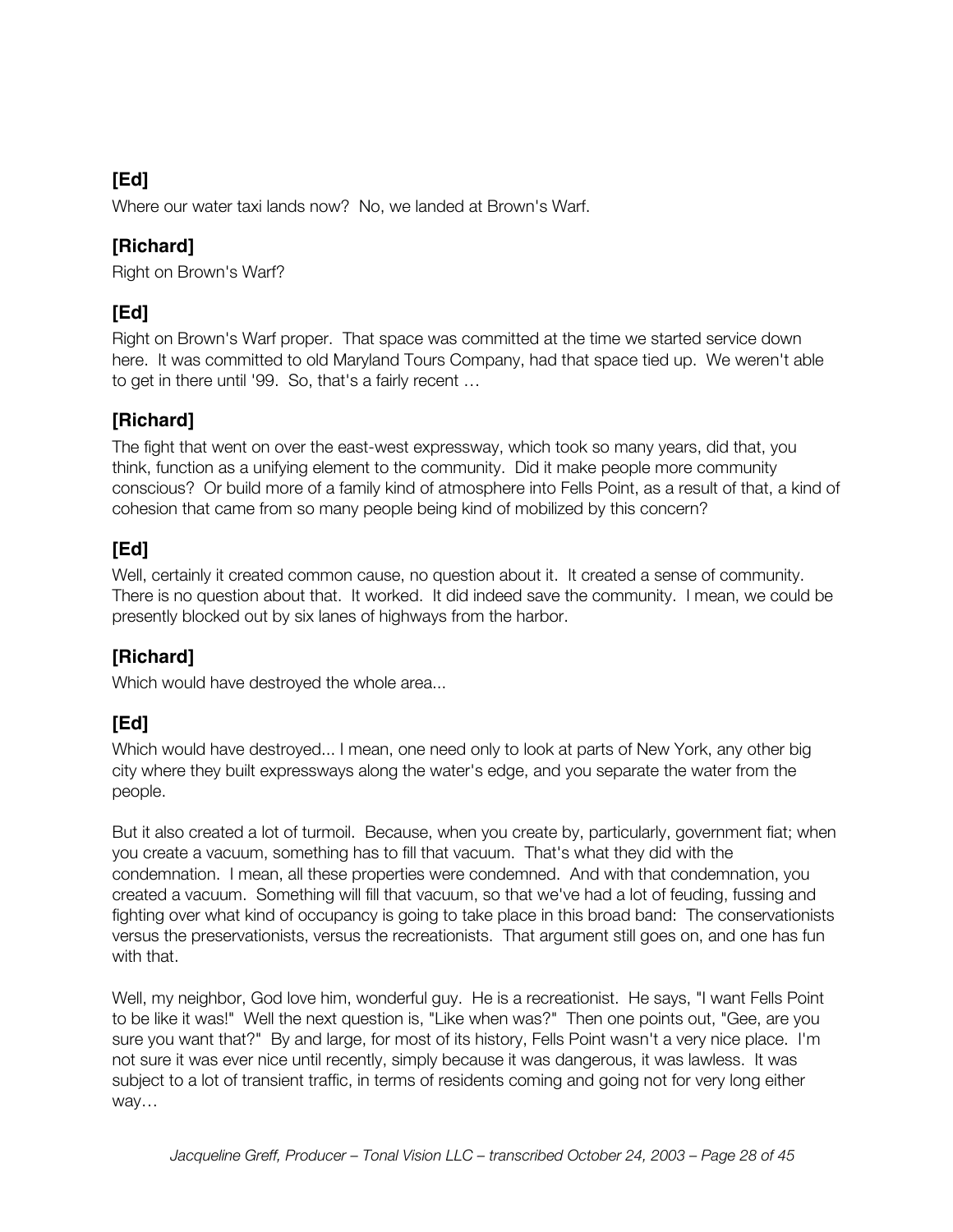With the result of – to what period are you going to recreate it? And when you get there, you're not going to like it, is the question. With the result that it seems to be shaking out now; seems to be shaking out, there seems to be not a great public agreed on destiny, but rather kind of a quiet, "This is happening. We'll get someplace." But, whether that's good or bad, I don't know. That remains to be seen.

## **[Richard]**

Do you think that gentrification involving Fells Point is irresistible?

# **[Ed]**

I have problems with that word "gentrification."

## **[Richard]**

Why?

# **[Ed]**

I have problems with gentrification because it implies that you can read and use a three-syllable word, that somehow this is bad, and I think that is absurd. There is a population that is going to move into Fells Point that has the wherewithal to move into Fells Point. Now, if that's "gentrification," fine, but that applies everyplace else.

And I resent, to a degree those journalists that put a tag on people because they are willing to put half-a-million dollars in a rehabilitation in a 200 year old house and live there. So, excuse me while I express my rancor.

## **[Richard]**

What about the impact, you think, of the plans for perhaps big condos, the Broadway Pier kind of thing, or the possibility of killing the open space or access to the harbor?

# **[Ed]**

Well, that's always the battle. OK, the big condos... I'm not much on that idea. I'm not much on it because condos always bother me. It seems like the people who live in condos aren't part of the community. Now, that is my personal impression. I know it's not true, but that's my feeling.

And, the other thing is, we have a community that is to scale. Right now, we've got a community of buildings that, oh, date from as early as 1765 to 1810-1820 and later. And they fit. And we can bring visiting vessels in here, and the vessels are in scale with out buildings. And I think it's nice. It's nice to look at. And you can get a feel for it. At any rate, our buildings right now are in scale with our waterfront and the way we are using the waterfront down here. Yes indeed, we do have the Rec Pier, which is certainly is an interesting building. It is one of the more attractive buildings on the harbor at this point. We certainly will not have that recipe again to do such a thing, is deserving of every attention and meticulous care in how it's to be used.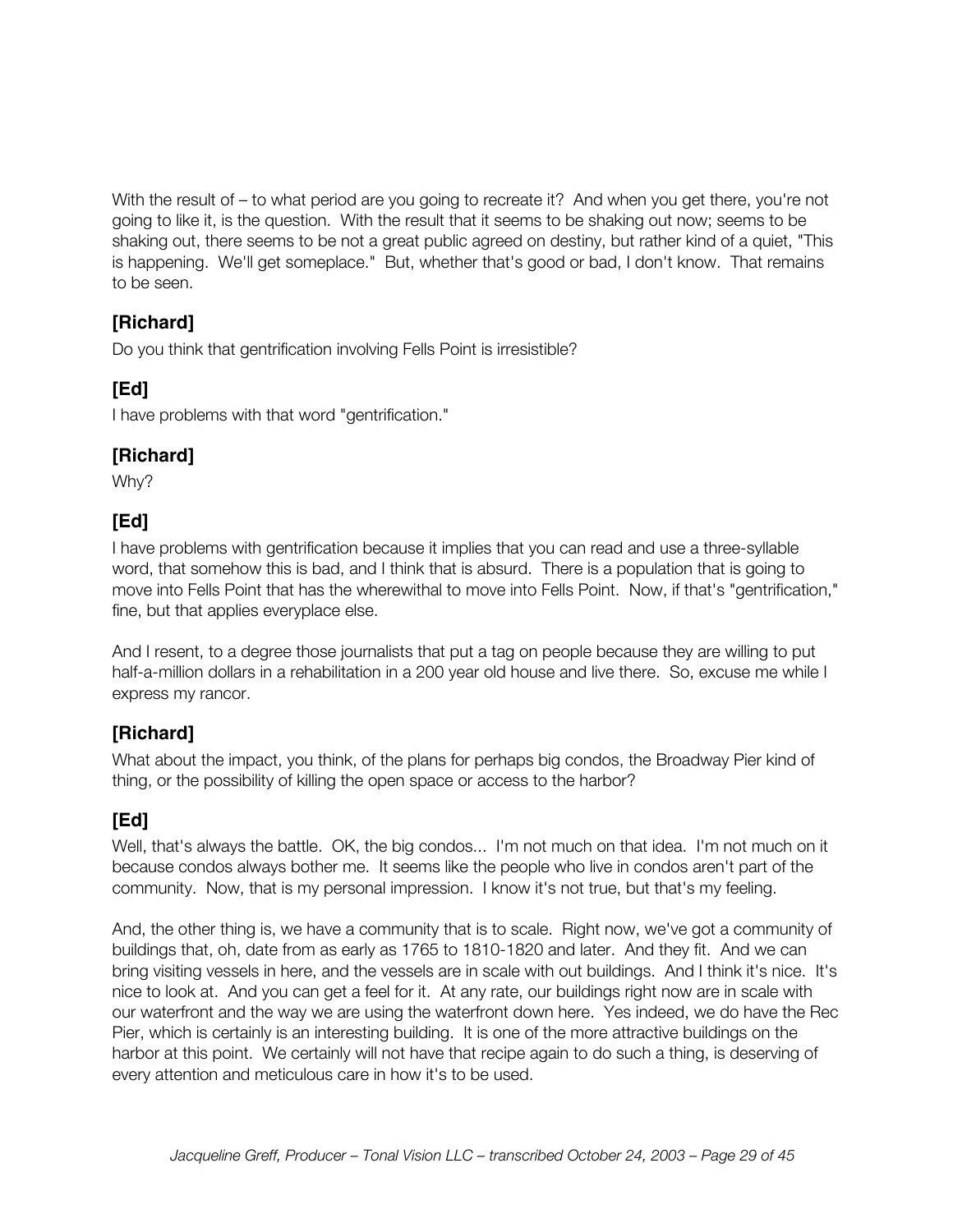With respect to the use of the harbor and access to people, it is one thing the community is very sensitive to: that the harbor, the water's edge be accessible, and that it is willing to fight for it. I'm very conscious of that. Site lines – after all, the Harbor is popular because of the harbor. If we block you off from it, then, what's to be popular? It's one of the problems City Planning has, in terms of, if we let every Tom, Dick and Harry put a barge wherever he damn well pleases, well, we use up the water

A number that's worth thinking about – it's two and a half miles from Harborplace to Fort McHenry. The average width of that water might be 350 to 400 yards. That isn't very much water. It doesn't take long to fill it up. And we have idiot developers, who are one in the same time eating their seed corn, because they want barges on the harbor to do this and to do that. And that's what it amounts to. They are eating their seed corn. And, they are idiots. No matter how much money they make, they are still idiots.

## **[Richard]**

The tourism is really the long range? You had mentioned before that tourism is the only really the viable industry that Baltimore has invented in the past half century. Do you think that kind of tourism is the viable future of Fells Point?

## **[Ed]**

Well, I mean I think it is part of it, Richard. The community is made up of many interests. We have, I'll call it, a latent ambiance here in Fells Point. We certainly have a history that is worthy of being trumpeted all over the place. We have the buildings. Tourism is part of Fells Point. It is a major part of it, at least for the present. Now, as our retailers and our restaurateurs find new markets, will that remain the same? I don't know, but everything is subject to change.

Well, on the other hand, if we pursue tourism with a vigor, we have a lot of fun. It's certainly going to fill up what I'll call a long transitional period to the extent that one need not really worry about it too much. I think tourism will grow, tourism will grow two or three times what it is today. Then what happens I don't know.

## **[Richard]**

Would you want to see tourism as the primary economic motor here?

#### **[Ed]**

Not really. As one of the motors, yes. As the motor, no. Tourism is too volatile. You get a fire in Bangkok; somebody develops a cough in Hong Kong; you have an oil spill in a railroad tunnel. All of this hits this kind of business with astonishing rapidity.

However, as a transitional industry, as an important element, yes. But as the element, no, I don't think it makes good economic sense. We aren't the city of London, we aren't the city of Paris. We are Fells Point. We gotta remember that.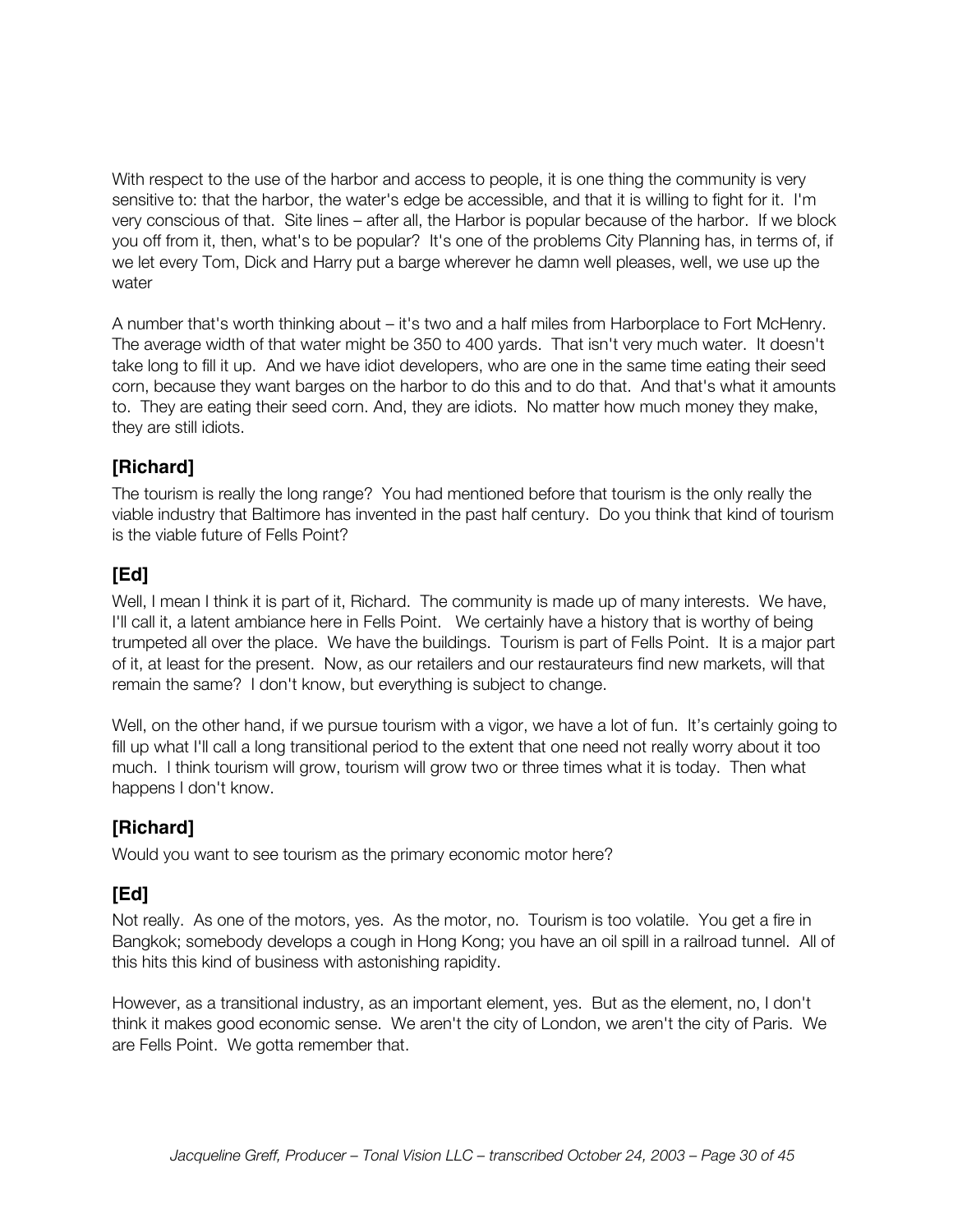But Fells Point does have the historical background of being the oldest, or arguably, one of the oldest, living, working waterfront communities in the country. Isn't this something you like to see maintained?

# **[Ed]**

Oh, absolutely! But we have a number of obstacles. Yes, I'd like to see that played. And the first obstacle we have, is we haven't learned how to convince the world that this is an important place. And the world is not convinced, and we're not convinced yet.

We've got a mile of waterfront out here, oh I'd say a mile and a half, that is perhaps historically some of the most significant waterfront in North America, by the things that have been done here, by the things that have been caused by the things that have been done here. We haven't learned how to sell it yet. We're just now learning. We've been in the tourist business, lo these 22/23 years, and we are just now learning the things to do. But Thames Street, the curiosities that take place along Thames Street. Well, the history of Thames Street, just in its names is important! We have the job of how do we...

How do I get you from the Bronx excited over Thames Street. How do I get you excited over the fact that just down a couple hundred yards from where we sit, almost directly behind this house, the first U.S.S. Enterprise was built? How do I get you excited over the fact that just a few yards from that was the first riot of Baltimore during the Civil War. Nobody knows about it. We have to learn how to get people excited over that.

## **[Richard]**

Would you like to see some of these things recreated? I don't mean like a Disney theme park, but along the lines of a Williamsburg or a South Street Seaport, as in New York, like Kemp Shipyard, or you did have an idea a couple of years ago of wanting to recreate the immigration experience between Locust and Fells Points?

# **[Ed]**

Well, I'm a believer in interpretive history, and being a historian, I of course, would spend many hours digging, but you can't expect the world, in search of recreation, to be that enraptured. We go on vacations to vacate. What we are doing is relaxing. Now, if we happen to learn something as we are relaxing, that's wonderful. But if I tell you, you are going to learn this, you immediately get on a bus and go the other way. Because we spend a lot of our lifetime doing that.

Interpretive history gives us the possibility of triggering your interest, triggering the public's interest in a subject upon which they may want to expand their knowledge. Interpretive history also raises people's expectations. And that's the arena in which we should exert a great deal of effort, which is to elevate of mythical person from Missoula, Montana's expectations on what are they going to find when they get to Fells Point, Fort McHenry or Locust Point, or any place else. Those expectations are going to be raised and then we have to meet those.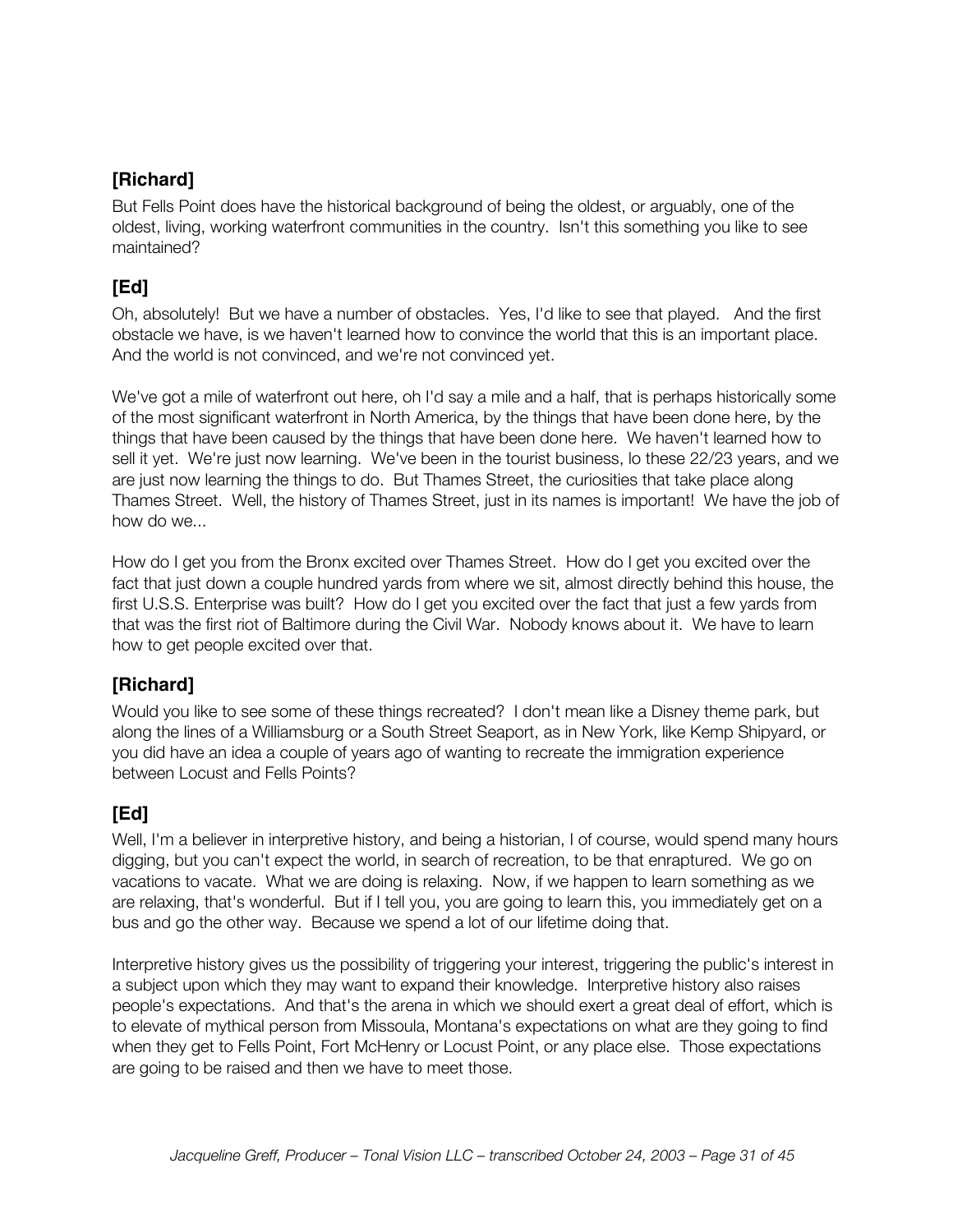There was a famous story where a radio announcer, his first big break, Harry Vonzell, who was a very big radio announcer, and he very famously, when he had the opportunity and introduced: "and now the President of the United States, Hebert Herver!" This was before tape, you know, live! So, going back to then asking you about that Fells Point, not a fly in amber, but, how do you offer a kind of interpretive history? Would you want to see recreations of say Kemp's Shipyard? I think of that just as an example. I didn't mean that necessarily specifically. Something like the "Chausseur" docked at the waterfront?

## **[Ed]**

Well, I think certainly you strive to get there, but I think one has to crawl before one leaps, bounds over the moon.

#### **[Richard]**

Now, you do give a Thomas Boyle award for outstanding contributions to tourism, so you are promoting the tourism, and certainly maintaining the name of and the history of Captain Boyle.

## **[Ed]**

Now, you ask me how are we going to get someplace. I'm gonna answer that question.

With the possible exception of Constellation energy, or what have you, around town, I see no means of building Kemp's Shipyard, recreating Kemp's Shipyard, and building old Baltimore clippers as a tourist attraction.

But what I do see is the possibility of having some of our neighbors participate in a fun thing, that at one and the same time elevates the visitors expectations. For example, here was a group here in Fells Point known as the Baltimore Fencibles, a quasi-military group who participated in Old North Point.

Now, if I had the money, and if I had the means, and if I had the time, I would create what amounts to a volunteer group, and I would get myself one big damn cannon. And we would have, at least for the season on Saturdays and Sundays, we would have a regular color ceremony at the end of Broadway Pier. There would be a big flagpole down there. And, we would do, using military drill (?), a kind of tattoo. Given the season, we could make that the most well attended thing you could ever find. Out of that grows some other things, what, I don't know.

However, assuming I still have all this money, I would also have myself a ceremonial welcoming crew, because in the period which Fells Point had its hay day, so to speak, it was customary that when a distinguished visitor came to town, that he was greeted, and he was put in a barge that was rowed by the leading citizens of the town. And it was regarded as an honor to be a member of that crew.

Now, given my druthers, we could have a lot of fun with that. We could build a very, very active body of people. And, then, other things would happen. What other things? Fill in the blank. It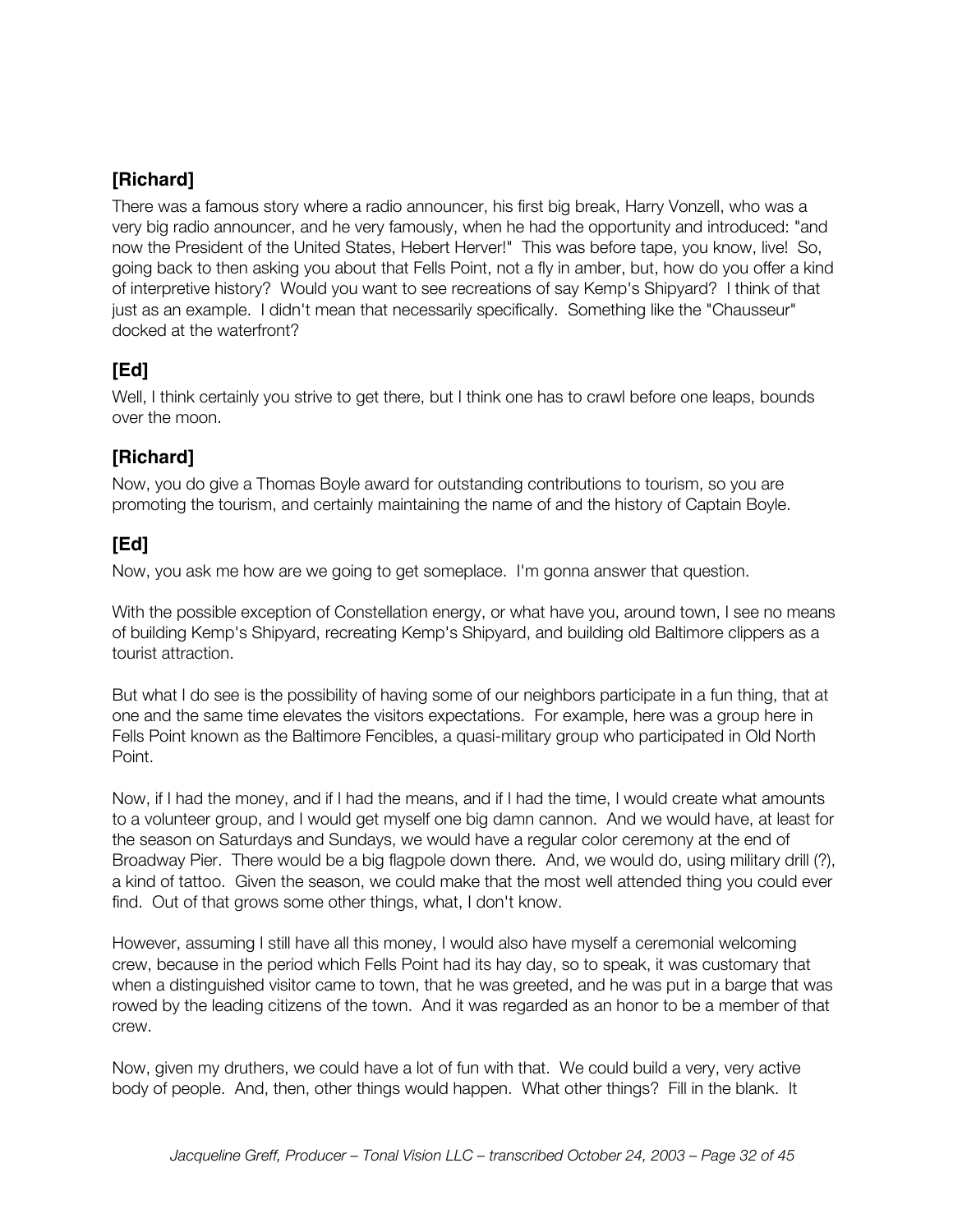doesn't matter. Other things would happen, because not only are we giving you from Missoula, Montana, some fun, but we're having a ball ourselves. And, that's the contract.

## **[Richard]**

You had wanted, it turned out it wasn't feasible, money, this and that, to recreate the immigrant experience. Ferry boats coming in to Broadway Pier.

# **[Ed]**

Absolutely, yeah. It's still a valid idea. It is just that I'm running out of time. It has to do with … the average American has an image of immigration, as the immigration experience, which comes from two place: 1 - Hollywood, and 2 - what he sees when he visits Ellis Island. And, there is nothing wrong with that.

It was my desire to take that image and make it an experience, which is – these people who came from wherever they came from had a moment of truth. There had to be this moment of truth as you got off the boat, "My God, I've landed in the New World. I've landed in the land of milk and honey. I've landed where the streets are paved with gold."... all of that nonsense, not nonsense, reality.

## **[Richard]**

Well, they weren't told that the streets were paved with gold, they were told that they would have to do the paving.

# **[Ed]**

That's correct. But, under any circumstances, where I'm going is – What few of us can even conceive what that moment, that instant, as you were getting off the boat. In the case of Baltimore, as you were coming across the harbor, what that instant was. What was the experience of my grandfather, my great grandfather, with his family in this strange land? What did he feel? I believe that that little instant is important to create for our third-generation citizen. I think that instant of uncertainty, that instant of doubt, that instant of fear is important to re-create. That it all wasn't just here. That you had to grasp it.

And in that sense, I believe there is room for a project back and forth across the harbor, re-creating that moment, well, it was four minutes, as one got on the boat over at Hull Street or thereabouts, and came over here to Broadway Pier, this four minutes which served as a break between the old life, between the ties to the Hapsburg Empire and this new land that was going to be my own. I believe there is room and it would be a popular thing, and it could be made extraordinarily popular, it could be made an attraction of great value to those who played with it/used it and to those who were presenting it, in terms of Baltimore, Fells Point, tourism, general prosperity, general citizenship, and thank-God-I'm-an-American.

#### **[Richard]**

That kind of tourism, of which Fells Point would be a center, a kind of re-creation, a re-living, reexamining, re-experiencing the past would be you think critical to the financial health of the whole city, not just Fells Point.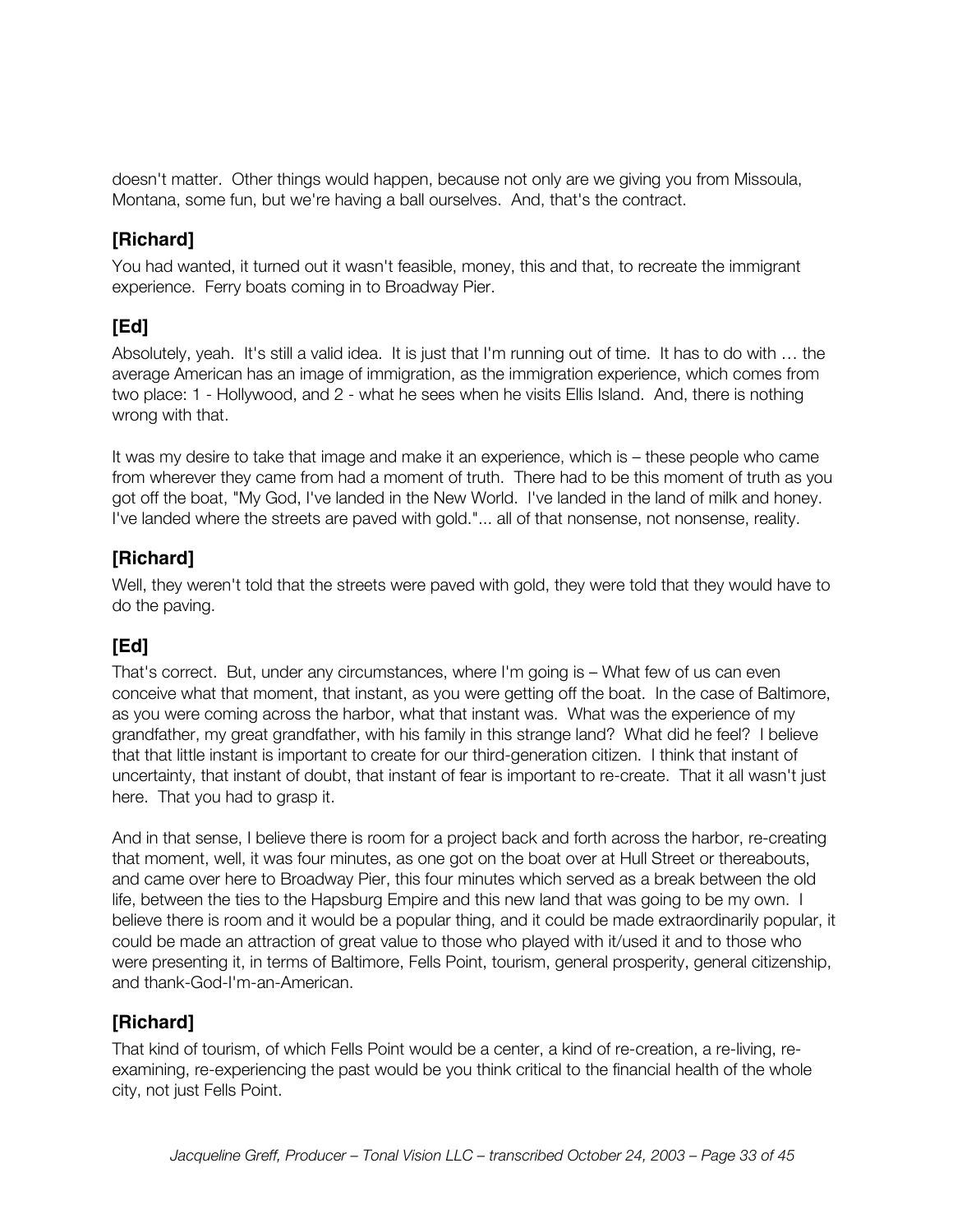Absolutely. Well right now, you take the whole city. We probably have something like 30 and 35, 38,000 people working in tourism in one way or anther. The number ought to be up somewhat higher than that. We could probably support as many as 70,000 people. That is a lot of jobs. And the intriguing thing about it is, with the proper mindset, those jobs can be created relatively cheaply. Far less cheaply than creating a manufacturing job. A manufacturing job, you take \$200,000 to create. You can create one of these jobs for far less, which is interesting.

#### **[Richard]**

William Wagner, one of my favorite quotes that I like to remember and talk about when I'm doing living history characters, William Wagner remarked, when he got the Nobel Prize, "The past is not dead. It's not even past." Would you like to see Fells Point as a repository for that idea?

## **[Ed]**

I'd have to think about that statement a little bit, Richard. But, let's put it in the context of the way I think about history.

I have long ago reached the conclusion that history is a force on which, at any given instant, we are all on its leading edge. It is pushing us. It has, by whatever internal forces, there is a direction, there is a weight, there is a momentum to it. In this sense, I agree. Yes, there is a place. Fells Point is worthy of being remembered. It's worthy of being put into a context, and it's worthy of pointing out the idea that we can learn from the things of our parents.

And it is important to us, back to my example from a little earlier, it is important to us that we somehow try to grasp that instant, those four minutes, whatever the length of time is, that were felt in my case by Earhart Zigler [SIC] back sometime in 1848 or thereabouts when they ran him out of Germany. I think that's important. Now is that past, is that present. I don't know, but it affects that fact that I am here, and it certainly affects that bunch of political pamphleteers that were some of my people certainly had an impact on the way I think. I don't know how they had an impact, but it's there. And I don't know whether that answers your question or not, but that's my answer.

#### **[Richard]**

But you wouldn't want to see Fells Point preserved like a fly in amber.

#### **[Ed]**

Oh, God forbid!

#### **[Richard]**

or Williamsburg...

# **[Ed]**

No, no, no. I like Williamsburg. I enjoy it. It is wonderful to be surrounded by these wonderful, wonderful artifacts. And, the meticulousness with which they attempt to pursue authenticity. I think that's great.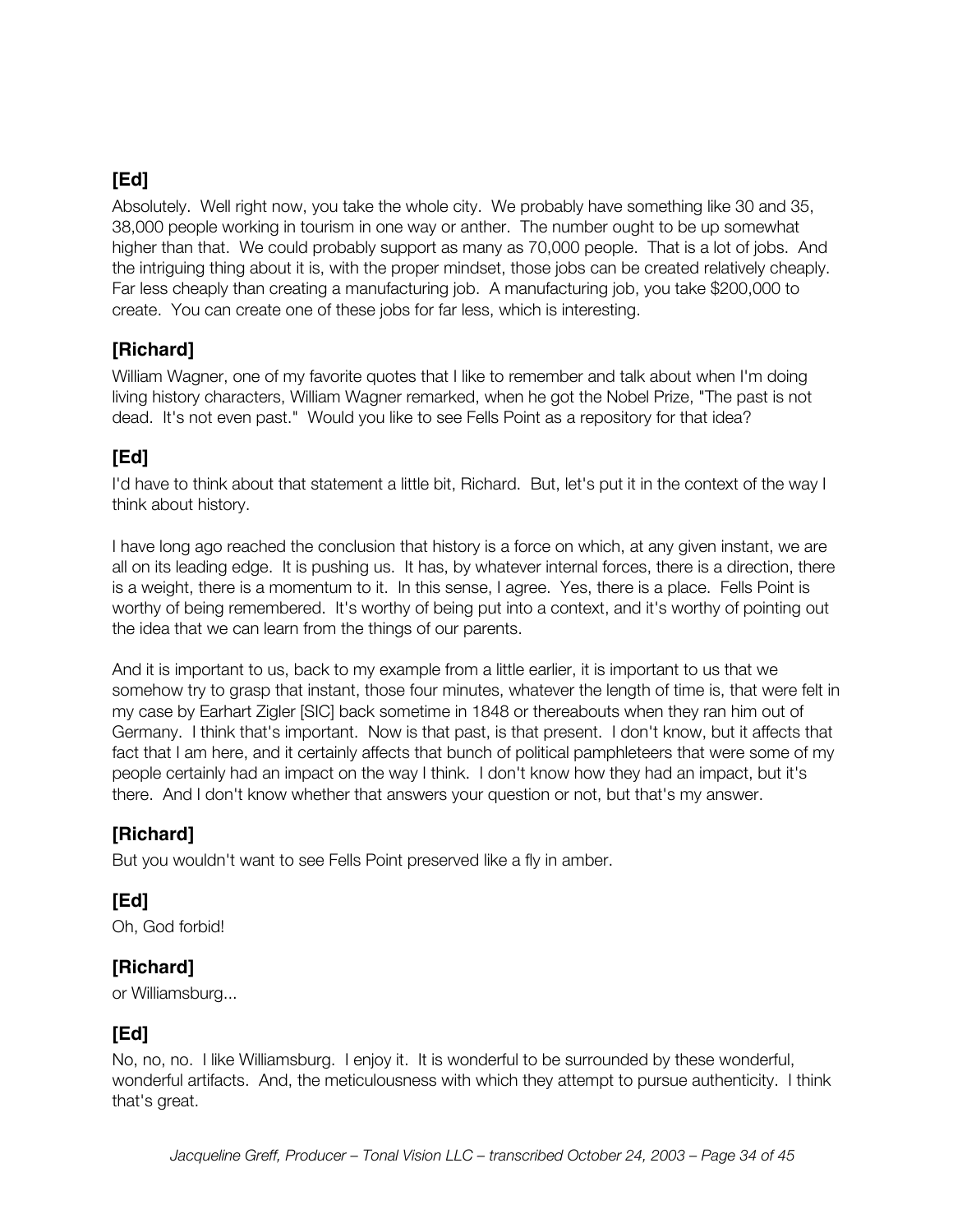Do I learn from it? I'm not sure that I do. Because in spite of their search and quest for authenticity, it isn't authentic. Williamsburg was never that clean. Williamsburg was never that healthy. The people who make Williamsburg work never looked that good. They were always sweaty. And, in saying that, I don't mean to be critical of it, I just mean to say that it's too much prophylaxis has been provided.

## **[Richard]**

Take it as a kind of a theme park...

# **[Ed]**

It is, a notch above a theme park. And that's my problem with it. It scrubs out all the smudges. The smudges had to be there. That's what made the place work.

#### **[Richard]**

Are we getting cleaner here in Fells Point? I mean, obviously, all those properties are not condemned anymore.

## **[Ed]**

We've got a lot of smudges. But, it's not ersatz. It's not falling apart. Williamsburg is the way it is because it's the way it wants to be and that's fine. It becomes a corporate objective. Is Fells Point cleaning itself up? It is, slowly.

## **[Richard]**

There's sort of an odd contradiction here, a lot of Americans tend to think that learning something while they are on vacation is going to be somehow morally uplifting, which of course accounts for the popularity of someplace like Williamsburg, but Fells Point, not exactly morally uplifting, but people do seem to get excited about the historical understanding that they glean from just walking these old streets and learning about the old buildings. Is this something that Fells Point is going to serve a need for?

# **[Ed]**

I certainly think it is one of the stepping stones that we have to build on. Lawyers have a term called discovery, and artists frequently use the word serendipity. I believe Fells Point is one of those communities wherein the visitor can engage in a lot of discovery, "Oh, my God! I never knew that!" and achieve a pleasant surprise in this unlikely spot. So, discovery and pleasant surprises in a place serves to drive home a memory that sticks with them.

In my tours over the years that we've had, the object is – just an hour tour, give them something they can tell, not point out seven million bricks, give them a story they can take home. What was the old song, "give me a [kiss] to build a dream on…" There are things you can carry home and tell over and over again if you put it together. And that's a part of how we get to where we want to go.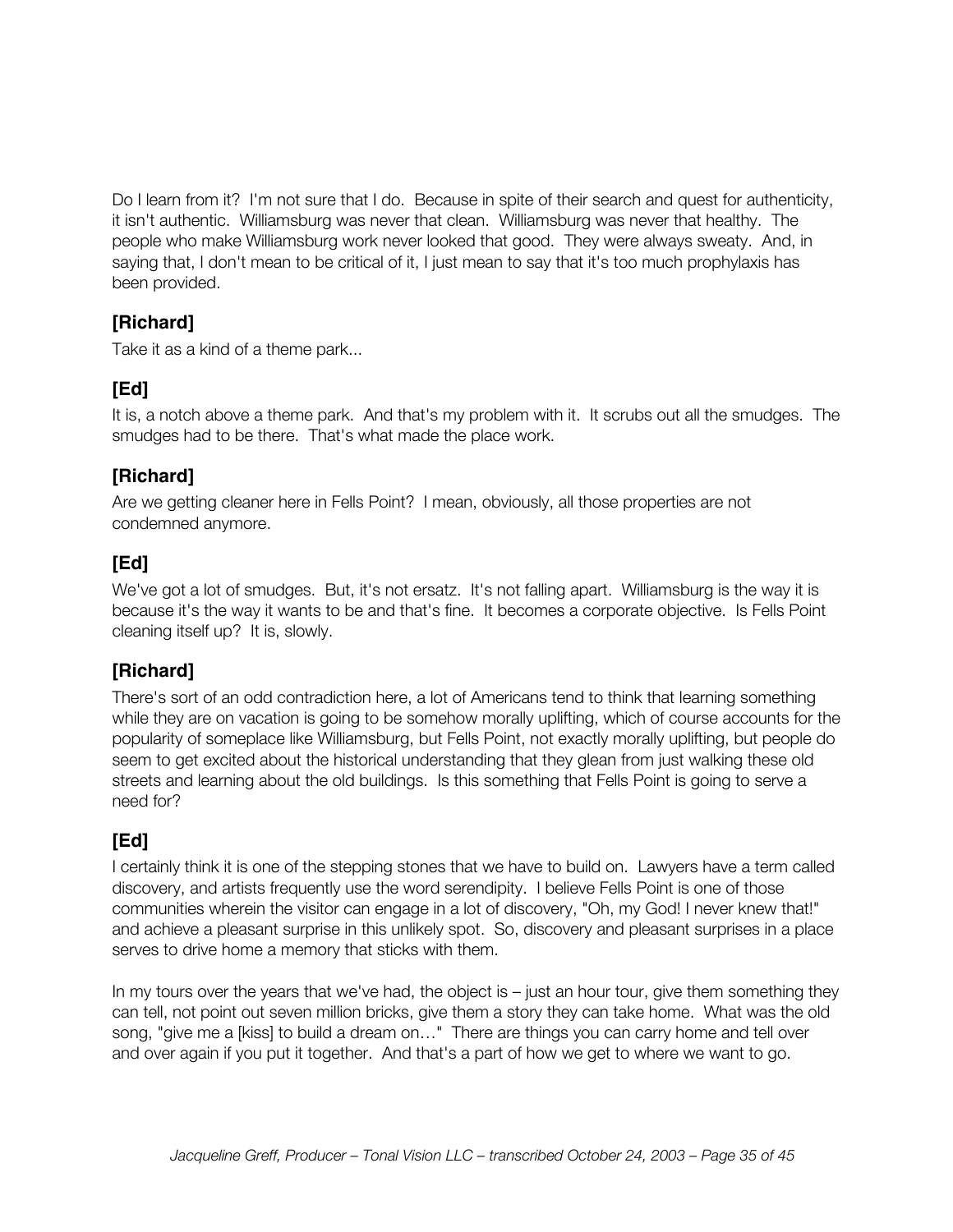We live our lives by narrative, by the stories we tell each other, by the stories we tell ourselves. And this whole area, the harbor in general, Fells Point in particular, seems to be a marvelous sort of quarry from which to dig out wonderful stories of American history to expand on. Is this what you think we are doing with the light tours?

## **[Ed]**

We're getting there. And of course we've got, sometime in the next two months, the new museum will open. And I think it is absolutely important...

#### **[Richard]**

The Maritime Museum...

#### **[Ed]**

The Fells Point Maritime Museum here on Thames Street. And, I believe it is an absolute major step in that direction, and that out of it a number of things will emerge, particularly in the realm of interpretive history. I think we have to make the effort to provide a little taste of interpretive history around the town. And, of course, there are a whole bunch of things. There ought to be markings up, more markings on our streets, explanatory plaques in greater profusion. But, I think the major step will be the opening of the Fells Point Maritime Museum.

## **[Richard]**

Do you think that is going to develop into a real destination attraction?

# **[Ed]**

Yeah. You see, we don't have an authentic maritime museum. One of our problems in stimulating tourism has been the lack of an authentic maritime museum. Now, we have a maritime museum, but it doesn't remember anything, in the sense that it's not associated with Baltimore. Actually it went out of its way to disassociate itself with Baltimore. But what is about Baltimore, and what is relevant? In this case, we are going at the heart of one of the rich maritime pockets of our national maritime heritage here in Baltimore that is unremembered largely. Now, does this become a primary destination, that's a long ways away. This is just a small museum. A primary destination requires either a miracle, a saint of some sort doing something, or....

#### **[Richard]**

Saint Patrick marched in the parade!

## **[Ed]**

There we go... or a major plan. Well, we're a long way from both of those. But, it does give us a very, very strong ability to focus. And, I believe out of bringing parts of Fells Point into sharp focus, other things happen, other things relative to Baltimore, relative to immigration, relative to industry, something happens. Somebody says, "Wow! We can do this. Why can't we do that?!" With the result that you create excitement. You generate traffic. Will it be in the near future something that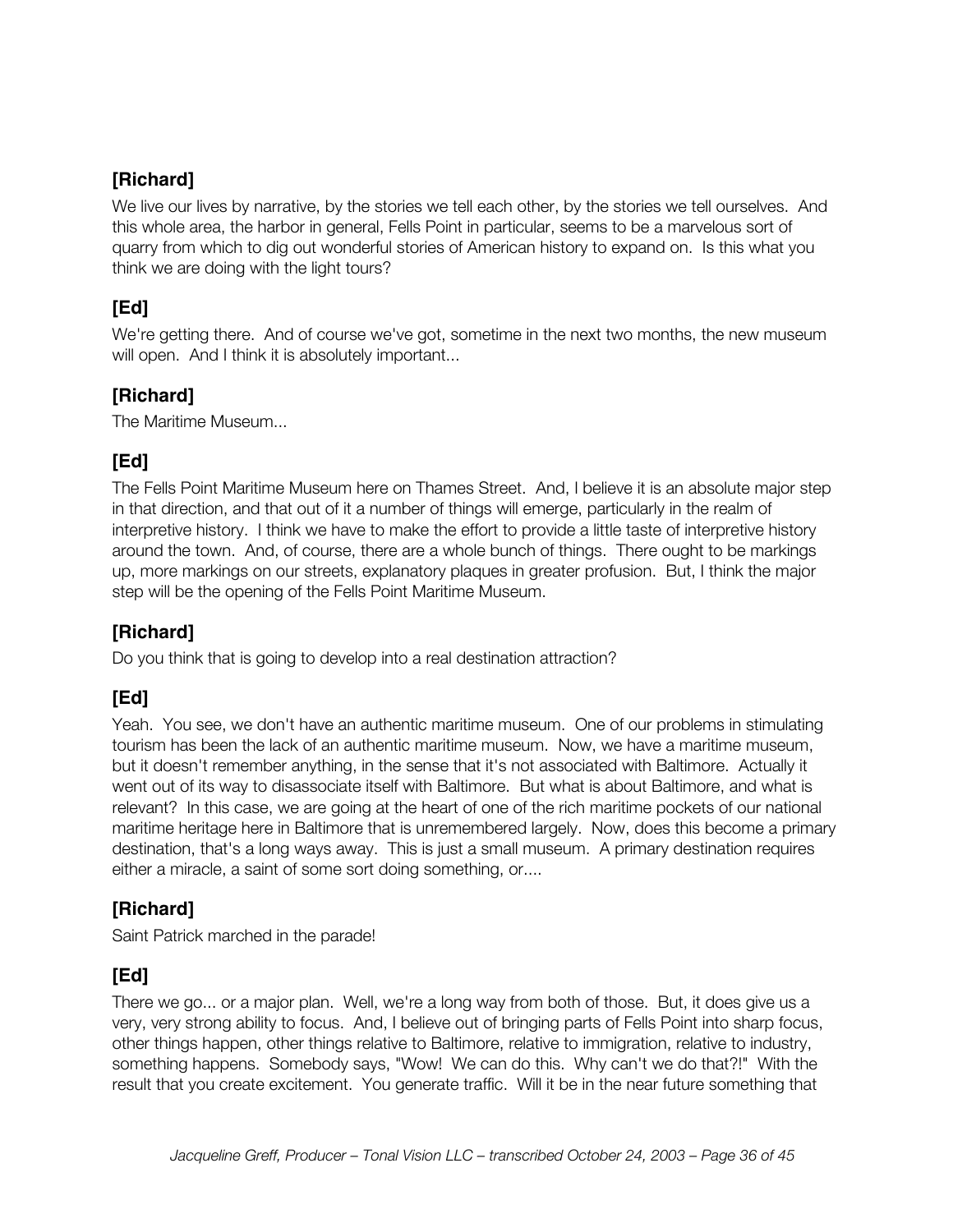will attract our mythical momma from Missoula? No, it's a long ways away, but you gotta start someplace.

## **[Richard]**

But might not it attract if not somebody from that far away a great many people from New England or Pennsylvania or Virginia or Ohio? Regional, northeast quadrant?

# **[Ed]**

It will get good attendance. How strong an outreach it will have, well, that remains to be seen. But, it will be well-attended. And if it's well-attended, they will seek greater attendance. And whether you can make the next step will be a function of the vigor of both the Fells Point Preservation Society and the Maryland Historical Society and the citizens and the industry and the city, who says, "Wow, we ought to have a first rate..."

But, keep in mind, as you well know, building museums is not easy. Just finding the artifacts that make a museum work takes many, many years and, obviously, lots of lots of dollars. So that this is a contributory force, perhaps a vigorous contributory... and perhaps it becomes the husk wherein my mythical honorary crew can find a home and the mythical Fencibles can find a home. Perhaps it becomes that. But, under any circumstance, it becomes a stimulus. And that's part of its purpose, too. Not only to stimulate you coming in from some other place, but to stimulate me as a citizen of Fells Point, "Gosh, this is a pretty good place I live in!" And revealing to me things I don't know, which I discover everyday.

#### **[Richard]**

Cohering and community spirit, too.

# **[Ed]**

Right. What's that terrible... I hate to use it. It's a "synergistic" kind of thing. Advertising people use it all the time... But, under any circumstances, that's its importance to me, as the Water Taxi. It's important to me in a direct line, because it gives me a chance to sell something about Fells Point. Right now, Fells Point doesn't have a focal point. The museum becomes the focal point for my people on my boats to say, "Gee, when you get down there you wanna go down a half a block before you do anything else, do this." This is the starting place. What's the French phrase – *raison d'etre*.

#### **[Richard]**

Do you have sort of in your head, that kind of snap shots of your memory of Fells Point at specific points in time, either when you were a boy, or a young man when you were here, when you were at the Naval Academy visiting, or, *vis a vis*, Fells Point the way you saw it when you first actually took up domicile when you were here?

## **[Ed]**

Sure, the way I can think of it maybe I guess the better part of a hundred years, we had a seamen's mission across the street here on Broadway, in the middle of the block about two doors down from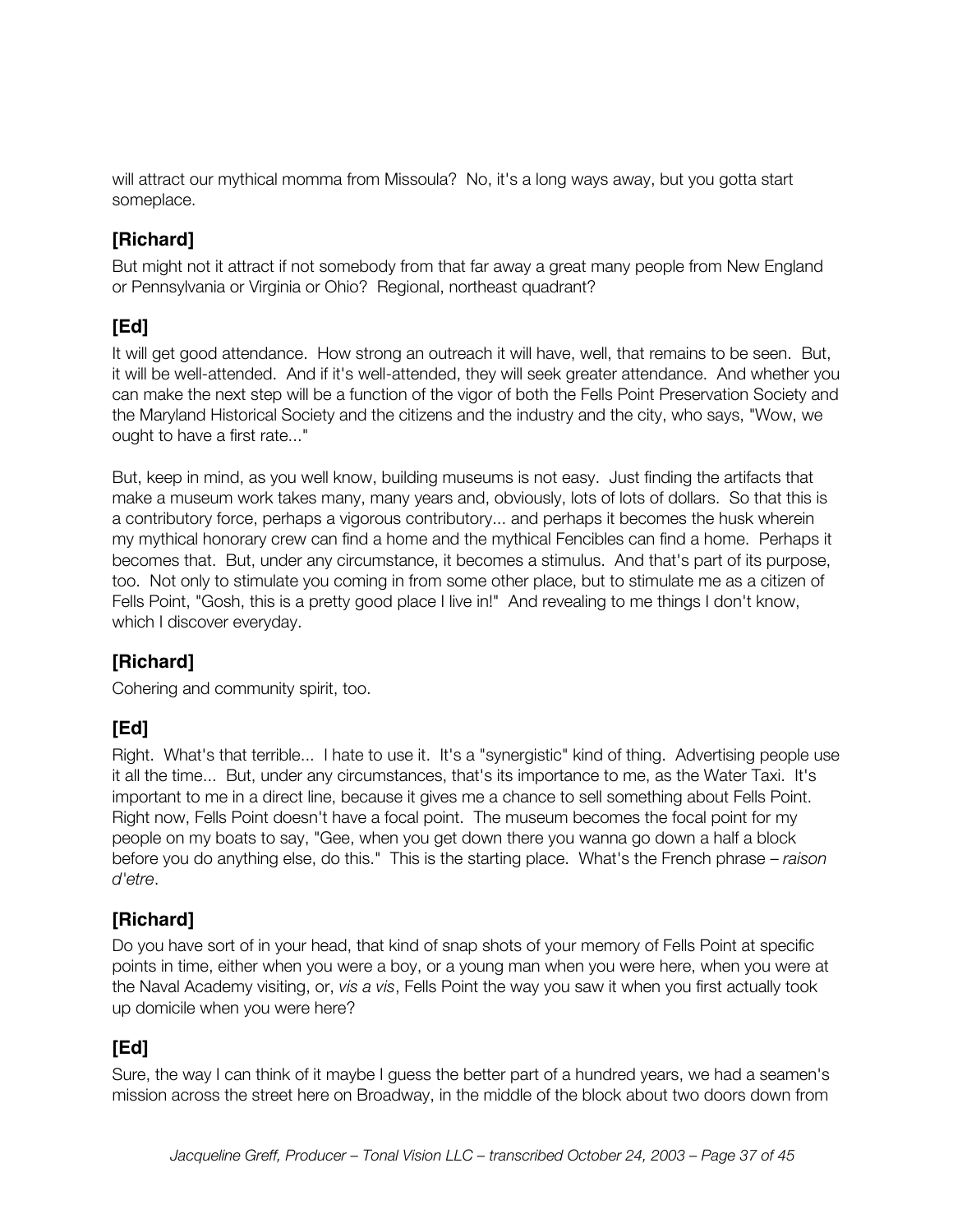Jimmy's. And it catered to the spiritual and temporal needs of sailors on the beach. A very dedicated body of people. And one can remember Sunday mornings, Sunday afternoons, people coming and going to religious services at the mission.

## **[Richard]**

That was right on Broadway?

# **[Ed]**

Right on Broadway in the 900, 800 block. Two years ago, I have a very clear memory, the mission had closed. It had ceased functioning. But, I have a very clear memory of a Sunday morning of a large number of people waiting outside of Cooper's which is just around the corner, nice restaurant, for Sunday brunch. That is probably symbolic of the range of change that has taken place in this community in the last, well say, thirty years, in the sense that there are nice people going to Sunday brunch for their mimosas or whatever. Is that the idea you're looking for? It the best idea I have, best snapshots I have in my head.

# **[Richard]**

The change from seamen's mission to Cooper's mimosas.

# **[Ed]**

Both had to do with survival, but in different ways. Now the mission has become a furniture store. There are other examples which capture little vignettes in time, but none come to mind right now.

# **[Richard]**

These changes, and the changes you see, they are not positive, they are not negative, they just are life changes. I mean you don't have an opinion on that, in terms of whether it's good or bad. It just is.

# **[Ed]**

Well, the seamen aren't here. The seamen are downstream three miles. Not only that, the nature of change on maritime transport is such seamen have a hard time having enough time to get off the ship. They load them and unload them so fast, with the result that the traffic has disappeared.

Secondly, just because I look for a drink in the morning doesn't mean I'm evil. Those are nice people, too. They've got brunch, Sunday brunch, nothing wrong with that. It's just that society has changed. A lot of people can afford to go out for breakfast on Sunday. Which is symptomatic of the community. A lot of people can afford a lot of things that the community couldn't afford before. Doesn't hold water? I think it does, or something, mimosas.

## **[Richard]**

If, and this is a great big if, if money were not the direct problem, and if we had our druthers, what would you like to see done with the [Rec] Pier?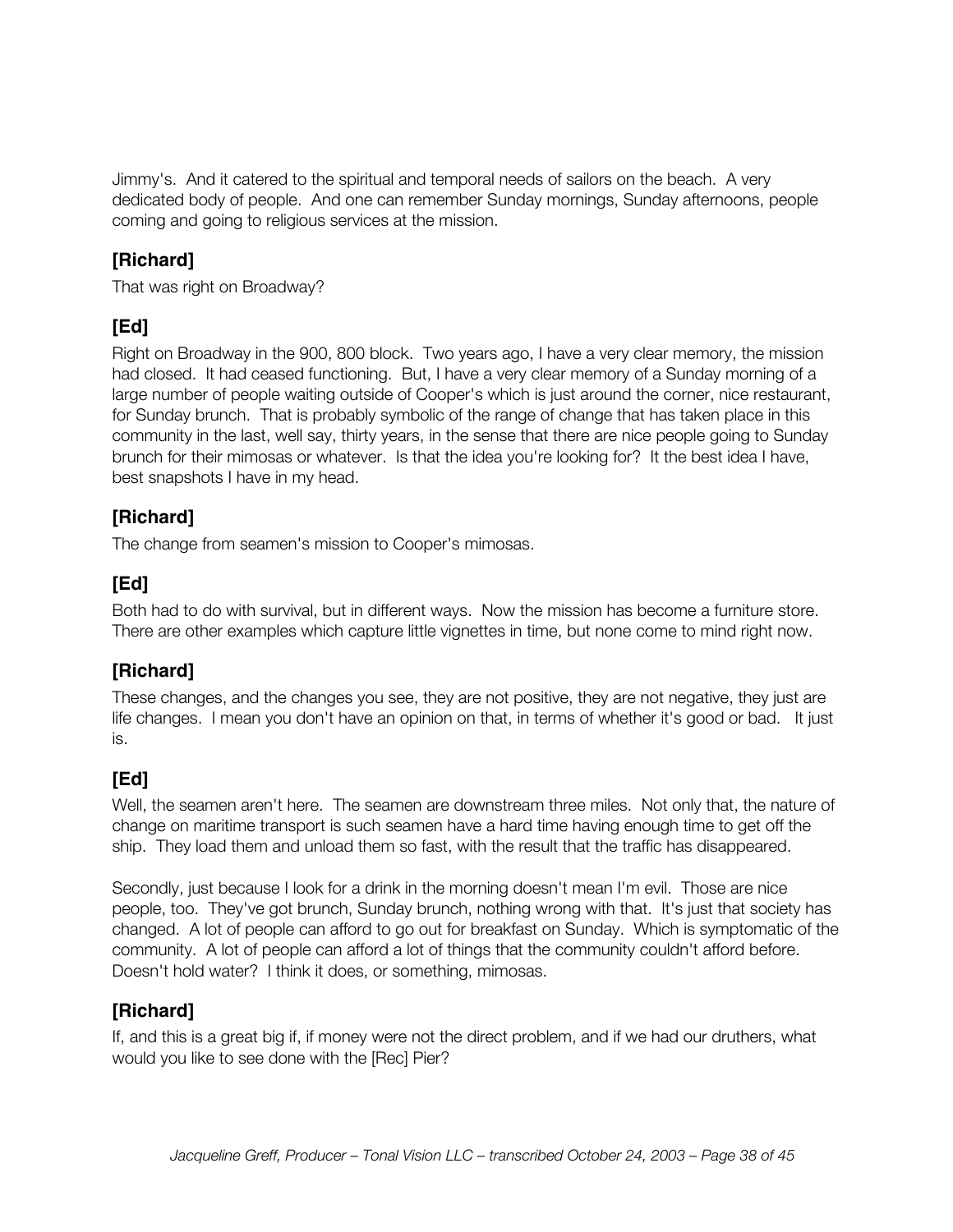Now, I would like to see what amounts to a Baltimore municipal marine center, wherein that facility becomes a vital facility with real uses dedicated to real people. To do that would of course keep in public ownership, and would indeed be a statement that there is room on our shores for one, I mark that, public building dedicated to serving the public in a myriad of ways, that it all need not be put in the hands of developers or real estate people or whoever else.

In the case of Rec Pier, there are a number of boat clubs around the harbor, whose facilities for meetings don't really exist. There would be room here for that. There are a number of vessels that need a home … the Pride of Baltimore. The Pride of Baltimore belongs in Fells Point. The original was built here. It is in scale here. Maybe it ought to be a home here. Perhaps this is the place for the fireboat headquarters, someplace along the pier. Perhaps the Baltimore City Marine Police Detail should be assigned there.

The community needs a community center in terms of meeting place. We have enough protest meetings that would keep that building pretty active.

The tugs? I have no problem with the tugs staying there. We learned to live with each other. We live with each other very well. But, I would do two other things. I would have this facility take over jurisdiction of Broadway Pier, the long pier, and Ann Street Warf, in order to create a facility that is also inviting and useful to visiting vessels. I think it is very, very important.

#### **[Richard]**

By visiting vessels, you mean...

## **[Ed]**

Well, I get schooners in here all the time and have them put them on Broadway Pier. I manage that now, but I don't have to manage it. It doesn't require that much management.

But then there are cruise ships. We get the visiting men of war, Britain, Holland, Germany, France, all the time. But this should be a vital area of maritime activity, capable of being used by the other facility we are just about to open, the Maritime Museum, for gatherings or brief exhibits on the water. And this would give that institution the capability. And then, as I'm very fond of saying, ultimately something else will happen. I don't know what that is. It's not in my purview. But that's what I would like to see. I would like to see Rec Pier remain a public facility. Now, how do we do this? We have to find a means of funding it, but it's doable. There are lots of other things that are funded, so it's doable.

#### **[Richard]**

But it looks like it is going to be going in the hands of developers...

# **[Ed]**

Fells Point hasn't fully spoken yet.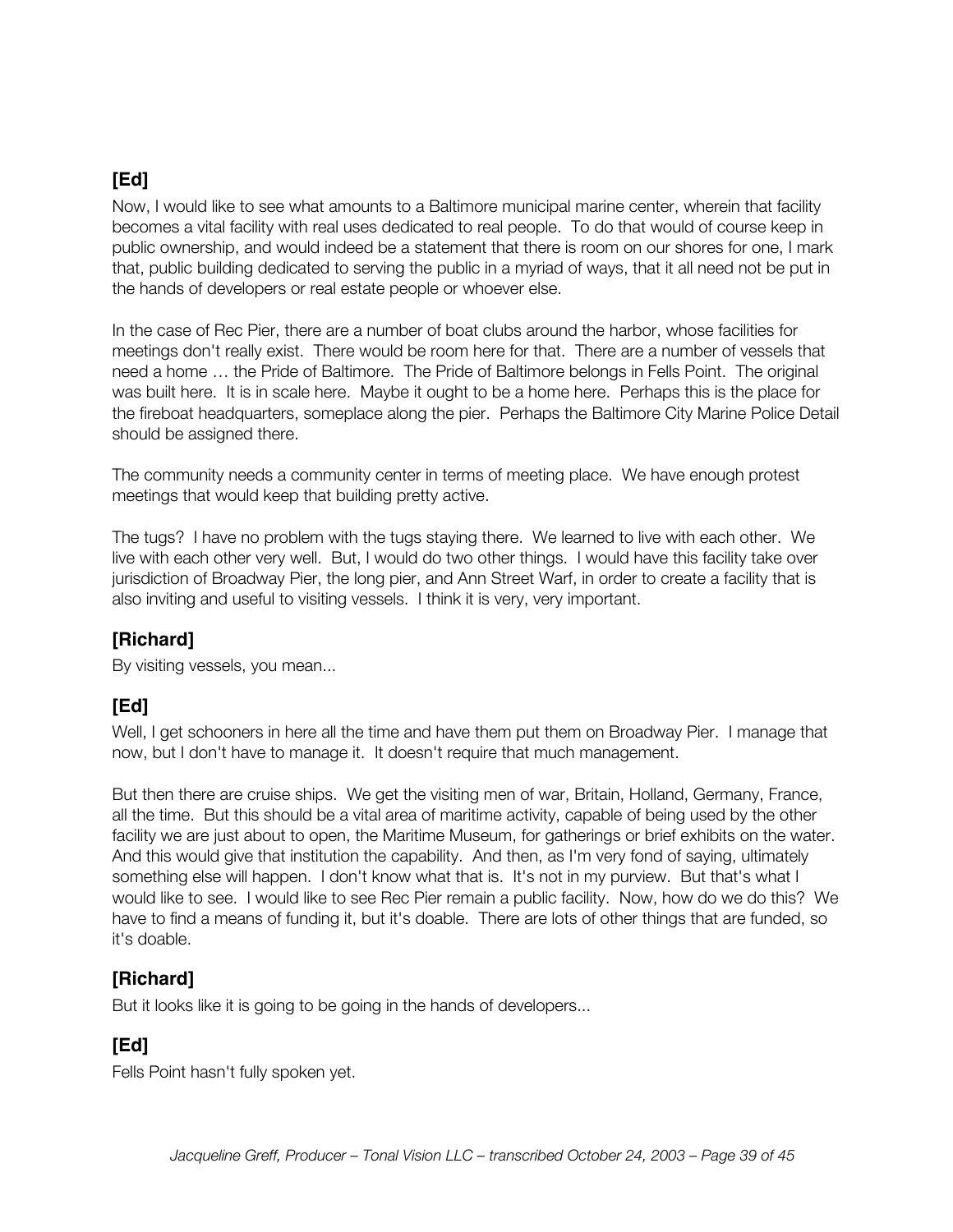One of the things that you've said several times, you came back to keeping things in scale. That would be, for you, a critical concern.

# **[Ed]**

Absolutely, you can't... Well, for example, there has been the persistent move to bring in the John Brown in over here. I like the John Brown but it doesn't fit.

#### **[Richard]**

Well, they talk about Jane Jacob's idea of the importance of density and diversity. Fine, but they don't mean the kind of density I think that Jane Jacob's was referring to. How does this get avoided, and you said, "Don't count the community out yet."

## **[Ed]**

Well, OK. One of my fascinating stories about Fells Point is the fact that, and it's frequently forgotten (If I'm repeating myself, cut me off.). It had to do with back in 1794, the legislature authorized the incorporation of Baltimore City. But it didn't happen until 1797. Now, why was that? Well the reason for that is Fells Point didn't want any part of it. And they didn't want any part of it because they were absolutely certain that those people in Baltimore were going to filch away the tax monies and improve the inner basin to the detriment of Fells Point, because they thought of themselves as separate entities. Well, that ability to argue and fuss and fight and fume still remains. It rears its head every once in awhile. It certainly showed itself in the road battle and I can pretty much guarantee that it will show itself in this battle.

We do not need condos on Rec Pier. We do not need townhouses on the Rec Point Pier. If perhaps the entire world were filled up and that was the last open space, maybe so. But it isn't the last open space, and what could be built there commercially is a mere pittance to the future.

What could be achieved there socially and municipally is a great contribution to the future, in terms of it being a center of activity, a center of activity to which people can walk. People won't need their cars to get there. A center of activity that is the outlet onto the water. We have access to the water by the promenade. We have sight lines to the water, but where do we get access to the water. That facility should somehow lend itself to, I'll call it, a public-private partnership of how do the citizens of Baltimore get to the water and use it. And the city needs space for fireboats and they need space for police boats. We need a home for the Pride of Baltimore that is in context. We need a place for visiting vessels. All of these things come together and create a Baltimore Marine Activities Center that fills a need that goes far into the future. And that is my personal view on it.

## **[Richard]**

And this would be, then, the ideal usage for the Rec Pier, benefiting not just obviously Fells Point, but really for the good of the whole city.

# **[Ed]**

Benefiting the whole bay, benefiting the whole bay! That's my concept.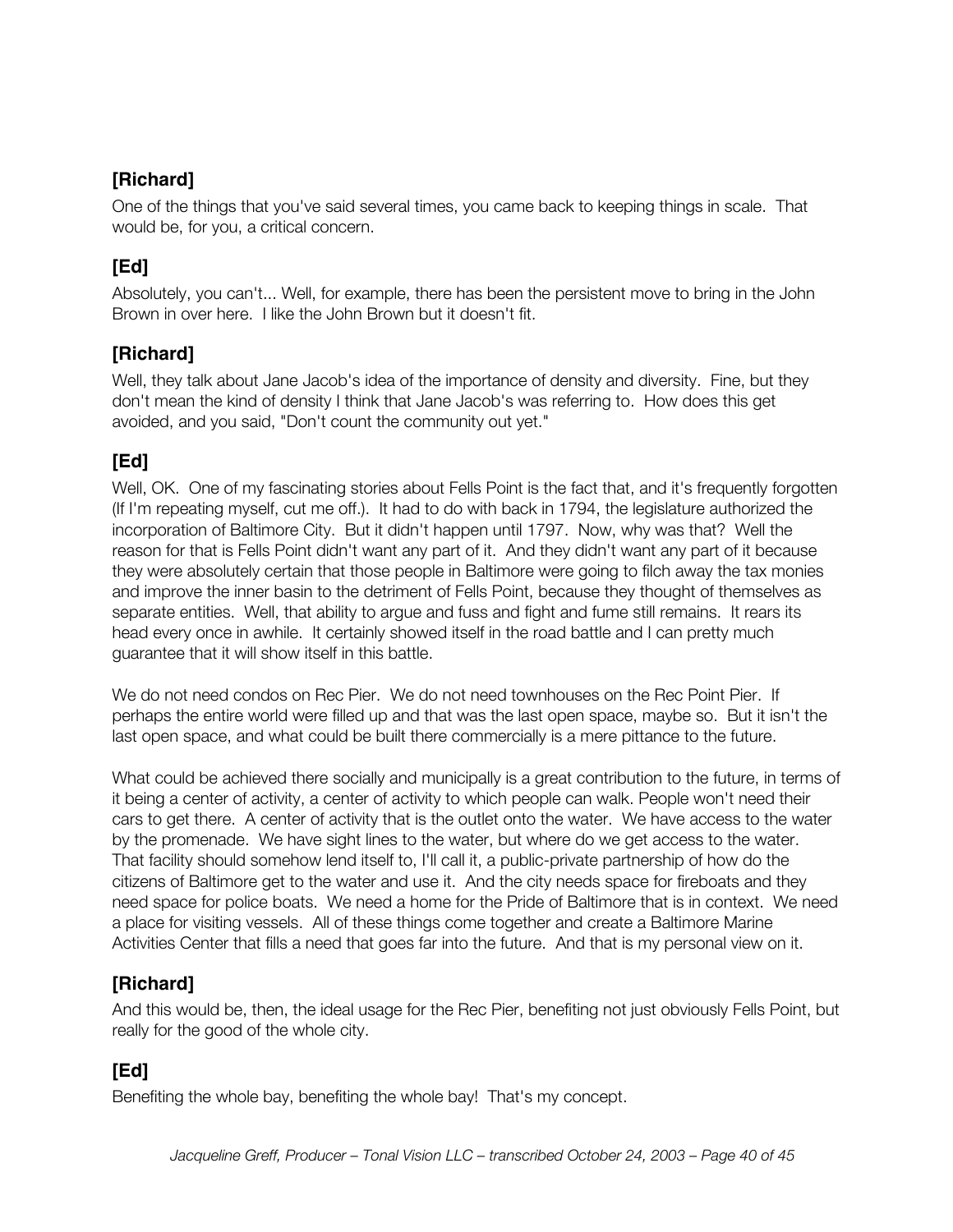Do you think that, likely, realistically, the city is so upset about the immediacy of the tax base and so forth, that they're likely to fall into a short-sighted stop-gap...

## **[Ed]**

Well, one has to recall there was an instant, I guess I encountered in a biography of Franklin Roosevelt, where a group came to him, and they made an impassioned plea to do something. And he said, "OK, you have convinced me to do this. Now, put pressure on me." That, I believe, is where this thing rests at this point. That we could, indeed, convince Martin that this is important. But, we would have to figure out a way to put pressure on him to do it, because there are a whole range of other vital priorities he's go to meet, having to do with money, having to do with running the city. I think that depicts the present situation. Would we put pressure on him to do it? I think so.

#### **[Richard]**

In terms of long-term values, although those long-term values are kind of hard to get a politician who has to run for re-election to envision. There is a story that when Zowen Lie [SIC] was asked what did he see as the long-term effects of the French Revolution, he said it's too soon to tell.

#### **[Ed]**

Yes, it's true. Well, that may be.

## **[Richard]**

Do you think we have a political system that will look down the road that far?

# **[Ed]**

It has at times. Sometimes it does, sometimes... This is a function of the group, what a body of citizens want. That's the function of pressure is to bring issues of this sort into focus. This isn't a very large issue. It's a relatively small issue. It's a case of generating the will to do something about it, which is in the hands of the Mayor and others. This isn't like trying to decide whether China should be admitted into the UN.

It's like that old story of the successful marriage. A guy says how do you do it? He's been married forty years. He says, "Oh, we long ago made a decision. I make the big decision, and Cam makes the small decisions." I said well how does that work? He says, "Well, I decide whether we're going to go to war with Iraq, and Cam decides whether we're going to buy a new car." Well, we're in that kind of a state. I don't make light of it. It just has to do with, in the case of our present mayor, he is confronted with such a shopping list of things left undone for twelve years by the idiot preceding him. That dealing with what are all these trifles. Dealing with it becomes hard because it is complex, but the city isn't going to rise and fall on it. It will tick off a lot of people, but it's not necessarily going to mean the difference between being elected or rejected.

And how do we elevate its place on his priority list that this should be taken care of? And, in saying that, no, I don't mean to impugn anybody. It just has to do with simple physics. There is only room for so much. That's the way I see it. We have to properly dramatize it, bring it home.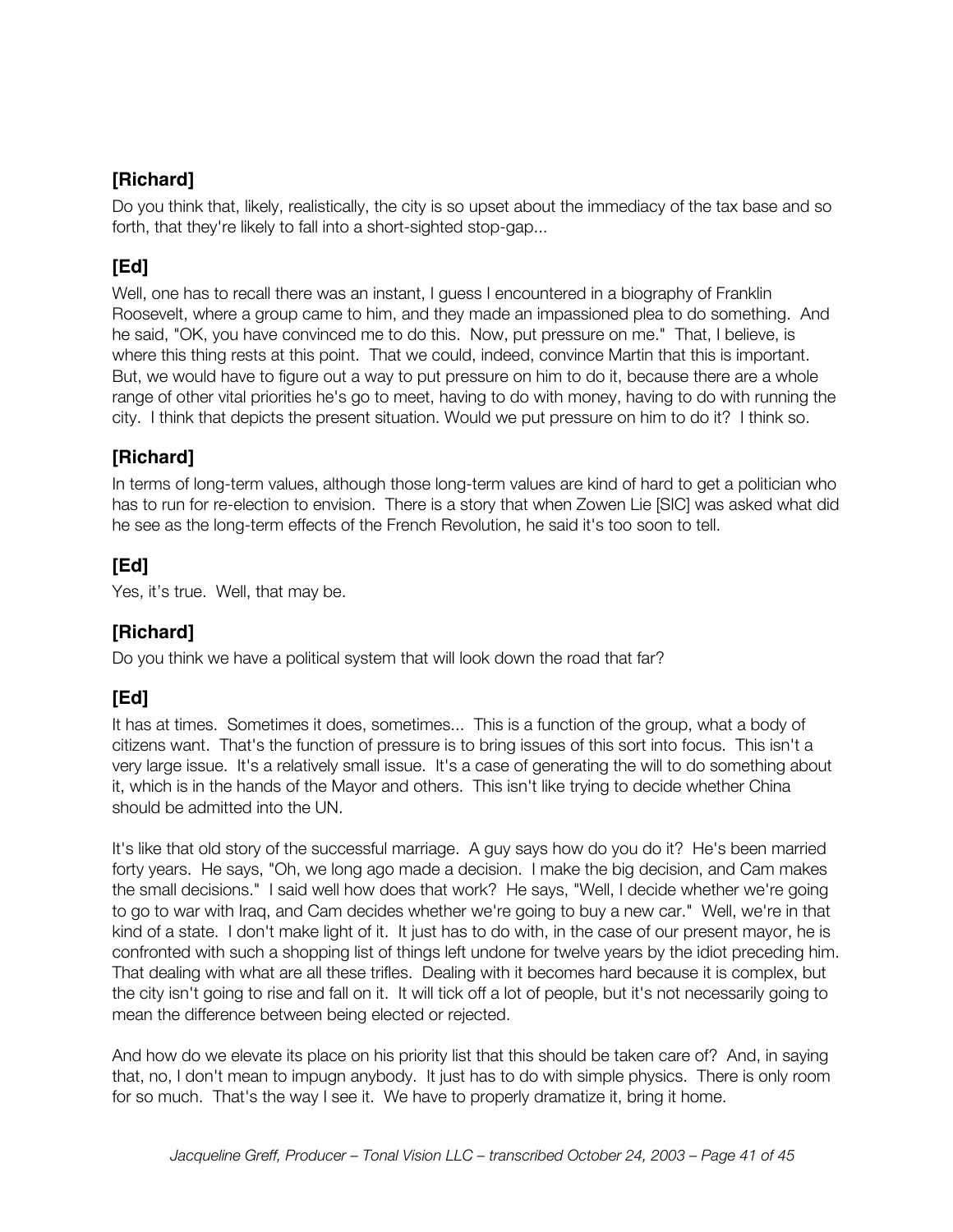Again, here is one of those wildly speculative "ifs", but you knew him so well – What do you think William Don Shaffer would be doing? There are people who are talking about wanting to see him run for mayor, become mayor again, in spite of his years, because he doesn't seem to age. What do you think William Don Shaffer would be doing?

## **[Ed]**

Oh, Lord, what do you ask me a question like that for?

## **[Richard]**

Too speculative?

# **[Ed]**

Yeah, that's not a fair question. I can't speak for William Don at this point in his life, I can't speak for him. At any other point I can't speak for him. William Donald in 1968, William Donald in 1975, William Donald in 1985, he would probably do three different things. He would do something.

## **[Richard]**

But he had a long-term vision, certainly, when he was the mayor of Baltimore.

## **[Ed]**

Yes, you're right. Yes, he did.

## **[Richard]**

I mean just the idea of him saying, "Ed, I want a boat that goes from here to there." One day there'll be a place to go.

## **[Ed]**

Yeah, that's true. One of the things that when we start talking about somebody like William Donald. One of the things about William Donald is we have to grasp the fact that, for whatever reason, he had a body of people available to him that are not available today. In all seriousness. A body of first rate executives who made their time available, made their money available, made the talent that they had available to them, available to him that he could tap.

I was just looking today, an early (he was in the City Council at this point) but at an early report by the Greater Baltimore Committee, looking at the giants that made their time and talents available. These people are not available today. We don't have them. Many of these companies cease to exist. They moved out of town. This talent has gone elsewhere. One of the problems that we confront in our efforts to go ahead is a huge brain drain. We've got a huge brain drain. Our young people aren't sticking around. They aren't here to start with. They are going elsewhere. With the result that the solution that William Donald could find in another day is not available today. You can't get there from here, to put it crudely.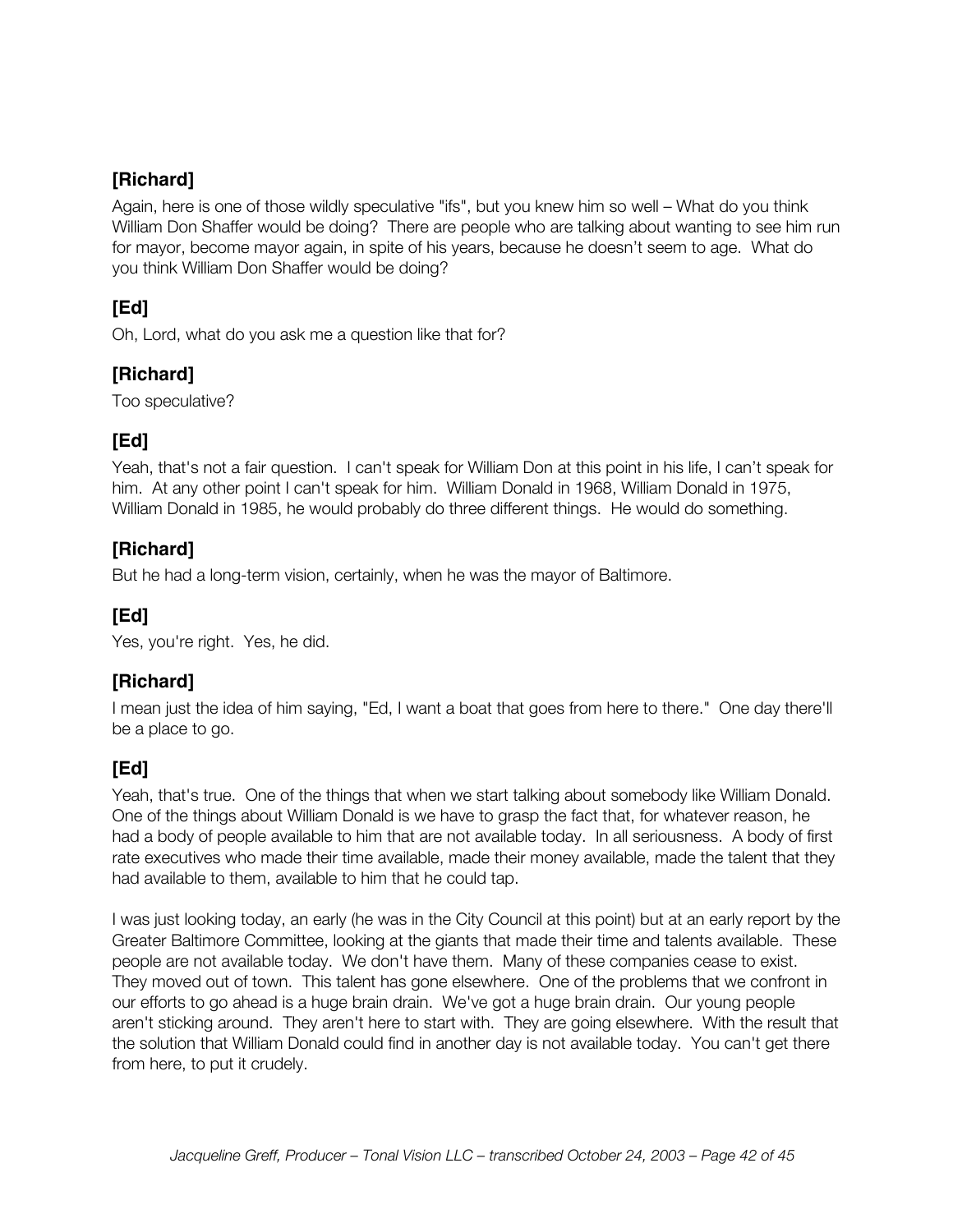But, at the heart of the thing is the fact that, I don't know how you solve it. I don't know how Martin is going to solve it. I don't know how anybody else, known or unknown, is going to solve these things, but we do not have available for the public wheel the kind of talent we had available thirty years ago.

## **[Richard]**

Do you think that's been part of the flow of life or just a glitch in the curve, so to speak?

# **[Ed]**

I think it's a function of economics. I can remember William Donald's early staff. These are people who were not well paid. These were very, very talented people, but they were not well paid. They were, in many cases, they were little more than paid volunteers, volunteers who were getting what amounted to kind of an honorarium rather than a salary who were absolutely dedicated to the task. That fire in society does not seem to be there. I believe, and I might have said this earlier, I believe that William Donald came at a time when we were still being driven by the Kennedy inaugural talk, the "ask not" speech.

## **[Richard]**

Do you think even in an area which is as defined as Fells Point, you talked about "don't count the community out" and I know there are people in and around Fells Point dedicated to feeling the preservation of Fells Point as a critical issue. Do you think, even in the immediacy of Fells Point, that has dissipated?

## **[Ed]**

Yeah, the amount of volunteer, "I'll use the term volunteer," work you can get is very limited. Now it's limited for a number of reasons. That is going to change, though, I think. I think there'll be a slight change, simply because of the size of some of the organizations that are moving into Fells Point, in terms of the architects, consulting engineers, law firms, advertising agencies. We haven't had any big companies down here.

Now, for me, as a business owner, to take on a volunteer task, which I have on many occasions, means I have to look at my time, I have to look at my budget, and say yes, I can afford to, when we get to this point, I can afford to take a week and give it all. For a major company, a sizeable company, the capacity of giving somebody for six months and getting and having him or her to give us what they've got. That capacity is increasing, the capacity for some of these companies to take on a seminal leadership role, I think, increases. Because, even when I was president of the business association, there were times when we all agreed we should do something, but the question was who will do it, and the answer was, "Well, I can't do it." And we had to wave off on the subject. But, to a degree I think our capacity is increasing as the development comes along. It's one of the things we've got, I think, I hope.

## **[Richard]**

I'll ask you something really quirky, getting back to what Jacquie said about snap shots, if you were seven or eight years old, do you think your mother would warn you against Fells Point today?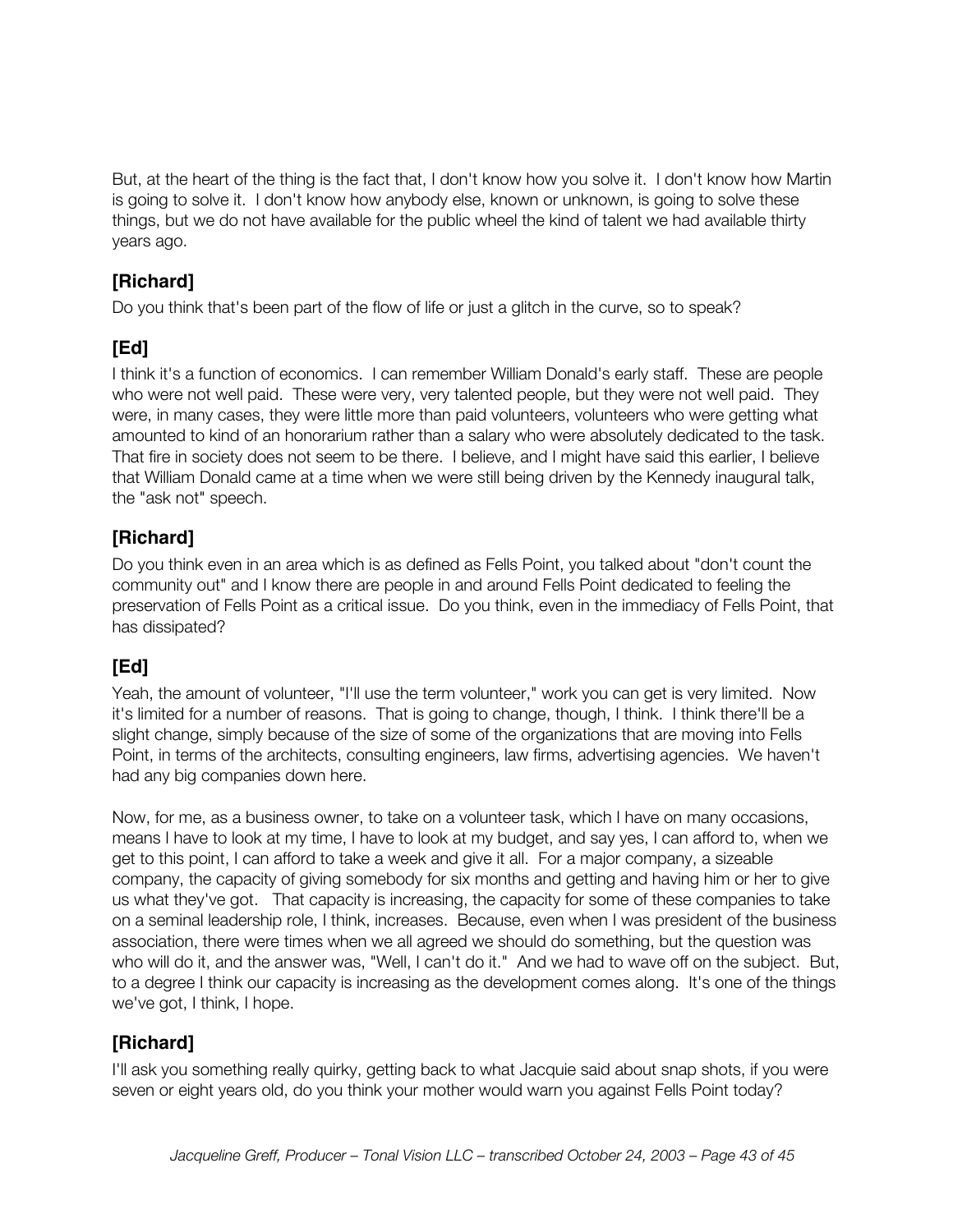Well she probably would, but for a different reason. As mothers would warn anybody seven/eight/ten years old today. I mean, you go on a playground behind your house, you're warned. The world has changed.

#### **[Richard]**

Well, of course, but I mean it wouldn't be the kind of dangerous place...

## **[Ed]**

No, but the warning would be there, but the reason would be different. Ah, yes. We're all aware of. There are some nasty people out there on the street.

## **[Richard]**

Indeed. Indeed, but I meant specific to the Fells Point feel...

# **[Ed]**

I mean the only ones that killed children in my day were mothers.

## **[Richard]**

I have heard people express the fear lately, that if they built a big condo-hotel anywhere in or around Thames Street, that this would kill the Admiral Fell in , and if the Admiral Fell Inn hurt, that would then ruin much of the quality of the whole area around the square. Do you think that's valid?

## **[Ed]**

No, no, Admiral Fell's got capacity going. Admiral Fell can survive. Admiral Fell has created a product. It's a very nice product. They sell it well. They might have a few months of competition, where they felt the competition, but they would fill up again. No, I think that's smoke more than anything else.

## **[Richard]**

Another thing, going back to concern with experiencing and the history, interpretive history, and I was saying this to Jacquie about some of the ghost stories we tell: Silas Clinchman and Mica Adams, Morgan Williams… that are drawn, and you have built on the history of Fells Point. Is this a palpable contribution to the lore of the neighborhood, of the area, of the idea of Fells Point?

## **[Ed]**

Oh, certainly. Fells Point is an old enough community. We've got lots of ghosts around here. We're blessed because they are fairly quiet ghosts. To find them we really have to dig them out. But, I was recently impressed by a program on the history channel having to do with the ghosts of Charleston. They have a remarkable gathering of ghosts, and of course the reason for that is those Charleston families have been there for seven and eight generations with the result that there is lots of room for the ghosts to find proper subjects to whom they can reveal themselves.